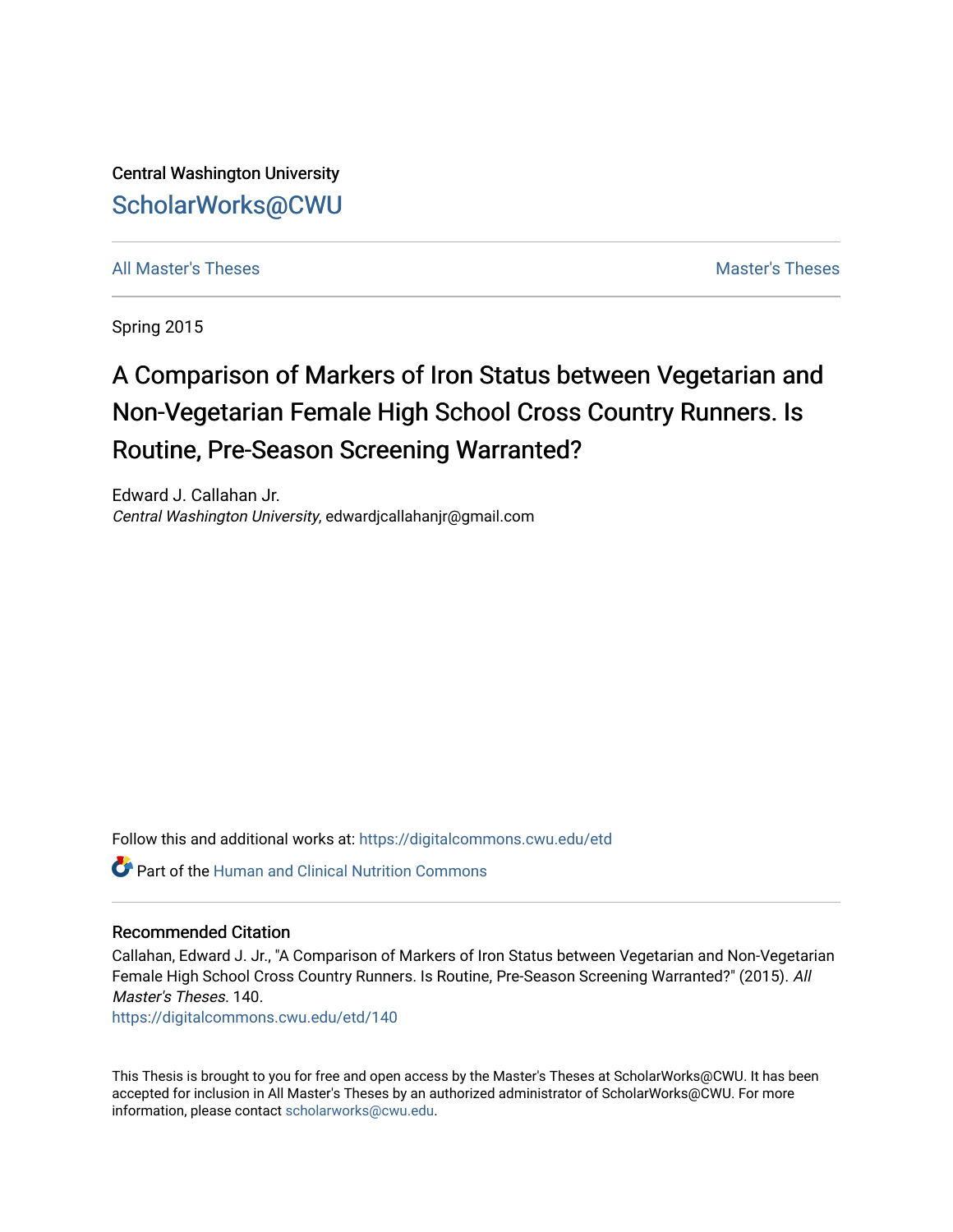# **Central Washington University [ScholarWorks@CWU](http://digitalcommons.cwu.edu?utm_source=digitalcommons.cwu.edu%2Fetd%2F140&utm_medium=PDF&utm_campaign=PDFCoverPages)**

[Electronic Thesis Depository](http://digitalcommons.cwu.edu/etd?utm_source=digitalcommons.cwu.edu%2Fetd%2F140&utm_medium=PDF&utm_campaign=PDFCoverPages) [Student Scholarship and Creative Works](http://digitalcommons.cwu.edu/student_scholarship?utm_source=digitalcommons.cwu.edu%2Fetd%2F140&utm_medium=PDF&utm_campaign=PDFCoverPages)

Spring 2015

A Comparison of Markers of Iron Status between Vegetarian and Non-Vegetarian Female High School Cross Country Runners. Is Routine, Pre-Season Screening Warranted?

Edward J. Callahan Jr *Central Washington University, Ellensburg, WA*, edwardjcallahanjr@gmail.com

Follow this and additional works at: [http://digitalcommons.cwu.edu/etd](http://digitalcommons.cwu.edu/etd?utm_source=digitalcommons.cwu.edu%2Fetd%2F140&utm_medium=PDF&utm_campaign=PDFCoverPages) Part of the [Human and Clinical Nutrition Commons](http://network.bepress.com/hgg/discipline/97?utm_source=digitalcommons.cwu.edu%2Fetd%2F140&utm_medium=PDF&utm_campaign=PDFCoverPages)

# Recommended Citation

Callahan, Edward J. Jr, "A Comparison of Markers of Iron Status between Vegetarian and Non-Vegetarian Female High School Cross Country Runners. Is Routine, Pre-Season Screening Warranted?" (2015). *Electronic Thesis Depository.* Paper 140.

This Thesis is brought to you for free and open access by the Student Scholarship and Creative Works at ScholarWorks@CWU. It has been accepted for inclusion in Electronic Thesis Depository by an authorized administrator of ScholarWorks@CWU.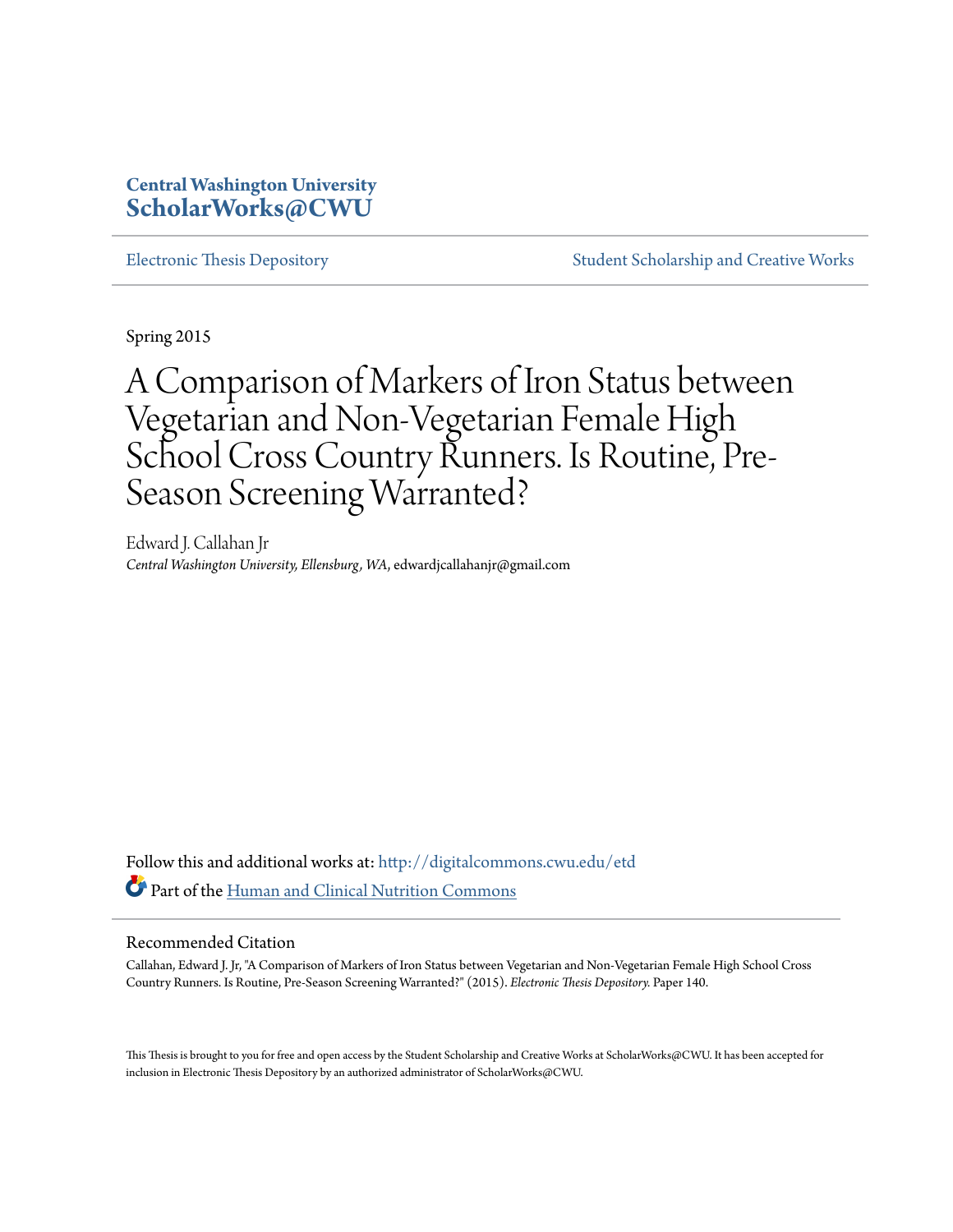# A COMPARISON OF MARKERS OF IRON STATUS BETWEEN VEGETARIAN AND NON-VEGETARIAN FEMALE HIGH SCHOOL CROSS COUNTRY RUNNERS. IS ROUTINE PRE-SEASON SCREENING WARRANTED?

A Thesis

\_\_\_\_\_\_\_\_\_\_\_\_\_\_\_\_\_\_\_\_\_\_\_\_\_\_\_\_\_\_\_\_\_\_

Presented to

The Graduate Faculty

Central Washington University

\_\_\_\_\_\_\_\_\_\_\_\_\_\_\_\_\_\_\_\_\_\_\_\_\_\_\_\_\_\_\_\_\_\_\_

In Partial Fulfillment

of the Requirements for the Degree

Master of Science

Nutrition

\_\_\_\_\_\_\_\_\_\_\_\_\_\_\_\_\_\_\_\_\_\_\_\_\_\_\_\_\_\_\_\_\_\_\_

by

Edward J. Callahan Jr.

May 2015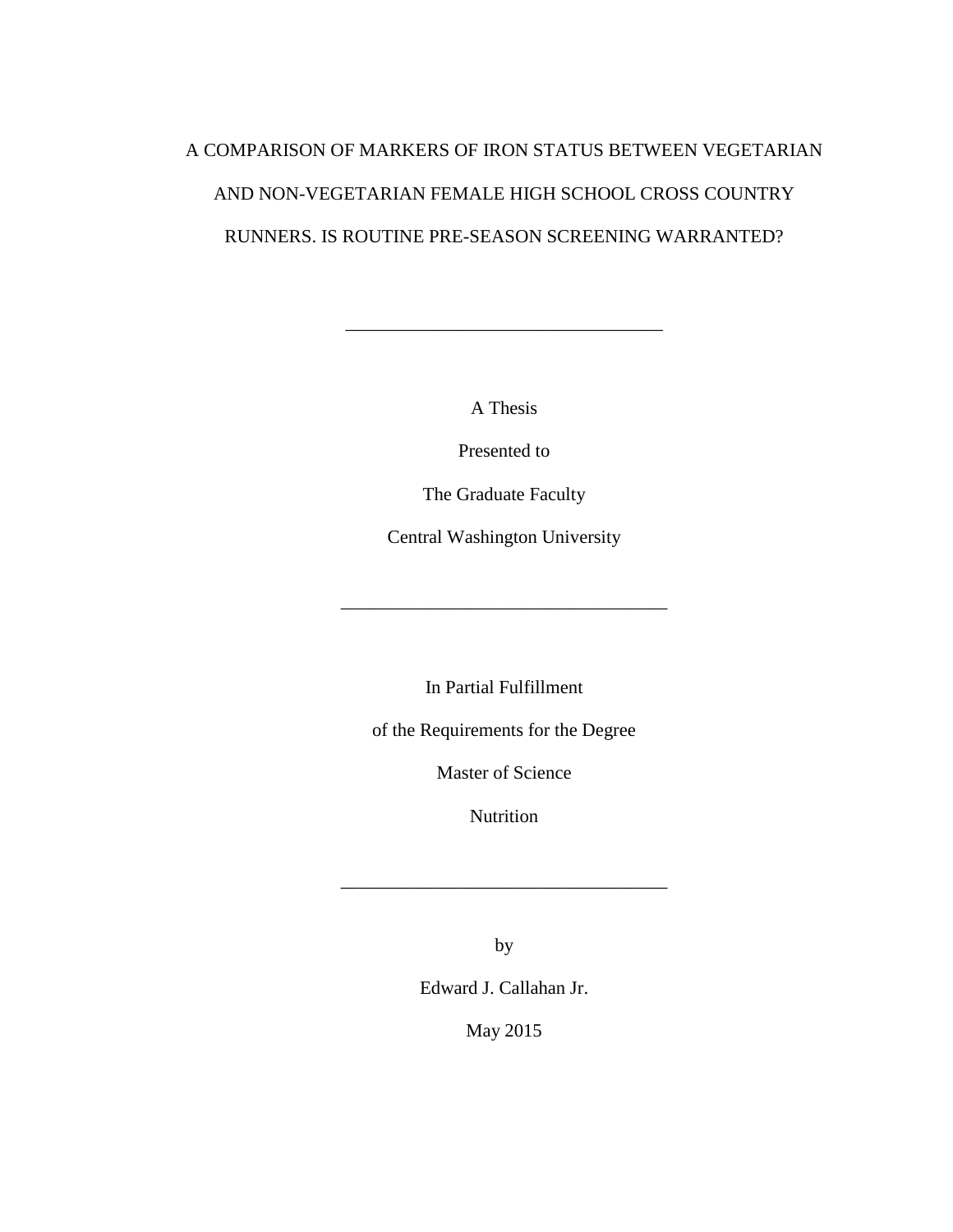# ABSTRACT

# A COMPARISON OF MARKERS OF IRON STATUS BETWEEN VEGETARIAN AND NON-VEGETARIAN FEMALE HIGH SCHOOL CROSS COUNTRY RUNNERS. IS ROUTINE, PRE-SEASON SCREENING WARRANTED?

by

Edward J. Callahan Jr.

#### May 2015

The purpose of the present study is to determine whether the circulating markers of iron status differ between vegetarian or non-vegetarian adolescent female high school cross-country runners. Fifteen non-vegetarian and six vegetarian female cross-country runners completed questionnaires used to obtain anthropometric data, health history, menstrual status, diet history and training history. Dietary intake was determined by selfreport, using a food frequency questionnaire and a 3-day diet record. Blood samples were analyzed for serum iron, total iron binding capacity, serum ferritin, and transferrin saturation. No significant difference was found between vegetarians and non-vegetarians for serum iron or transferrin saturation. However, TIBC was significantly higher in vegetarians (*p* < 0.05). Ferritin was lower in vegetarians, trending toward significance (*p* < 0.10). Study results suggest the need for routine pre-season iron screenings as well as nutrition education, aimed at improving iron status for vegetarian and non-vegetarian adolescent female endurance athletes.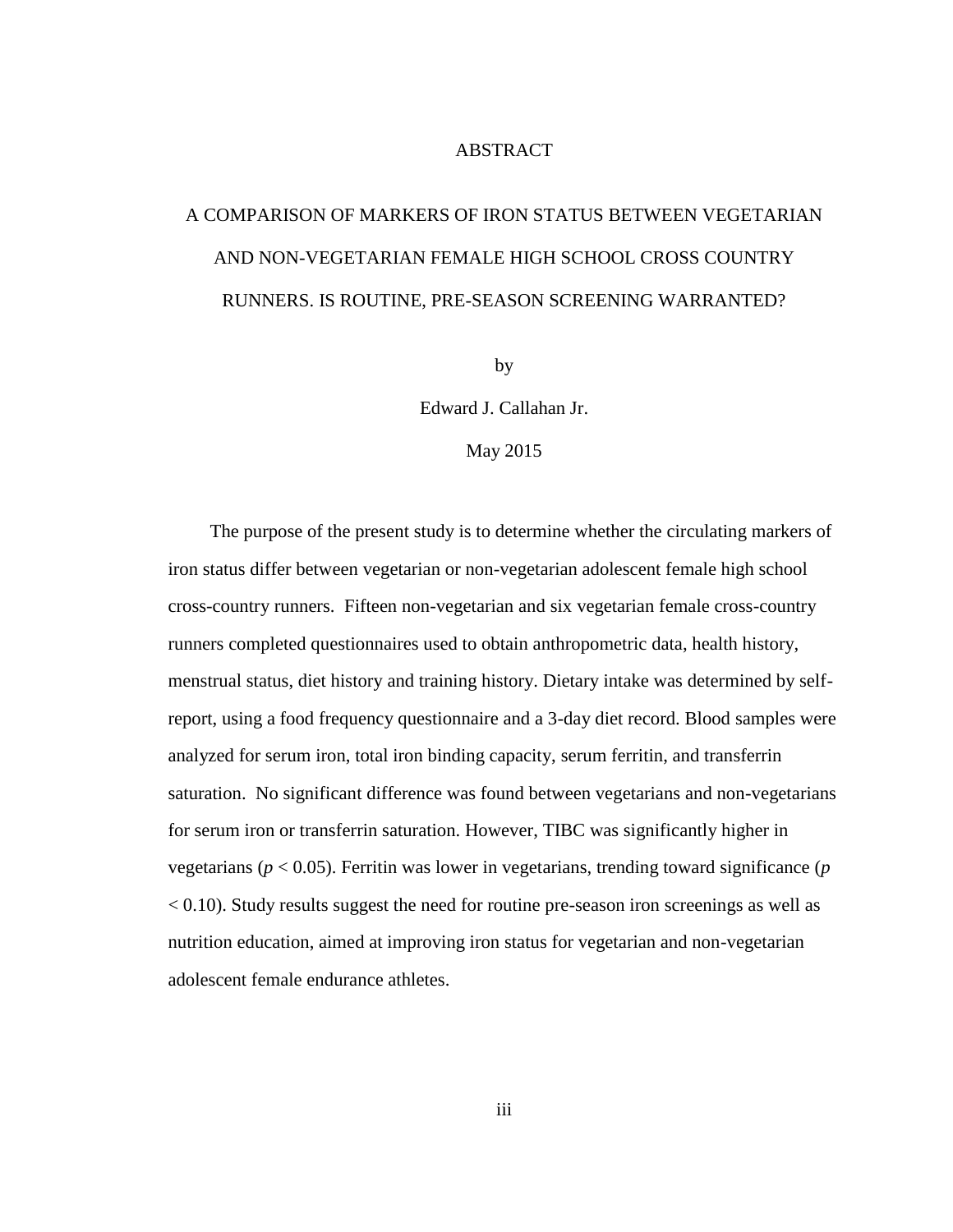#### ACKNOWLEDGMENTS

A project like this does not happen in solitude! There have been many people involved in the creation of my thesis project. I would like to specifically acknowledge the following people here, for their contributions to my research, data collection, data analysis, and ultimately, my sanity.

First and foremost, I have a very special thanks to Estelle Matthews, who probably thought that I thought she was my personal secretary! She was an enormous administrative and emotional help to me, in the months leading up to data collection. She patiently assisted me with making hundreds of copies of invitations, questionnaires, etc, teaching me how to make labels for envelopes; and taking my letters to the post office to be weighed (with the contents and with half of the contents) so that we could estimate the cost of the return postage. She helped me with my budget, and funding for the project, and, oh, I could go on and on! Thank you so much Estelle!

Besides being a friend, fellow XC coach, and thesis committee member, Jeff Hashimoto is the one who first thought of using the Clear Lakes/White Pass Cross Country Camp for recruiting my participants. He got me connected with Phil English, the director of the camp. He was also a great editor of my manuscript, Thanks Jeff!

Next I would like to thank Phil English, Director of the Clear Lakes/White Pass Cross Country Camp, for allowing me to use his camps to recruit my participants. My sample size was small, as it turned out, but this project would not have gotten off of the ground without Phil. Thank you Phil!

How do you draw blood on high school girls, at a cross country camp that is at the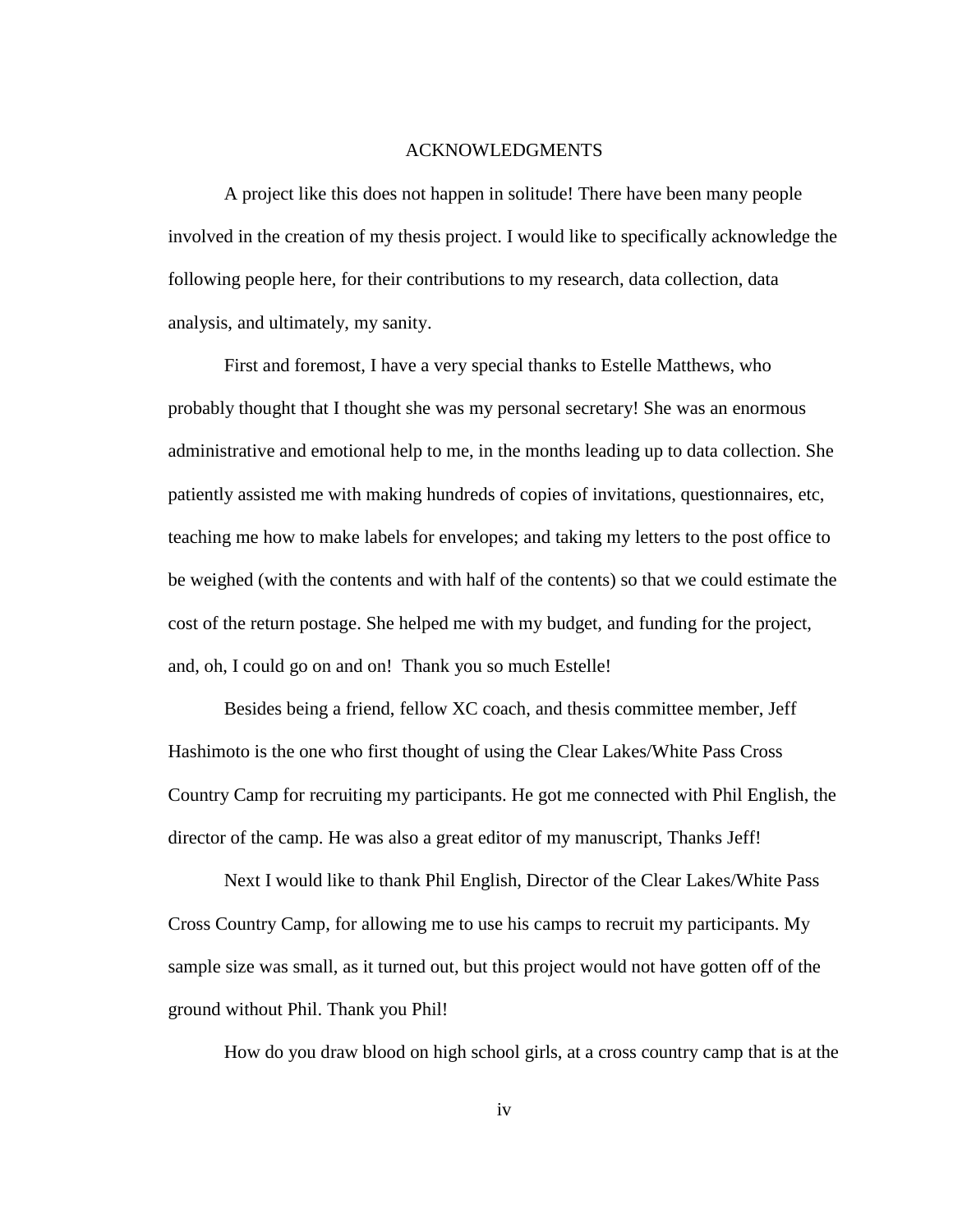top of a mountain pass, without someone who is skilled and qualified to perform phlebotomy--AND--willing to drive several hours each way to do it? Danielle Szabo was that person! For three separate weeks she assisted me by driving from Leavenworth to White Pass and another week to Ellensburg, to draw blood on my study participants. Thank you so much Danielle, this couldn't have happened without you!

I want to give thanks for my thesis committee chair, Dr Ethan Bergman. As a good thesis chair should, Dr Bergman has been there from the start to guide me through the whole process. I have been in his office many times with numerous questions or thoughts. I always left his office encouraged and ready to press on. His expert edits of my literature review and manuscript were so helpful! Thank you Dr Bergman!

I would like to thank Kelly Pritchett for her work as a member of my thesis committee. I really appreciate her expertise at manuscript writing and the many helpful comments and corrections she offered. Thanks Kelly!

I would also like to thank Tim Englund for his work as a member of my thesis committee. Even though I took a couple stats classes, I am glad that I had Tim to take care of this part of my thesis. I also appreciate his edits to my manuscript. Thanks Tim!

I would like to thank three terrific undergraduate researchers; Tucker Reiley, Meghan Varner, and Heather Gerrish for their tireless work on diet analysis and creation of some "sexy" tables.

Last, but in no way least, I want to thank my girlfriend Terri Burkett for her unfailing love, help, and support throughout these last several busy months. She was definitely a sanity saver!! Thank you so much Terri!

v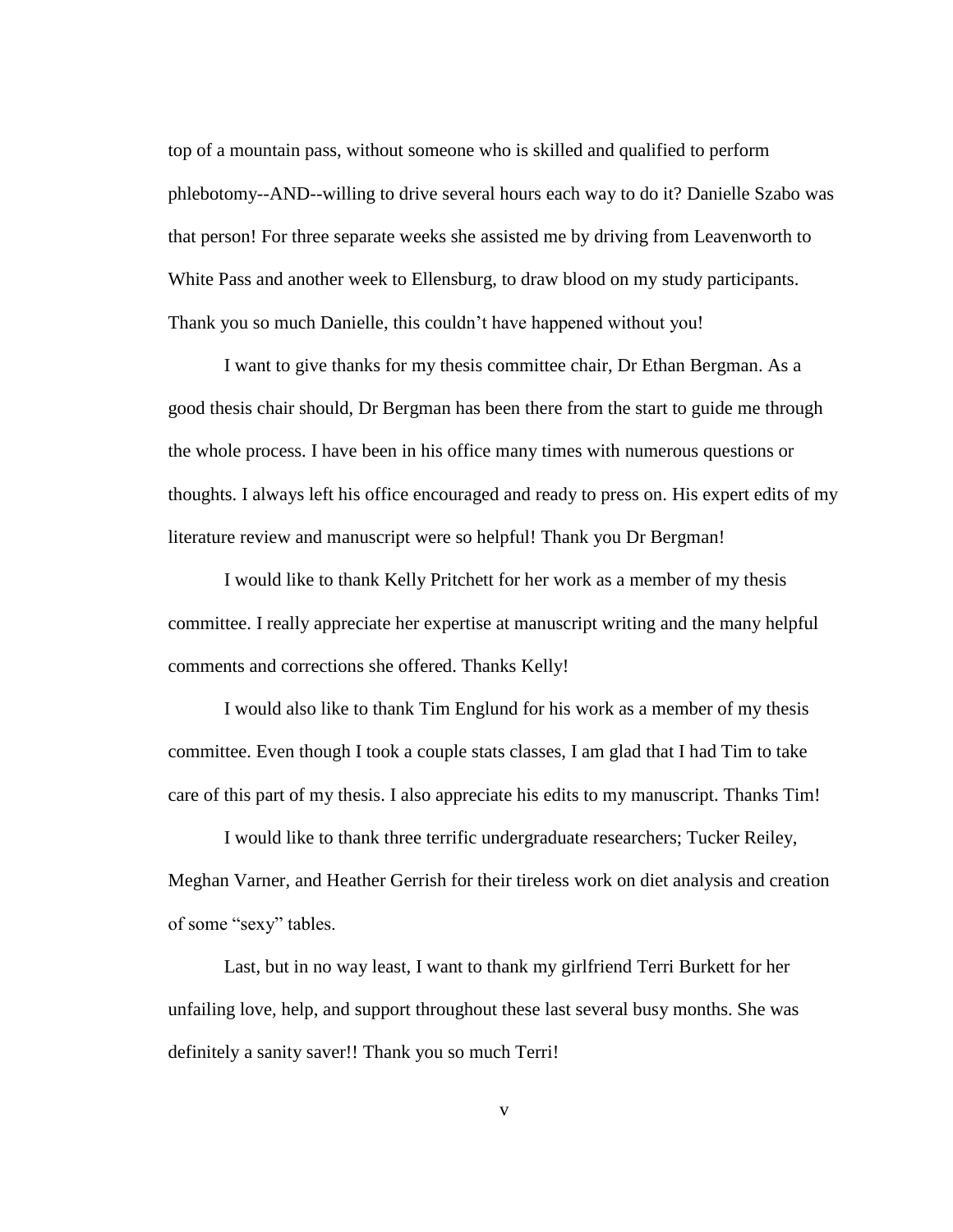# **TABLE OF CONTENTS**

| Chapter      |                                                        | Page |
|--------------|--------------------------------------------------------|------|
| I            |                                                        |      |
|              |                                                        |      |
|              |                                                        |      |
|              |                                                        |      |
|              | Iron Metabolism, Excretion, Absorption, and Storage  4 |      |
|              |                                                        |      |
|              |                                                        |      |
|              |                                                        |      |
|              |                                                        |      |
|              |                                                        |      |
|              |                                                        |      |
|              |                                                        |      |
|              |                                                        |      |
|              |                                                        |      |
|              |                                                        |      |
| $\mathbf{I}$ |                                                        |      |
|              |                                                        |      |
|              |                                                        |      |
|              |                                                        |      |
|              |                                                        |      |
|              |                                                        |      |
|              |                                                        |      |
|              |                                                        |      |
|              |                                                        |      |
|              |                                                        |      |
|              |                                                        |      |
|              |                                                        |      |
|              |                                                        |      |
|              |                                                        |      |
|              |                                                        |      |
|              |                                                        |      |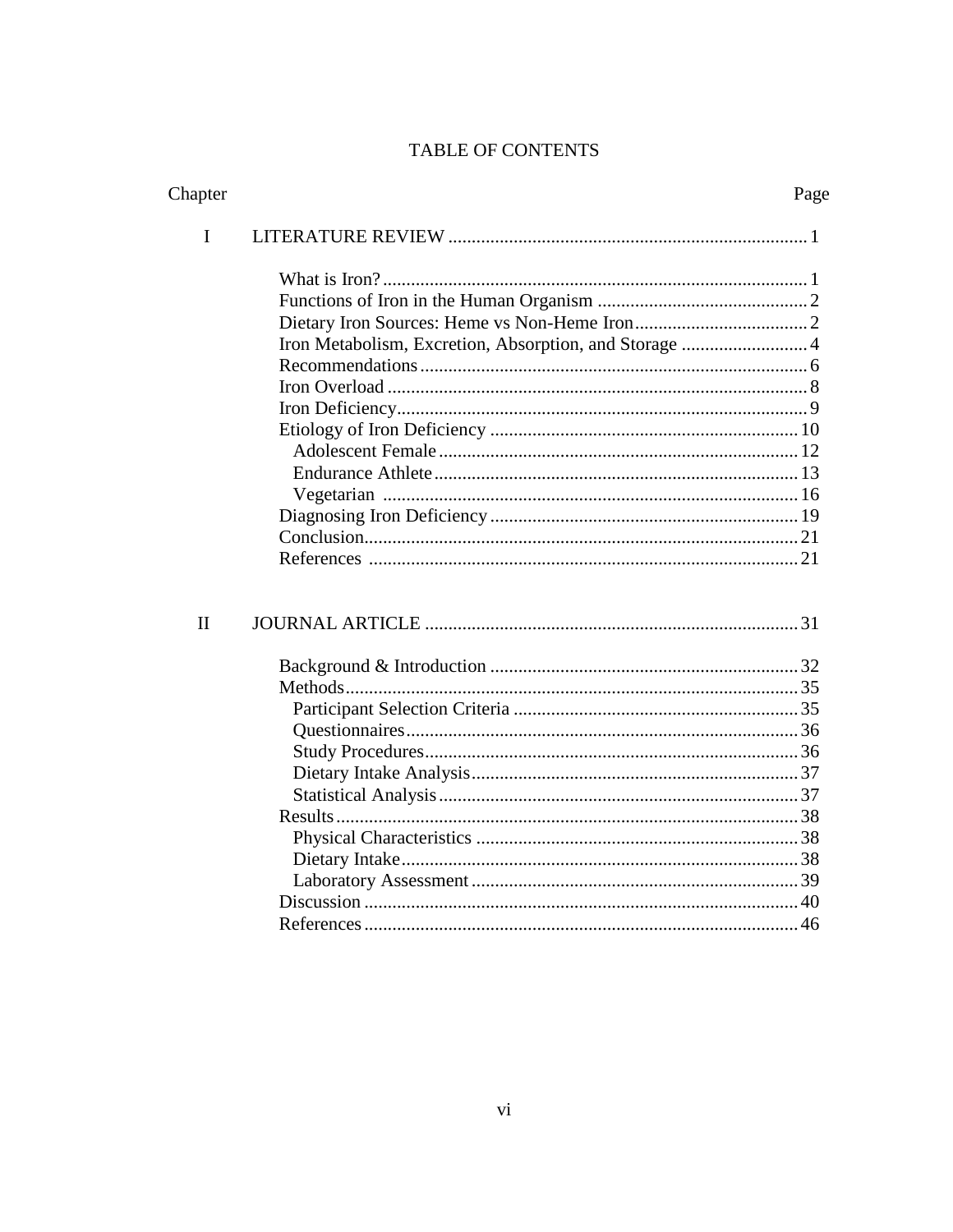# LIST OF TABLES

| Table          |                                                                                                                            | Page |
|----------------|----------------------------------------------------------------------------------------------------------------------------|------|
| 1              |                                                                                                                            |      |
|                | <b>JOURNAL ARTICLE</b>                                                                                                     |      |
| $\mathbf{1}$   | Exclusion criteria for vegetarian and non-vegetarian                                                                       |      |
| $\overline{2}$ | Participant characteristics for non-vegetarian and                                                                         |      |
| 3              | 3DR results showing average daily intakes of selected<br>nutrients for non-vegetarian and vegetarian adolescent            |      |
| $\overline{4}$ | Markers of iron status for non-vegetarian and vegetarian                                                                   |      |
| 5              | Energy, iron, vitamin C, and calcium intakes along with select<br>markers of iron status for non-vegetarian and vegetarian |      |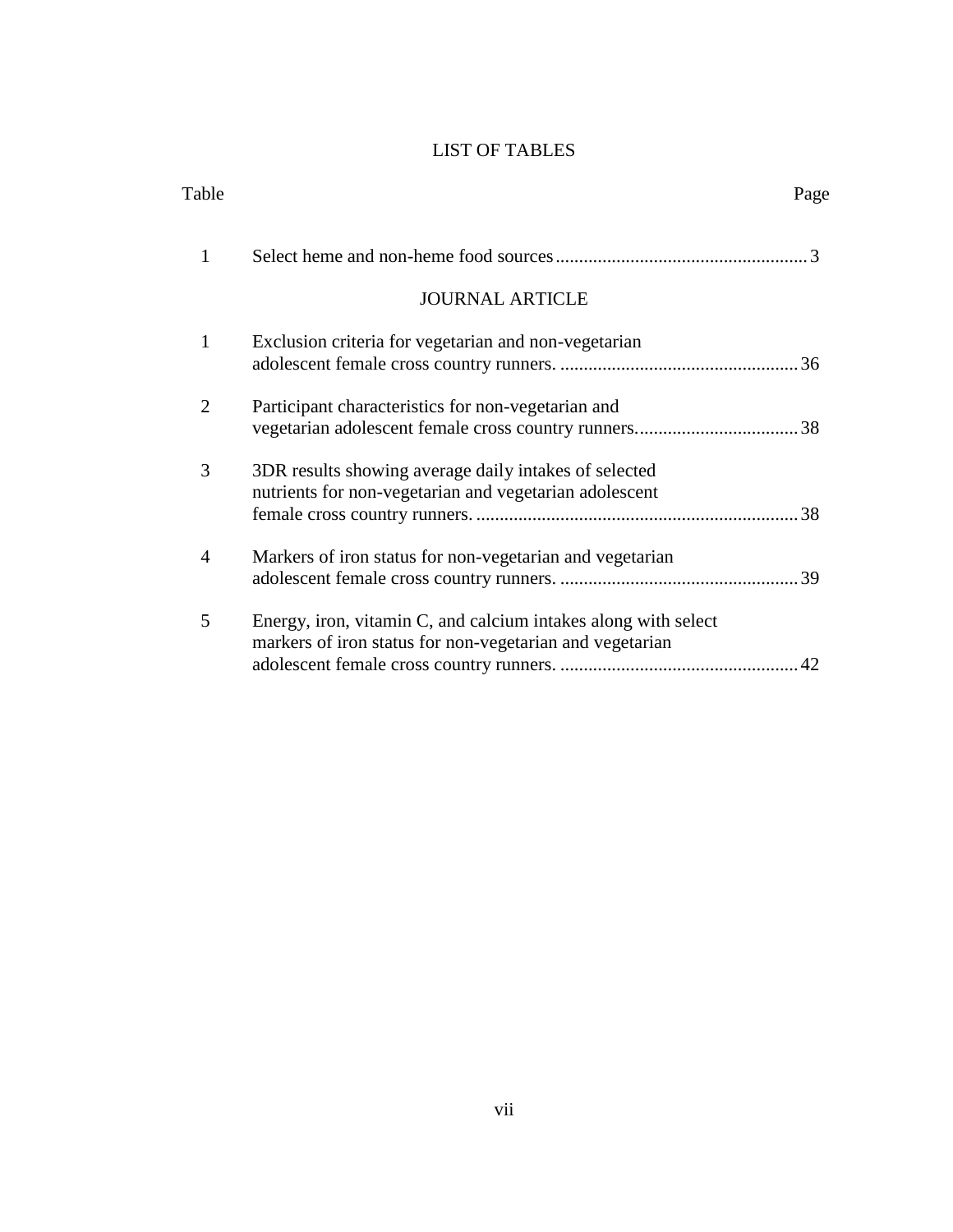#### CHAPTER I

## **LITERATURE REVIEW**

The prevalence of "all cause" anemia, worldwide (all ages, ethnicities) is near 25%, or approximately 1.6 billion people.<sup>1</sup> However, this percentage varies significantly from one region to another.<sup>1</sup> In the United States, the prevalence of anemia is relatively low, at nearly 5%.<sup>2</sup> Though there are several causes for anemia, a dietary deficiency of iron is the most common, worldwide.<sup>3,</sup>

# **What is Iron?**

At approximately 35% of the earth's mass, iron is the most plentiful element on the planet.<sup>4</sup> Soils that trees and plants grow in, and many rock formations, contain varying amounts of iron. Iron has been mined from the ground and molded into many useful things, such as tools, weapons, and cookware throughout history. Iron also resides in the waters of streams, lakes, ponds, and rivers, as well as the sediment found therein. Iron that is dissolved in water (ferrous) will not be visibly detectable; however, it shows up as a brownish red color when exposed to oxygen.<sup>5</sup> Plants absorb iron from the soil and water to use in the formation of chlorophyll which is necessary in order for the plant to produce oxygen, and grow properly.<sup>6</sup> When animals and humans eat the plants, iron is absorbed into their bodies and the most important role of iron to humans begins.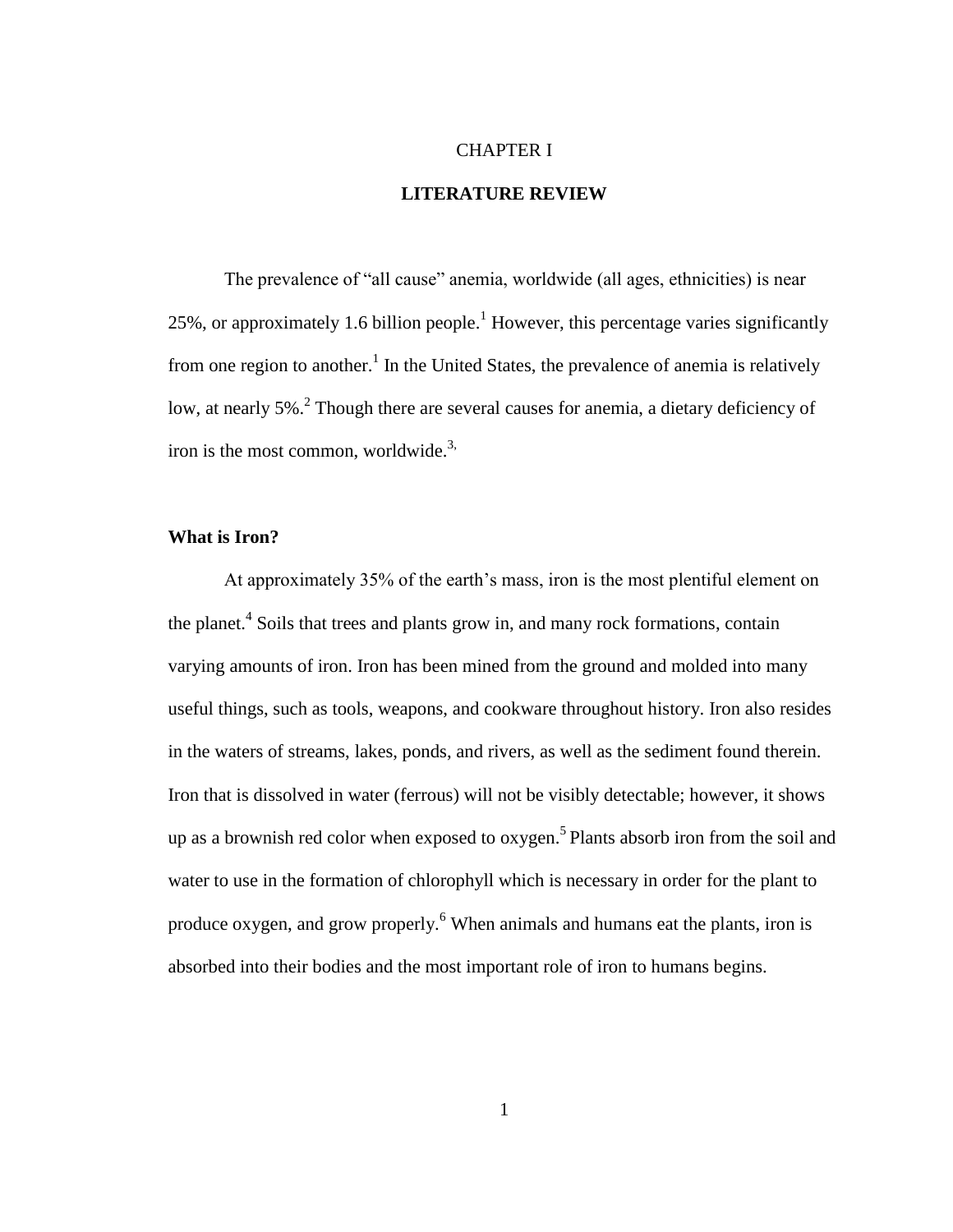# **Functions of Iron in the Human Organism**

Iron plays a critical role in the existence of most living organisms. Iron is particularly essential for the day-to-day health and functioning of the human body, as it is a fundamental component of many proteins and enzymes throughout the body.<sup>7-10</sup> Iron is an integral part of myoglobin, which is a heme containing protein, found in muscles.<sup>9,10</sup> Iron also functions in the formation of cytochromes, necessary for the production of adenosine triphosphate (ATP) in the electron transport chain.<sup>9,10</sup> Other important functions that involve iron include: DNA synthesis, growth and repair of cells and muscles, immunity, and as an antioxidant.<sup>9,10</sup> Of particular concern is the oxygen carrying protein, hemoglobin, the part of the red blood cell which houses two thirds of all the iron in the human body.<sup>7-10</sup> Hemoglobin depends on iron to carry out its function of transporting oxygen to tissues throughout the body.<sup>7-10</sup> Iron deficiency (ID) can negatively impact oxygen delivery to cells, and working muscles, resulting in fatigue and poor work performance.<sup>7-9</sup>

# **Dietary Iron Sources: Heme vs Non-Heme Iron**

As previously stated, iron from the soils is taken up by plants, photosynthesis takes place, and plants grow and thrive.<sup>6</sup> Animals and humans, in turn, eat the plants and use the iron in their bodies, for many complex functions. Since humans eat plants and animals, two sources of dietary iron are available. Iron from the flesh of animals is called "heme" iron, because it associated with hemoglobin, which is in the blood of animals. Iron found in plant foods, dairy products and even the eggs of animals, however, are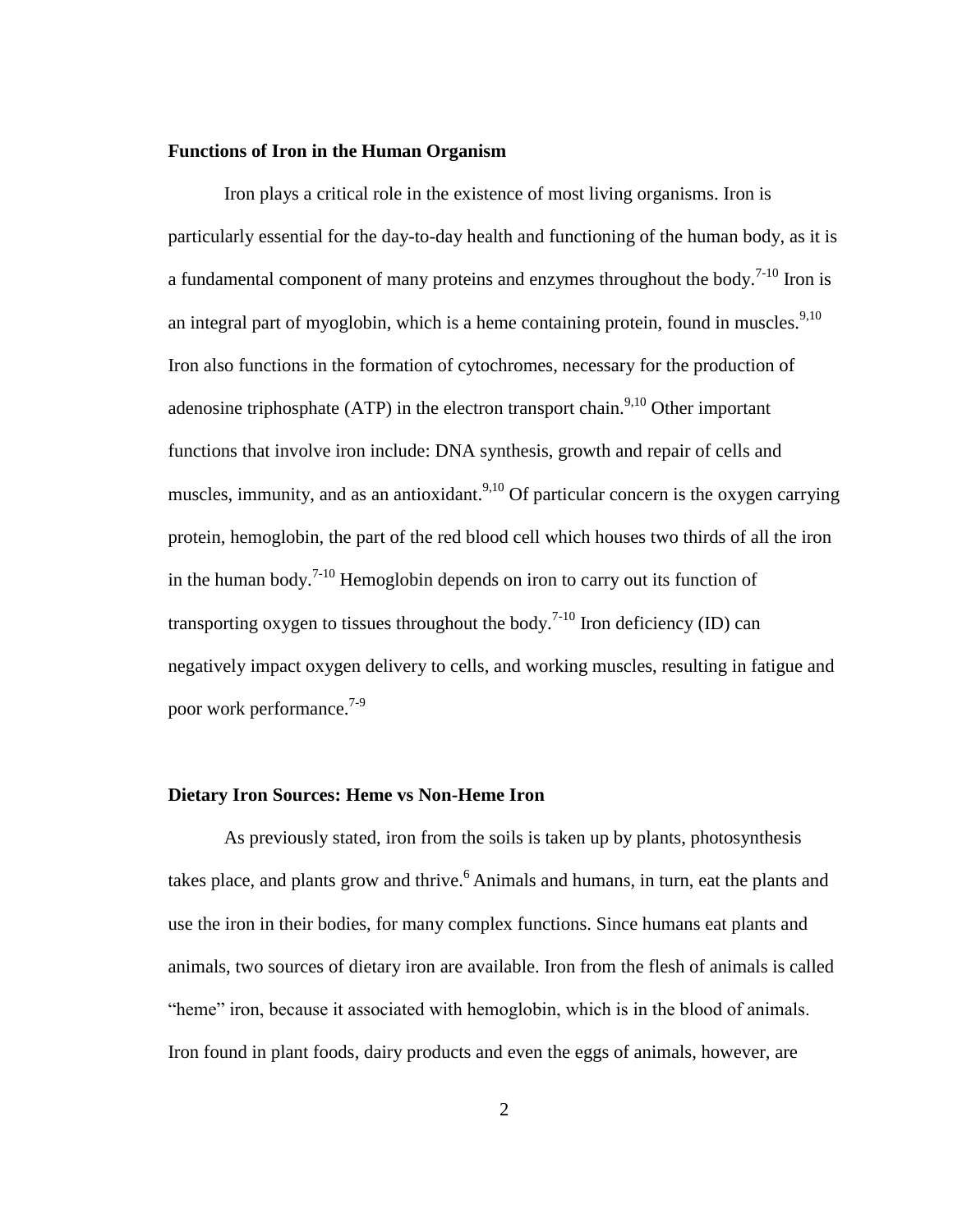referred to as "non-heme," because it does not contain a heme group which is where iron is located in hemoglobin.<sup>7-10,16</sup> More than 80% of the iron found in the average mixed diet consists of non-heme iron.<sup>16</sup> Controversy exists as to which source is better for supplying adequate iron to carry out all the functions in the body. Upon comparison, plant (nonheme) sources, on average, are similar or somewhat higher in iron.<sup>16</sup> The amounts of iron vary by the source of the iron. (Table 1).<sup>7</sup> The significant difference lies in the bioavailability of the iron in the food,<sup>11</sup> as well as the iron stores of the individual.<sup>13,14</sup> Bioavailability refers to the degree which iron, present in a food or fluid, can be absorbed and used by the body. $12$ 

| Animal Source "Heme"          |              |        | Plant Source "Non-heme"       |              |     |  |
|-------------------------------|--------------|--------|-------------------------------|--------------|-----|--|
| Food                          | Mg/<br>serv. | $%$ DV | Food                          | Mg/<br>serv. | %DV |  |
| Chicken liver 3oz             | 11           | 61     | Instant Oatmeal, 1 pkg        | 11           | 61  |  |
| Oysters                       | 5.7          | 32     | Soybeans, boiled 1 cup<br>8.8 |              | 48  |  |
| Beef liver 3oz<br>5.2         |              | 29     | Lentils, 1 cup<br>6.6         |              | 37  |  |
| Beef, roast 3 oz              | 3.1          | 17     | 5.2<br>Kidney beans, 1 cup    |              | 29  |  |
| Turkey, dark 3 oz             | 2            | 11     | Lima beans, 1 cup             | 4.5          | 25  |  |
| Beef, ground 3 oz             | 2.2          | 12     | <b>Black beans</b><br>3.6     |              | 20  |  |
| Beef, top sirloin 3 oz<br>1.6 |              | 9      | Tofu, raw, $1/2$ cup          | 3.4          | 19  |  |
| Tuna, in water 3 oz<br>1.3    |              | 7      | Spinach, boiled 1/2 cup       | 3.2          | 18  |  |
| chicken, dark 3 oz<br>1.1     |              | 6      | Raisins 1/2 cup               | 1.6          | 9   |  |

\_\_\_\_\_\_\_\_\_\_\_\_\_\_\_\_\_\_\_\_\_\_\_\_\_\_\_\_\_\_\_\_\_\_\_\_\_\_\_\_\_\_\_\_\_\_\_\_\_\_\_\_\_\_\_\_\_\_\_\_\_\_\_\_\_\_\_\_\_\_\_\_\_\_\_\_\_\_

#### **Table 1. Select heme and non-heme food sources**

Adapted from, Iron: Dietary Supplement Fact Sheet (2007) National Institutes of Health, Office of Dietary Supplements.

%DV= Percent Daily Value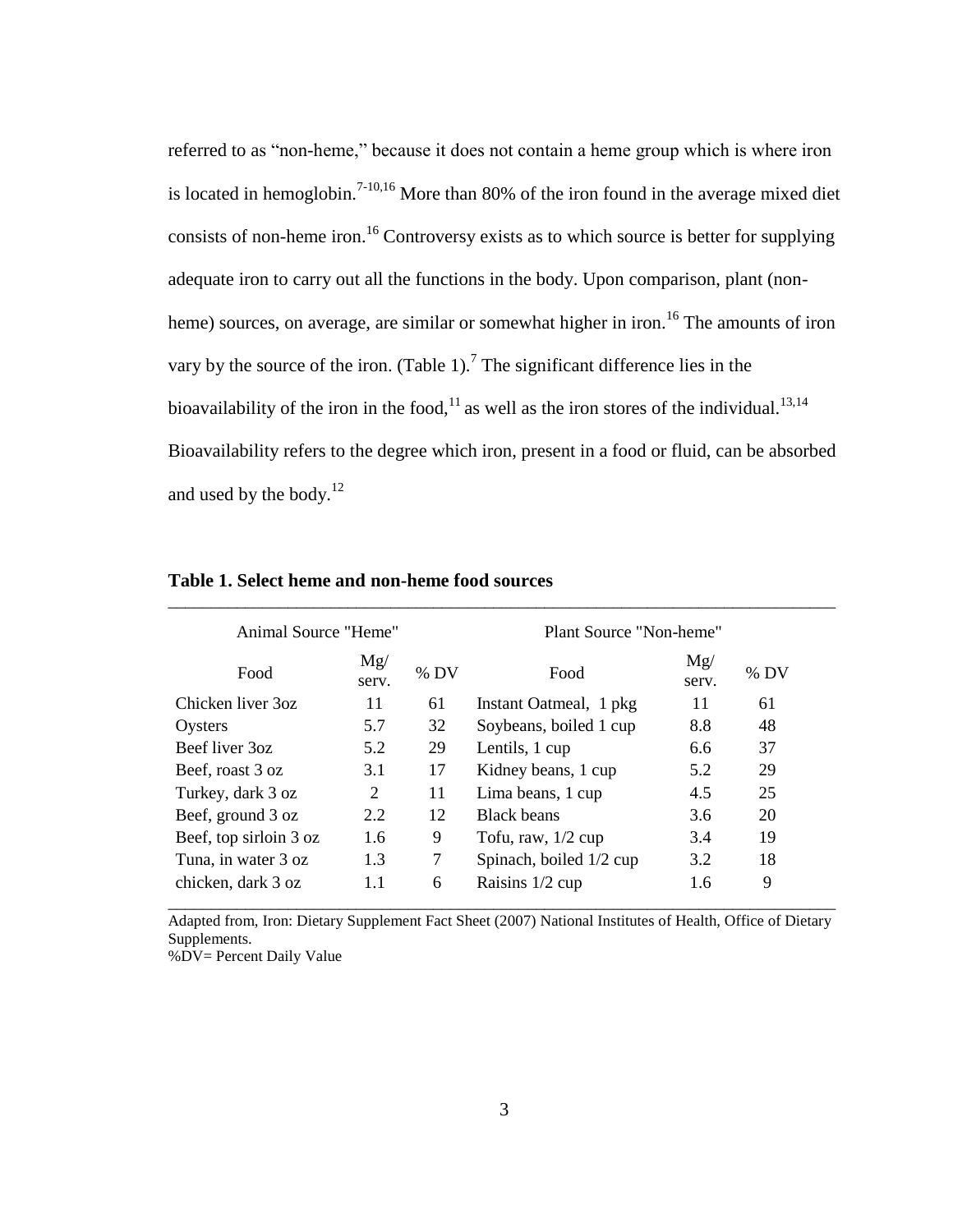# **Iron Metabolism, Excretion, Absorption, Storage**

On average the human body contains 2.5-5g of iron, depending on gender and body size  $\left(\frac{-45 \text{ mg/kg of body weight}}{2}\right)$  for adult females and  $\left(\frac{-55 \text{ mg/kg of body weight}}{2}\right)$ for adult males).<sup>15,18,20</sup> About two-thirds of the body's iron is found in circulating red blood cells, and another portion is stored (25%), in the liver, spleen, and bone marrow (sternum, pelvis, skull, and shoulder girdle, in adults<sup>17</sup>).<sup>8,15</sup> The remainder is used in myoglobin, enzymes and other proteins.<sup>8</sup> Iron exists, in the body, in a relatively closed state. The majority of iron gets recycled from old red blood cells (~90%). The other 10% must be absorbed from the diet.<sup>12</sup> Because there are few avenues for excretion of excess iron, the body maintains a tight, homeostatic balance between losses,  $\left(\sim 1-2mg/day\right)$ through desquamation of epithelial cells of skin, urinary  $\&$  GI tracts, and menstruation), and absorption (~1-2mg/day), which occurs in the duodenum and is affected by several factors.15,16,18-20

Bioavailability is one factor that affects the absorption of iron in the body.<sup>12</sup> Heme iron has a greater bioavailability than non-heme. As Table 1 shows, some vegetarian sources, though higher in iron, provide a smaller net iron absorption compared to meat.<sup>11</sup> Individuals that eat only a plant based diet can expect to absorb approximately 5-12% of dietary iron, and a mixed diet, including heme iron will absorb  $\sim$  14-18%.<sup>7,12</sup> Some studies give an even wider range, from 1-15% for non-heme and 15-45% for heme iron.<sup>11,14</sup> This variance in absorptive values is representative of differences in iron stores. There is an inverse relationship: as iron stores decrease, intestinal absorption increases.13,14 The upper ends of the absorption range point to lower iron stores and the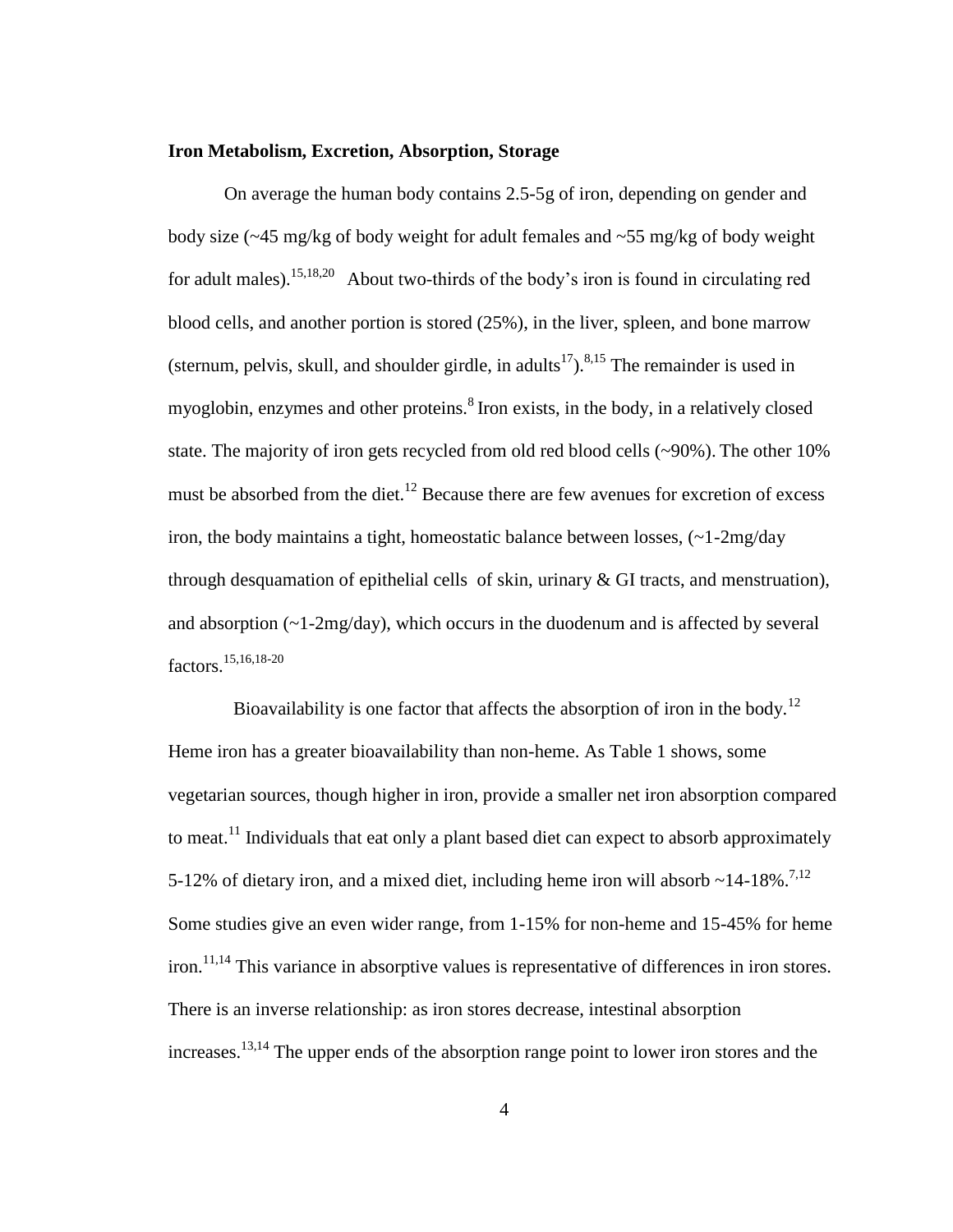lower absorption indicates adequate stores.<sup>14</sup> Other factors that affect iron absorption are often termed inhibitors and enhancers. Enhancers, that can boost the absorption of iron four-fold,<sup>13</sup> include: vitamin C (ascorbic acid), cooking in cast iron or stainless steel, $28,60,61$  and the inclusion of some type of meat, fish or poultry to the non-heme meal. $9,12,13$  Heme sources enhance the absorption of non-heme, however are, themselves, not affected by enhancers because they are already highly bioavailable.<sup>8</sup> Since vegetarian diets contain only non-heme iron, the vitamin C enhancement, found in fruits and vegetables, is especially important.<sup>16,61</sup> Another compounding, "double edged sword" effect of a vegetarian diet, is that there is a substantial amount of iron inhibitors present in plant food. Beans, rice, and legumes, for example, contain phytates that can greatly reduce iron absorption to as little as  $2\%$ .<sup>9,12</sup> Coffee, teas, wines, fruits and vegetables have polyphenols in them that also inhibit iron absorption.<sup>9,12</sup> Calcium is another potential inhibitor of iron absorption, although results are mixed. In a study by Hallberg et al.<sup>21</sup> subjects ate bread rolls that had been fortified with varied doses of calcium, and found that even the lowest dose of 40mg of calcium reduced iron absorption by 50%. More recent studies by Mølgaard et al.<sup>22</sup> and Ríos-Castillo et al.<sup>23</sup> revealed opposite results. In both long term<sup>22</sup> (1 year, with adolescent girls) and short term<sup>23</sup> (1 month, with middleaged women) studies involving calcium supplementation, no significant negative effects were noted, on iron absorption, in any of the subject groups.<sup>22,23</sup> Enhancing factors as well as initial iron status of subjects may have been confounding factors in the outcome of the studies.<sup>22-23</sup> Hurrell and Egli<sup>12</sup> concluded that the concurrent intake of vitamin C (such as citrus or tropical fruits) with phytates, polyphenols, or calcium rich foods or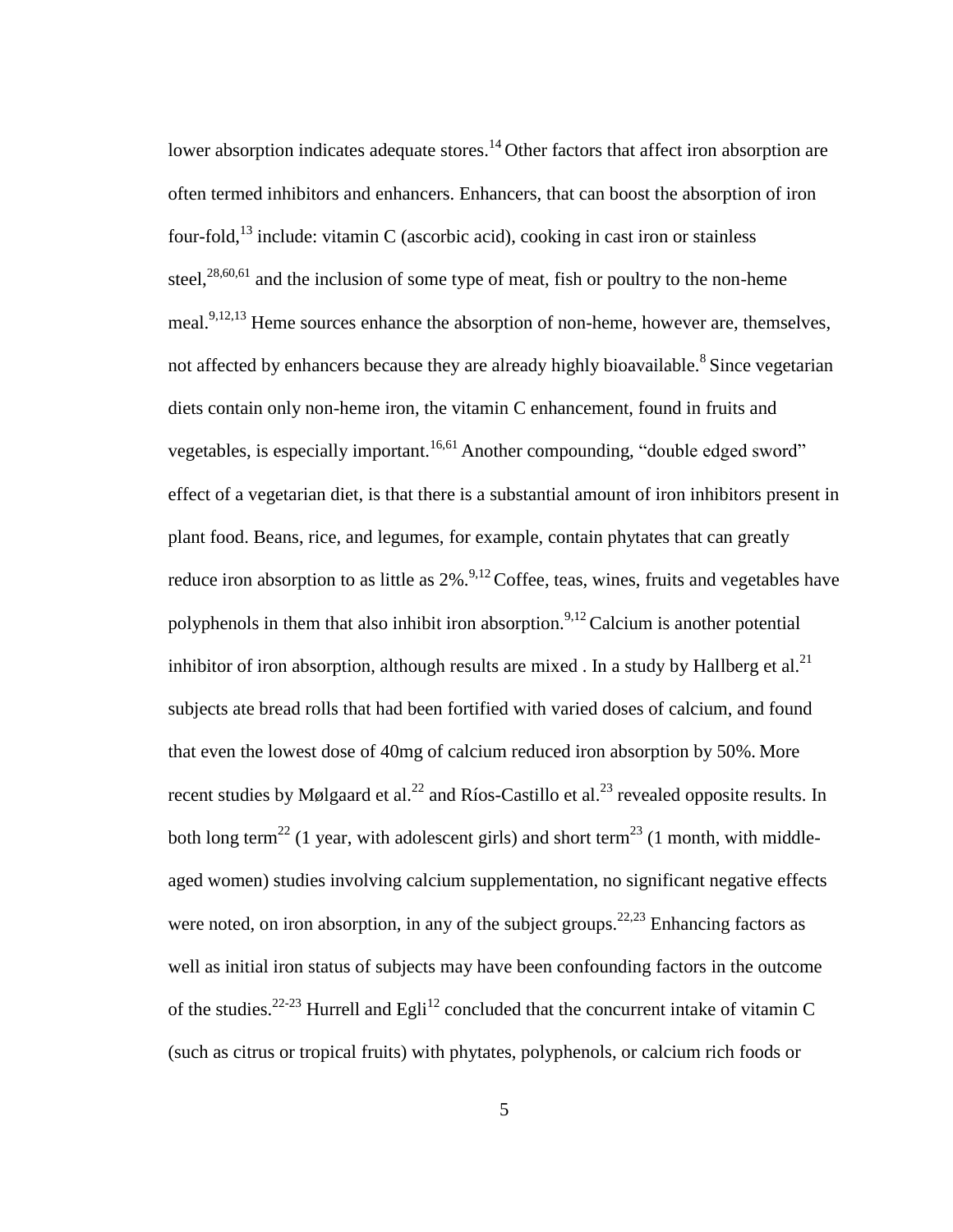supplements, can have a cancelling effect on the inhibitory nature of these substances. Individuals who are at risk for potentially low iron status need to plan meals carefully, in order to get adequate iron intake.

### **Recommendations:**

Beginning in May of 1941, the Food and Nutrition Board of the Institute of Medicine (IOM), National Academy of Sciences, Washington, DC has been publishing the Recommended Dietary Allowance.<sup>24,25</sup> To date, the IOM is still the overseeing body that makes nutrition related recommendation. Even if the source is the CDC, USDA, Mayo Clinic, NIH, MedLine, University websites, Wikipedia, etc, they can usually all be traced back to the IOM. In 1941, there were only nine nutrients that were considered for recommendation: protein, thiamin, riboflavin, niacin, ascorbic acid, vitamins A and D, calcium, and iron.<sup>24-25</sup> Several of these earliest researched nutrients are important to the present study on iron status, in adolescent, female, vegetarian & non-vegetarian runners.

Current recommendations for iron differ by gender and age.<sup>26</sup> Younger individuals (male and female) that are still in stages of growth and maturation require greater amounts of iron.<sup>27</sup> Female adolescents having regular menstrual cycles are also candidates for increased iron intake, compared to males.<sup>8,9,27</sup> Iron recommendations for males aged 14-18 and 19-50 are 11mg/day and 8mg/day respectively. For females in the same two age groups, iron recommendations are 15mg/day and 18mg/day, respectively.8,9,26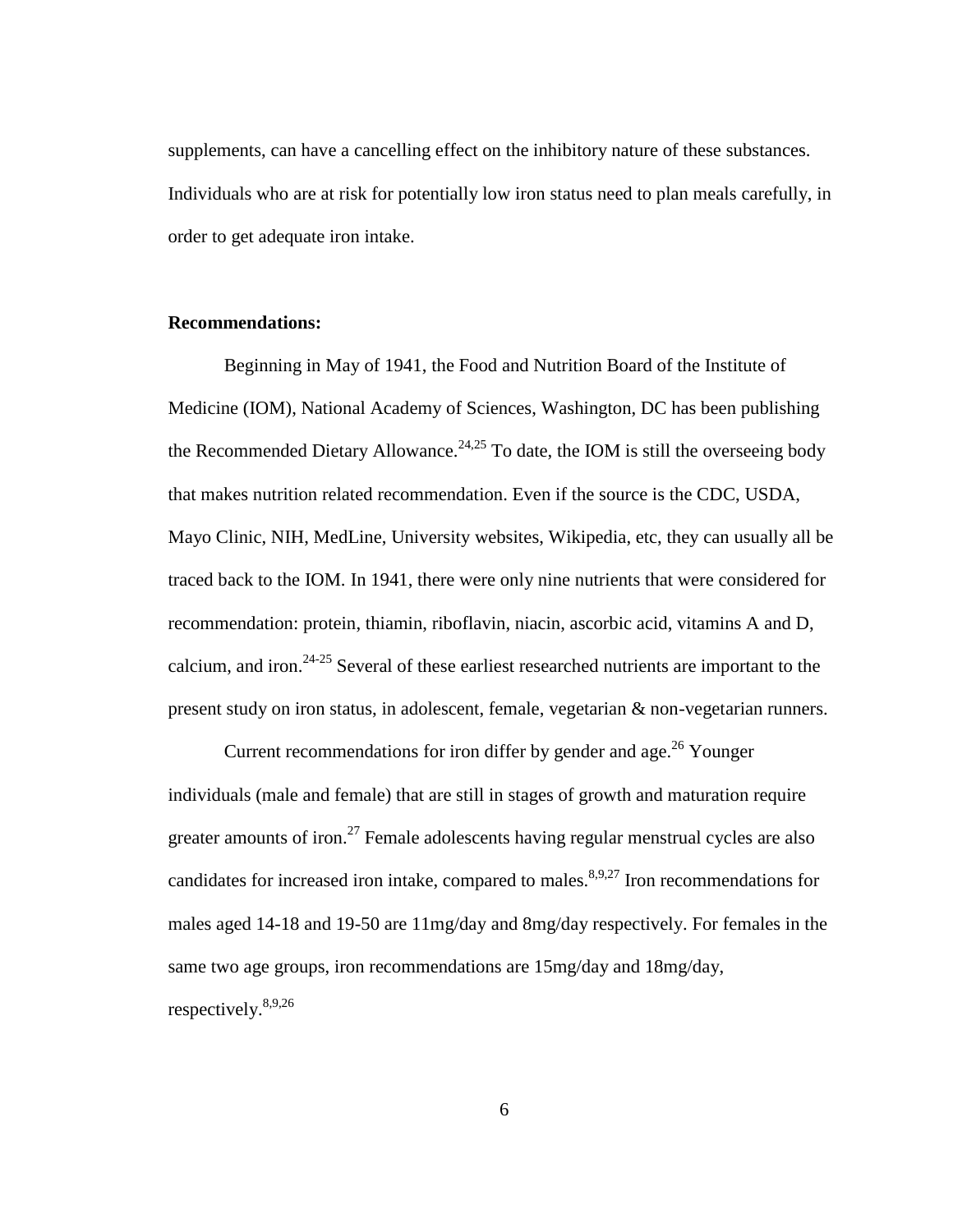In a retrospective cross-sectional study, de Almeida Santos et al.<sup>27</sup> assessed the iron status of adolescent male and female subjects (aged 10-20), at different stages of pubertal growth. Results showed that the majority of subjects that presented with low iron status were in a pubertal growth spurt and were also male.<sup>27</sup> The authors' rationale for this finding is that sexual maturation requires an increased need for iron, and that muscle development in boys is four times faster than in girls. $^{27}$ 

There are several other factors that can alter daily iron recommendations; two of which are actual published recommendations by the IOM. Pregnant females 14-50 years old have an increased recommendation to  $27mg/day$ .<sup>8,9,26</sup> During pregnancy, placental and fetal growth, as well as increased blood volume, creates a need for increased iron intake.<sup>8,9,26</sup> During lactation the iron demand is less, due to lack of menstrual bleeding.<sup>8,26</sup> During lactation, the recommendation is reduce to 10mg/day for 14-18 year olds and 9mg/day for 19-50 year olds. $8-26$  Other factors that can alter the need for increased iron intake are vegetarian diet, and endurance exercise, which will be discussed in greater detail later in this discussion.

With so many circumstances requiring either less iron or extra iron in the diet, special care needs to be taken to avoid ID or iron overload. Much like the formula of calories in/calories out for bodyweight maintenance, iron homeostasis is dependent on balancing iron input with iron losses.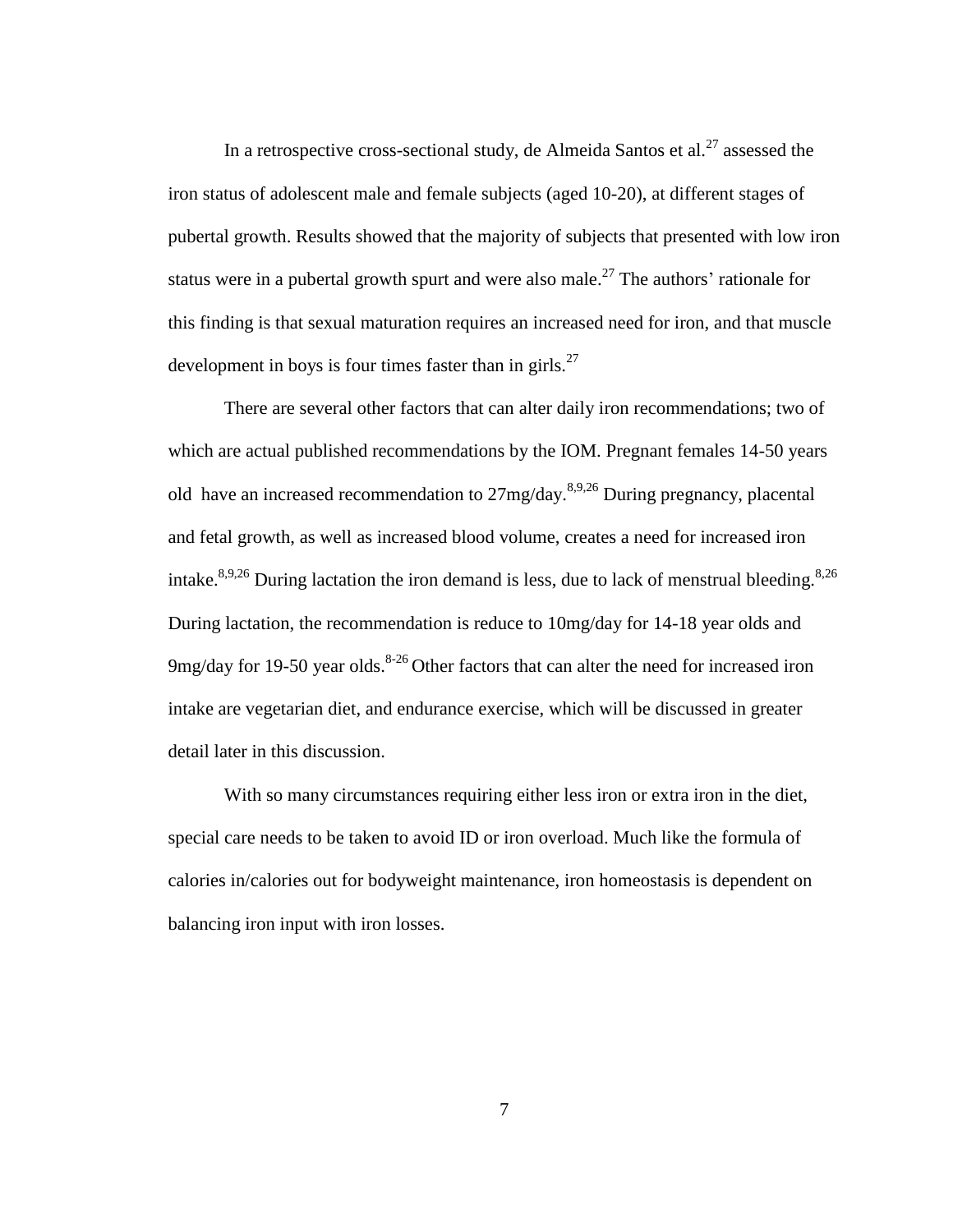# **Iron Overload**

The human body is very efficient at regulating iron levels, in the face of deficiency or overload. It relies on three systems or processes to accomplish this regulation. The recycling of old red blood cells is one way the body maintains a large portion of iron.<sup>10</sup> The use of storage proteins, such as ferritin, is another way to conserve iron in the face of deficit. Regulating the absorption of iron at the intestinal level is the final mechanism available to prevent loss or excess.

Despite the presence of regulatory mechanisms, iron overload can still occur as a result of genetic defects or secondary causes. Genetic iron overload is referred to as hereditary hemochromatosis and has a prevalence of approximately one in every 200 persons in the US.<sup>28</sup>This condition is more common in men than women. Secondary iron overload is usually the result of frequent blood transfusions, secondary to another disease process, such as β-thalassemia or sideroblastic anemia.<sup>29</sup> In healthy adults, with normally functioning intestines and no tendency toward genetic iron disorders, iron overload, from dietary sources or moderate supplementation, is unlikely.<sup>9,30</sup> However, iron toxicity may occur in situations of excessive supplementation with oral or parenteral iron which may be administered via intravenous infusion or intramuscular injection.<sup>29</sup> Gastrointestinal irritation may occur at doses of 20 mg/kg of elemental iron, and more serious conditions involving the heart, brain, kidneys and liver may occur with doses of 60 mg/kg.<sup>8,9</sup> "Even though iron overload can and does occur, ID is a much more common problem, globally.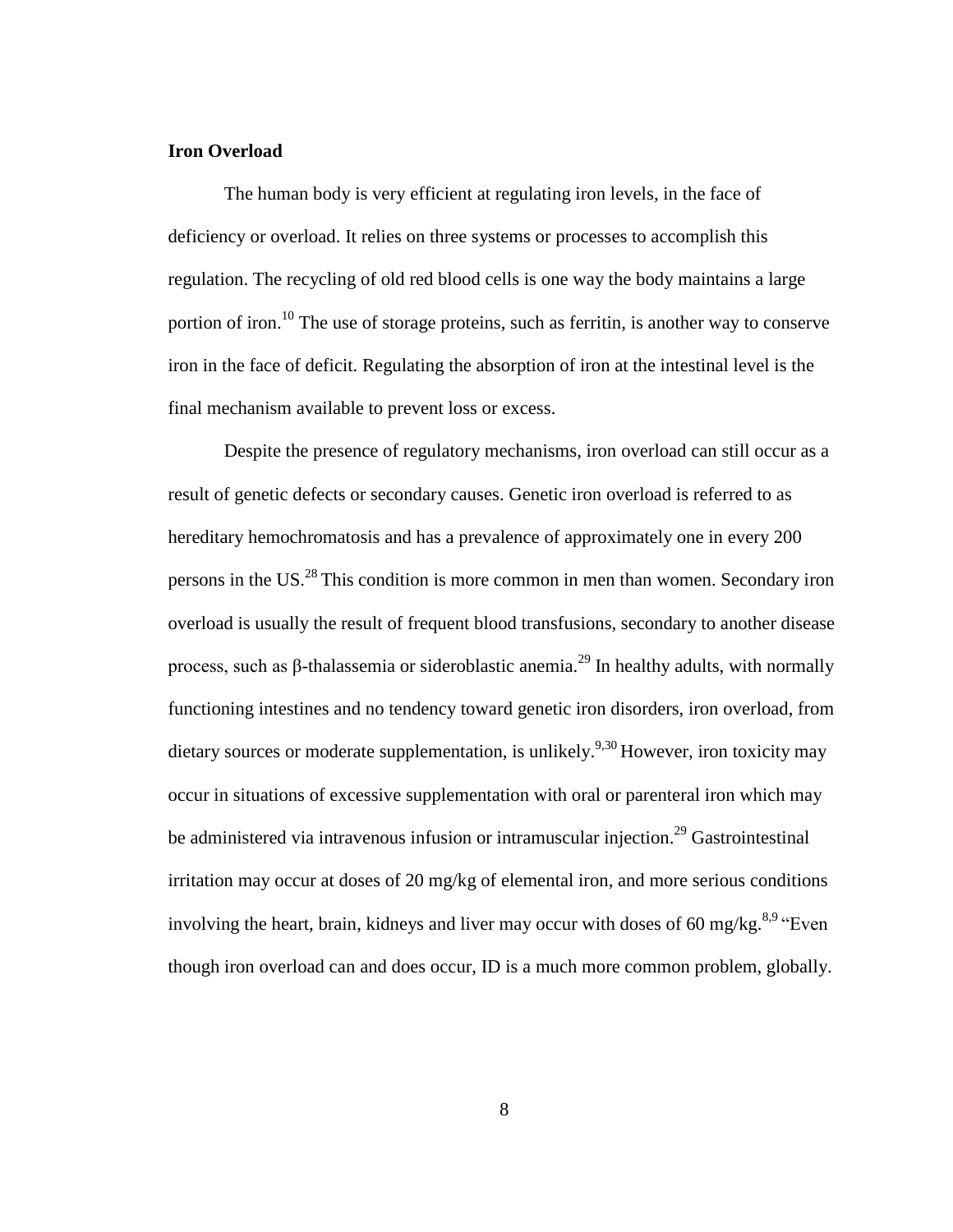# **Iron Deficiency**

ID is one of the most widespread nutrient deficiencies, among men and women, with prevalences as high as 50% worldwide, in developing countries.<sup>31</sup> It is also the leading cause of anemia in the world.<sup>1</sup> ID is more common among adolescent and adult females of childbearing age, than among males, and there is a higher frequency in certain ethnic subgroups.32,33 In the United States, the prevalence of ID in women aged 12-49 ranges from 9-16%. By contrast, the incidence of ID in men aged 12-49 years ranges from 2-5%.<sup>32</sup> Mexican American and non-Hispanic black females were twice as likely to be iron deficient (19-22%), compared to non-Hispanic white females  $(10\%)$ .<sup>33</sup> Other groups that encounter high prevalences of ID include, athletes and vegetarians. Each group has a different explanation for their increased rate of deficiency. In studies involving basketball, soccer, rowing, gymnastics, running and other sports, prevalence rates range from 15% to 57% in both genders.<sup>34-40</sup> The incidence of ID is typically two times higher in females.<sup>40</sup> According to the Academy of Nutrition and Dietetics, a vegetarian diet that is balanced and nutritionally sound, is suitable for all ages and lifestyles, including athletes. $41$  However, in studies that look at iron status of vegetarians, the average prevalence of ID was  $44\%$ ,  $42-45$  which is at or above the average for nonvegetarian subjects. It appears that many things, such as age, gender, ethnicity, sports and more, can have a negative effect on a person's iron status.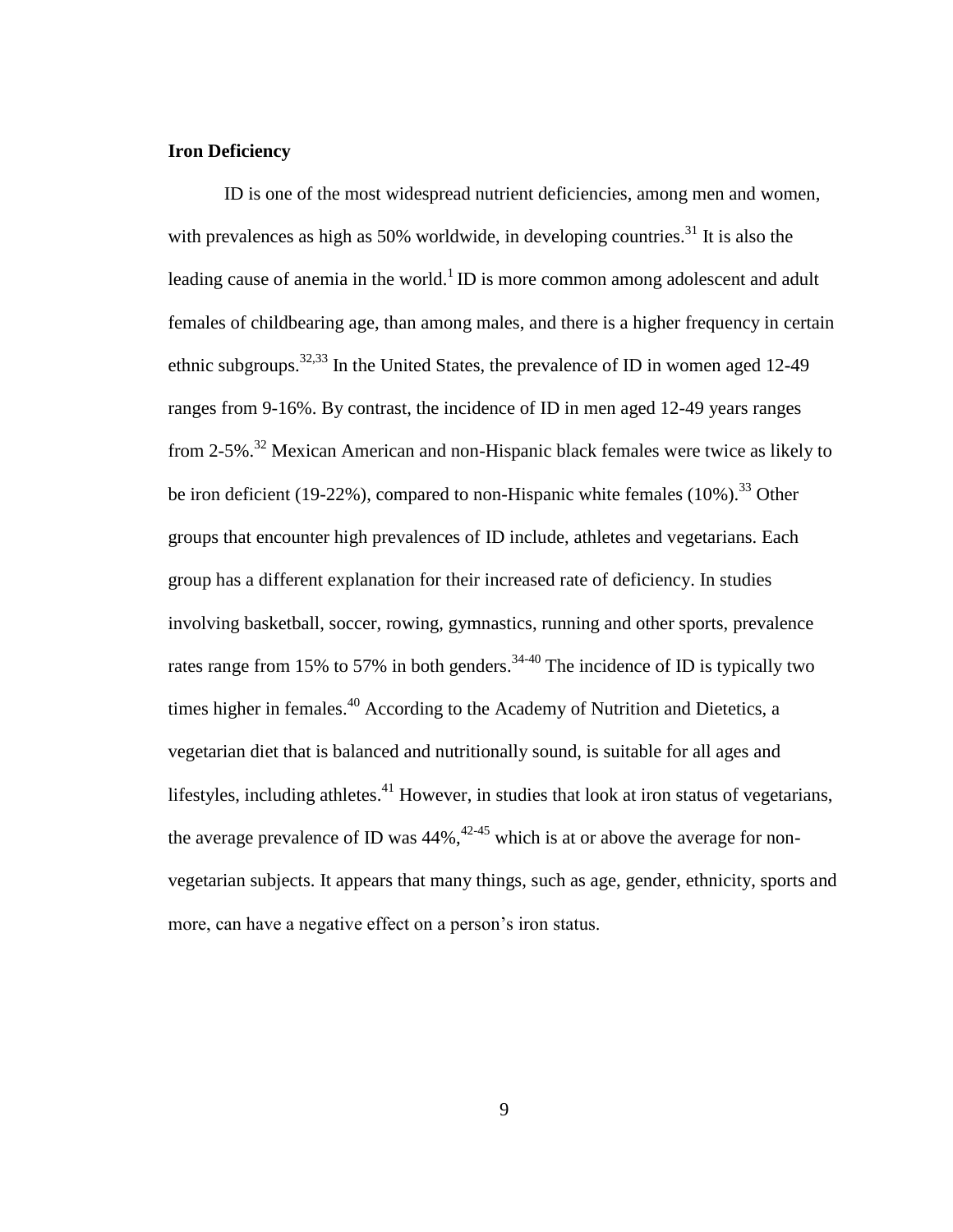# **Etiology of Iron Deficiency**

The causes or risk factors of ID are many and varied, but can generally be classified into three key categories: dietary intake, absorption, and increased needs which includes those individuals with increased losses.<sup>46,48</sup> Lack of adequate dietary intake is the most common of these three. Vegetarian, reduced calorie diets that have little fat or animal protein present a potential risk for decreased iron intake.<sup>47</sup> The Recommended Daily Allowance (RDA), as mentioned above, is 15 mg/day for females aged 14-18 years and 18 mg/day for females aged 19-50 years.<sup>26</sup> A person's current iron status and the type of diet they consume (heme or non-heme) are two key factors in determining how much iron is absorbed. Meat sources of iron are more readily absorbed, compared to plant sources.<sup>7,11-14</sup> Because of the bioavailability of iron, only about 1-2 mg of the recommended amount is actually absorbed. In an apparently healthy individual, this amount is perfect for replacing the average 1-2 mg that is lost every day.<sup>15,20</sup> ID occurs when these needs and losses are greater than the dietary intake.

Examples of major iron losses that contribute to increased needs are: menstrual bleeding, blood donation or frequent blood draws.<sup>48</sup> Assessment of these blood losses is critical in determining total iron losses. The average loss during a normal menstrual cycle is approximately 30 ml of blood loss. Blood loss of greater than 80 ml is excessive and referred to as menorrhagia. $49,50$  Average iron loss, through menstruation, can vary from 0.6-0.7 mg/day or approximately 30 ml of blood loss.<sup>8</sup> The human body contains about 10 pints of blood. During a blood donation, one unit of blood is taken.<sup>51</sup> This is equivalent to 500 ml or close to one pint of blood. There is roughly 220-250 mg of iron in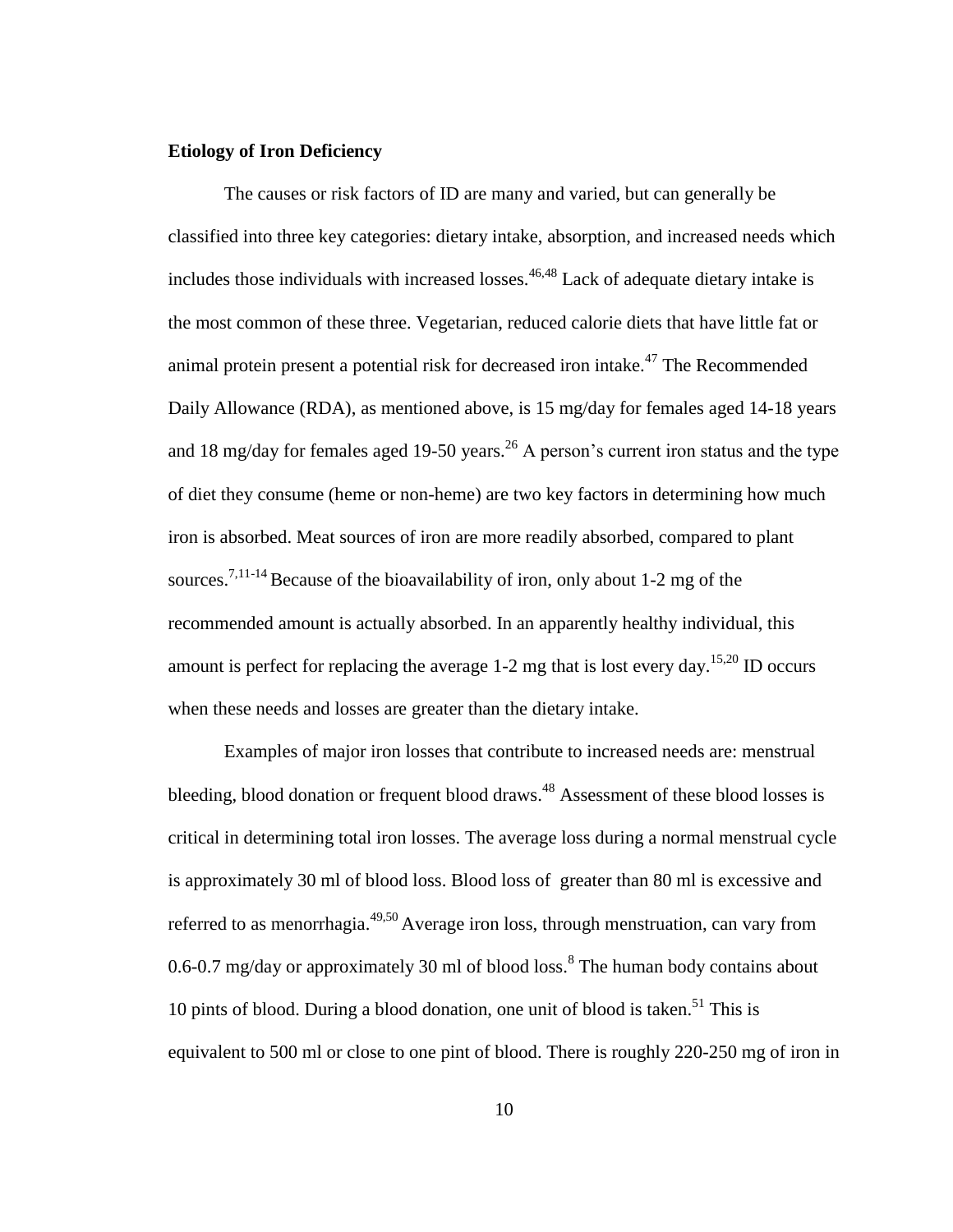one unit of donated blood.<sup>52</sup> A venipuncture (blood draw), for blood sampling, however, requires only about 5-7 ml of blood per tube.<sup>53</sup> Tests for iron studies could require one tube, for a simple test, or several tubes for an extensive analysis resulting in up to 28 ml of blood loss. 53

Other minor blood losses can occur in the gastrointestinal (GI) system as a result of ulcers, gastritis and other GI disorders, as well as an overuse of non-steroidal inflammatory drugs (NSAID), like ibuprofen.<sup>54-55</sup> According to Lanier<sup>55</sup> the 15<sup>th</sup> leading cause of death was from GI bleeding, as a consequence of chronic NSAID use. Use of NSAIDs is especially popular in the athletic community, where blocking pain has the potential to enhance performance. Warner et al.<sup>56</sup> surveyed NSAID use among high school football players. Results showed that in the three-month period, prior to the survey, 75% of the players claimed to use NSAID's. Of that percentage, 15% were daily users.<sup>56</sup> Additional iron losses, referred to as basal losses, make up approximately 0.9-1.2 mg/day.<sup>8</sup> These include losses in the feces, urine, sweat and GI tract.<sup>8,57</sup>

Increased iron needs can also be seen in pregnancy. In the latter weeks of pregnancy, for example, a woman may need to absorb as much as 5 mg of iron per day.<sup>8</sup> The above conversation regarding ID, related to the three key categories of risk, can apply to all ages, gender, ethnicity, or activity level. However, three particular groups stand out as having added risk: adolescent females, competitive athletes (especially endurance athletes), and vegetarians.<sup>80</sup>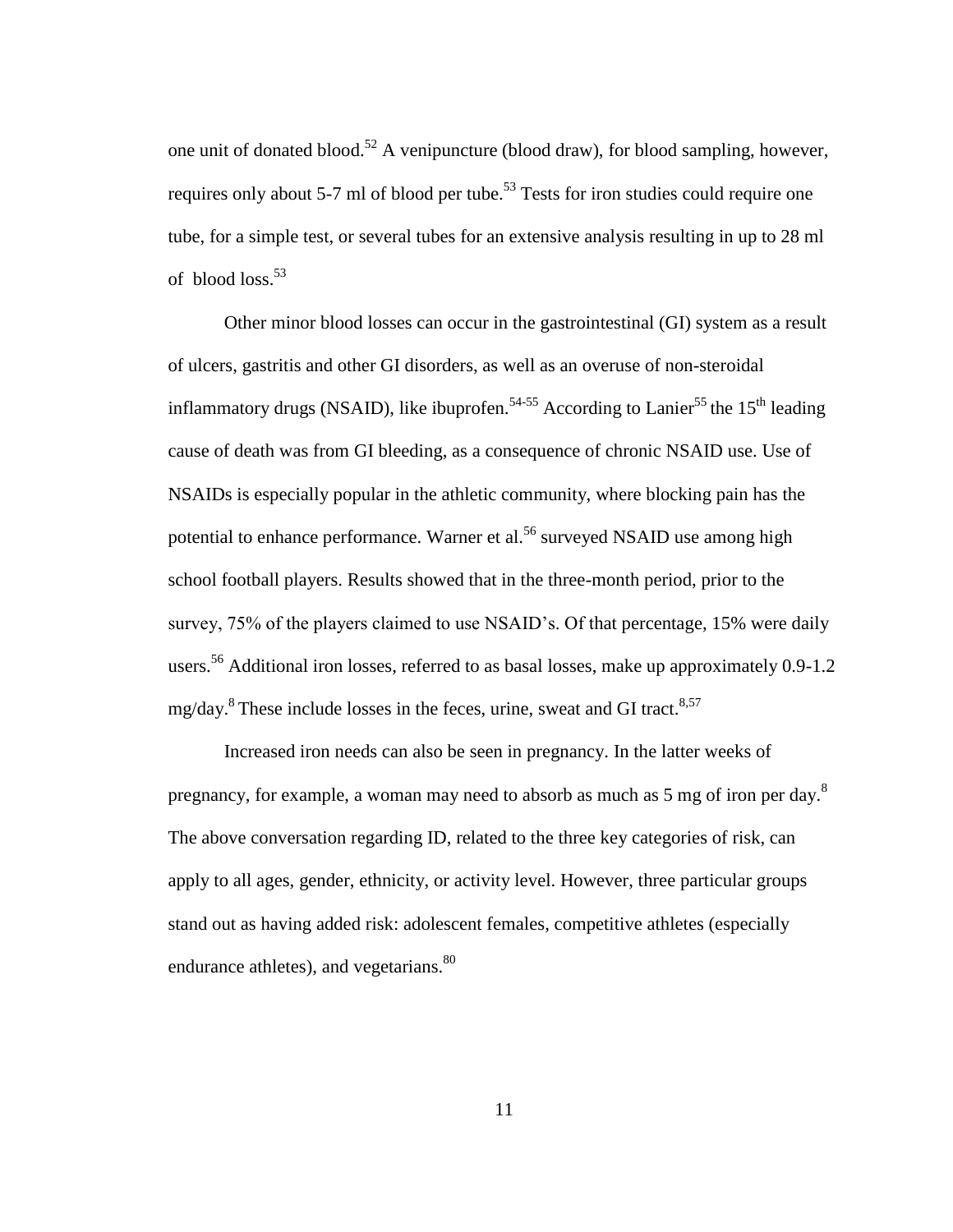# *Adolescent Female*

Adolescence is a time of great change within the body. As previously mentioned, women of reproductive age (particularly adolescent females aged 14-18) are at increased risk for  $ID^{80}$  due to several factors: onset of menstruation, continued growth and development, and inadequate dietary intake of iron.<sup>58</sup> In a 4 year, longitudinal study of 354 white females (aged 8-13), Ilich-Ernst et al.<sup>59</sup> examined the effect that calcium supplements, pubertal growth, and onset of menses had on iron status. Yearly blood samples were analyzed and, at the end of four years, results showed that iron status is negatively affected by regular menses and increased growth and maturation, related to expansion of blood volume and increased lean muscle mass.<sup>59</sup> The mean serum ferritin level was at  $18.4 + 0.59 \mu g/L$  (95% CI: 17.8, 19.0),<sup>59</sup> which would be considered depleted iron stores or iron deficiency without anemia (IDNA), by many researchers.38,49,62-64 It is not uncommon for some adolescent females to lose >80 ml of blood during a menstrual cycle. This happens in approximately 10% of American adolescent girls.<sup>65</sup> Wang et al.<sup>65</sup> studied 150, 10-17 year old girls to determine the effects of heavy menstrual bleeding (HMB) on signs and symptoms of ID, chiefly fatigue. Of the total subjects, 48 were considered to have HMB. Subjective measuring surveys were used to assess amounts of menstrual blood loss, as well as severity of fatigue. Blood samples were also taken to evaluate serum ferritin. Results showed median ferritin levels of those with HMB to be 16 ng/ml, with 30% of this group  $\langle$ 15 ng/ml.<sup>65</sup> Further results showed significantly higher fatigue severity scale (FSS) scores among the HMB subjects. This study clearly suggests that HMB results in decreased iron stores, and that fatigue is the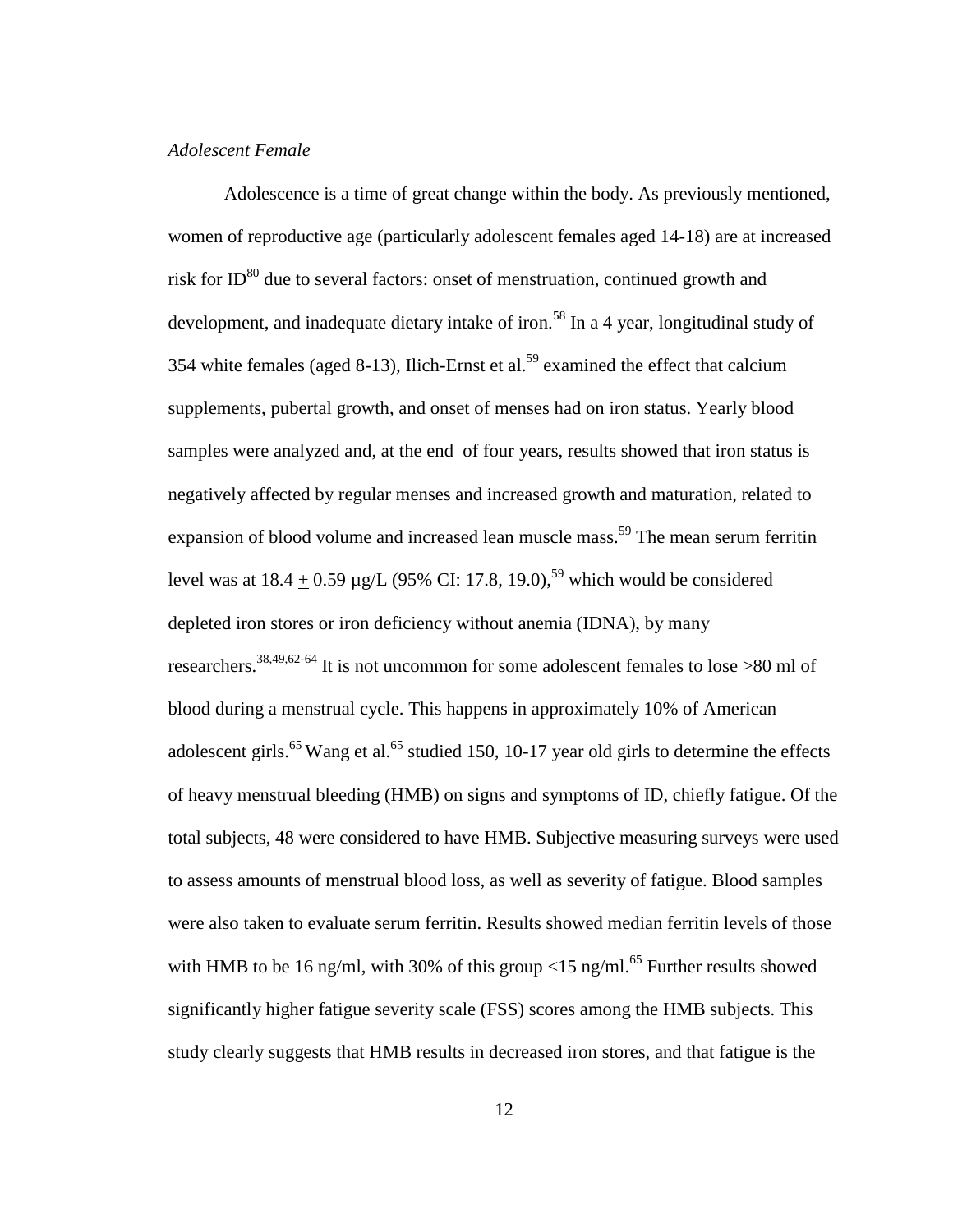most prevalent symptom among adolescents with ID.<sup>65</sup> General growth and development, alone, places a burden on the homeostatic iron equation, in young females. Intense physical exercise and athletic performance take it to a higher level.

# *Endurance Athlete*

Endurance exercise poses another ID risk for the adolescent female.<sup>80</sup> Some research estimates that 40-50% of adolescent athletes have varied levels of iron depletion.<sup>66</sup> With intense exercise, all of the usual avenues for iron loss are potentially accentuated. Endurance athletes may have greater iron losses through several mechanisms such as gastrointestinal bleeding, as well as increased losses in sweat, urine, and feces.39,40,54,57,67,68

Another mechanism for iron loss that is unique to many athletes is red blood cell hemolysis, commonly called foot-strike hemolysis.<sup>69</sup> Telford et al.<sup>69</sup> examined the effect of foot-strike hemolysis in ten male triathletes aged 21-34 years. Subjects completed a cycle ergometer and treadmill test at 75% VO<sub>2peak</sub>. Each exercise was done one week apart. After blood analysis was complete, the results showed that running on the treadmill produced higher levels of free plasma hemoglobin and decreased levels of haptoglobin, indicative of foot-strike hemolysis.<sup>69</sup> Haptoglobin is an acute-phase protein that binds to hemoglobin that is released from red blood cells that are broken open during foot-strike hemolysis.<sup>99</sup> Tissue oxidative damage is reduced through the binding of hemoglobin with haptoglobin.<sup>99</sup> Another study by Janakiraman et al.<sup>70</sup> examined the effect hardness of sole in running shoes had on hemolysis. Twenty male runners, 19-23 years of age, were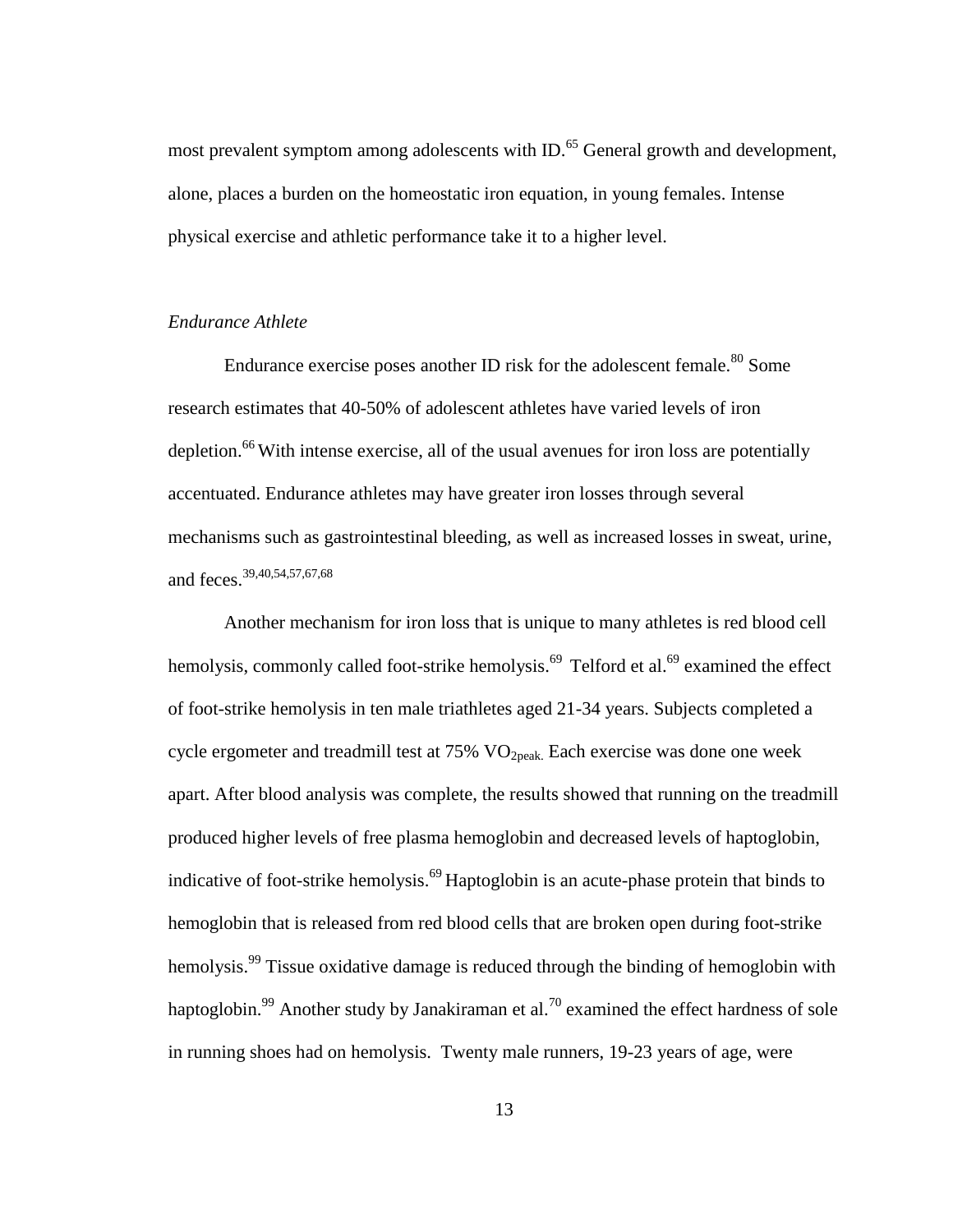divided into two groups. Each group ran for one hour on a treadmill wearing either a soft or hard soled shoe. Results suggested that soft soled running shoes produce significantly more hemolysis than the hard soled shoe ( $P = 0.017$ ), however, there was no significant difference in indices of iron status.<sup>70</sup> Janakiraman et al.<sup>71</sup> found similar results when comparing types of running surfaces. They concluded that the surface, whether grass or asphalt, had equal effect on intravascular hemolysis, but no significant effect on serum ferritin were noted, in twenty male runners. $^{71}$ 

Gastrointestinal iron loss was reported by Stewart et al.<sup>67</sup> in male and female runners competing in various races, from 10k to marathon. Post race stool samples showed increased hemoglobin, and blood samples showed lower serum ferritin, compared to non-runner controls.<sup>67</sup> Similar results were reported by Robertson et al.<sup>72</sup> comparing distance walkers to marathoners. Significant increases in fecal hemoglobin were noted in the marathoners, though considered clinically irrelevant.<sup>72</sup> Walkers had no significant change from pre-walk test.<sup>72</sup>

Measuring sweat iron losses is very tedious and difficult.<sup>57,68,73</sup> Researchers DeRuisseau et al.<sup>68</sup> attached plastic collection bags on the arms of subjects as they rode cycle ergometers, for 4 -30 minute segments. Collections were recorded after each segment.<sup>68</sup> Significant results from this study include: males sweat more than females, sweat rates were higher from the first exercise segment through each successive segment, and sweat iron concentrations were higher in the first two 30 minute exercise segments, progressively decreasing in the latter two segments.<sup>68</sup> Indices of iron status were not assessed in this study. Several theories exist to why iron loss was greater in the first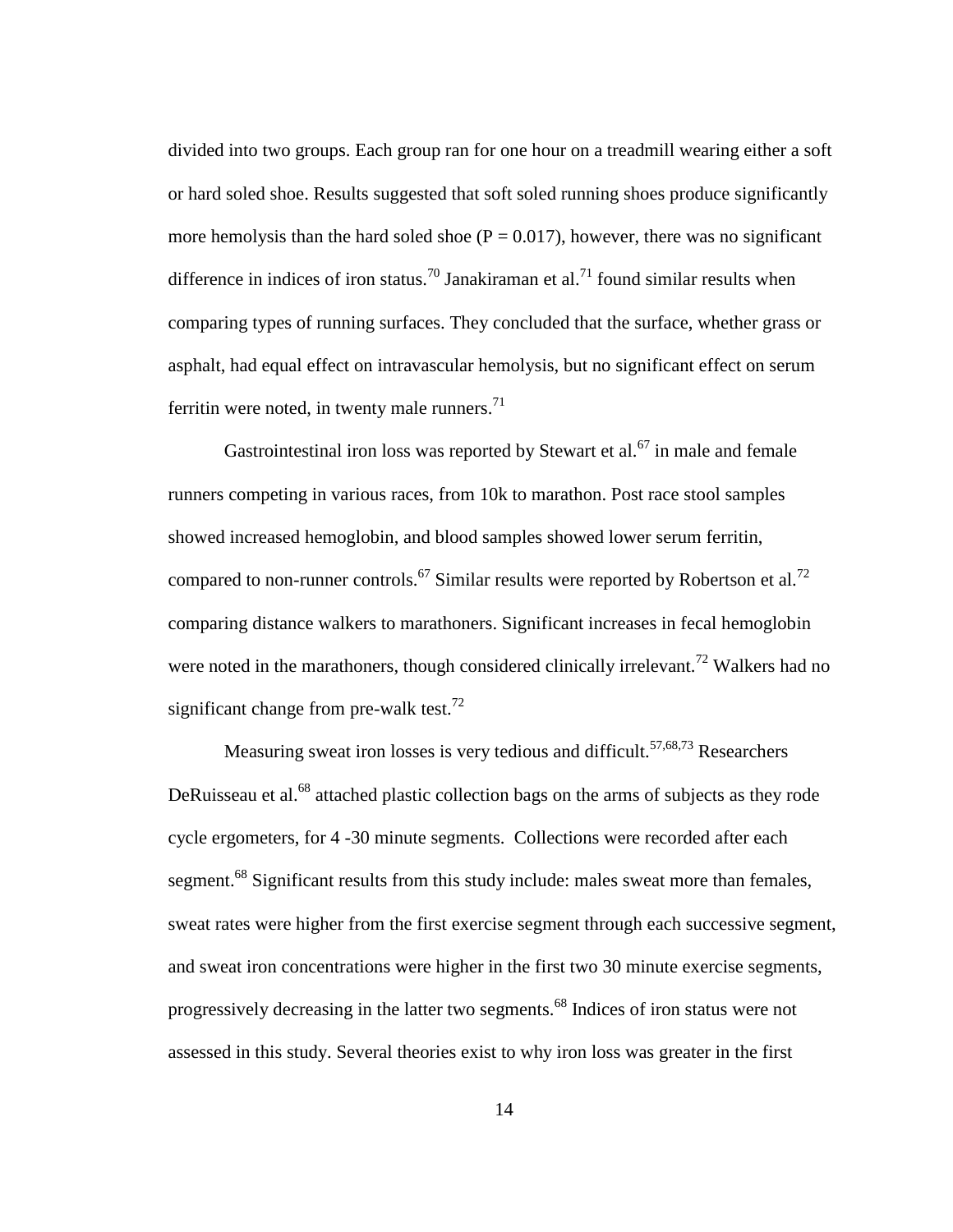hour.<sup>57,68,73</sup> One theory is that iron from cellular debris or iron trapped in sweat glands contaminates the earlier samples, but is not present as sweating continues for longer periods.<sup>57,68,73</sup> Brune et al.<sup>57</sup> tried to reduce the possibility of skin contamination by cleaning the skin thoroughly prior to sampling the sweat. In each stage, subjects sat in a sauna for 25-30 minutes, after which time, sweat was collected. Only two of the eleven subjects completed all four stages of the sweat collection analysis.<sup>57</sup> Results were similar to those found in the Deruisseau et al. $^{68}$  study. Iron loss was significantly greater in the first stage, raising questions about the efficacy of the skin cleaning process used.<sup>57</sup> No correlation to iron status was made in this study. Estimated iron lost in this study was approximately 22  $\mu$ g/L of sweat.<sup>57</sup>

As many studies, examining sweat loss, GI bleeding, or foot-strike hemolysis show; iron loss due to these mechanisms is relatively small in most cases.<sup>57,67-73</sup> However, when compounded with other methods for iron loss, such as menstrual blood loss, adolescent growth and development and dietary intake, they may make a difference. Study after study report that competitive athletes typically have decreased or depleted iron stores, during training and competition.<sup>34-40,74-76</sup> Many of these studies point to inadequate dietary intake of iron as the culprit. $34-36,75$ 

Dietary intake probably has the greatest impact on iron status in the adolescent female athlete. As mentioned previously, the RDA for iron for 14-18 year old females is  $15$ mg/day.<sup>8,9,26</sup> On average, diets in the US contain 5-7 mg of iron per 1000 calories.<sup>77</sup> The average diet would be adequate if all adolescent female athletes consumed 2200- 3000 calories/day. Estimated energy requirements for adolescent girls can range from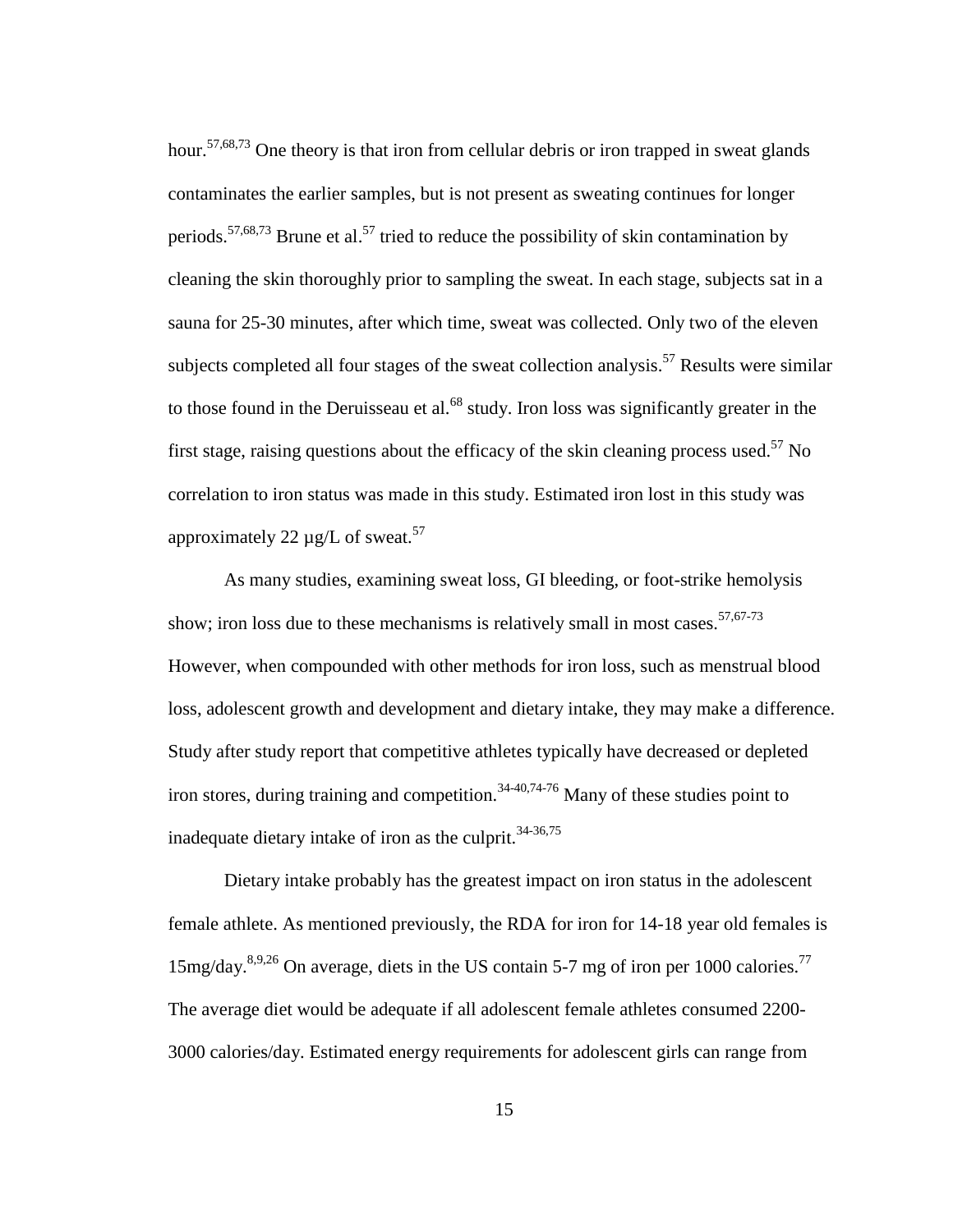1700 in a sedentary individual to almost 2900 in a very active individual.<sup>78</sup> Unfortunately, society places greater burdens on females to look and act a certain way.<sup>79</sup> Adolescent female athletes are not immune to this. Often pressure from parents, and coaches as well as the perceived demand of a sport, causes individual athletes to reduce caloric intake in order to drop weight or maintain a particular physical appearance.<sup>79</sup> Many times this results in disordered eating.<sup>80</sup> Examples include: extreme calorie restriction as well as avoiding foods that contain fat, such as meat and dairy products.<sup>79,83</sup> Some of these individuals may be part of the third group of individuals with increased risk of ID: vegetarians.  $80,81$ 

#### *Vegetarian*

Vegetarians are another group of individuals who are at greater risk for ID. $^{81}$ There are many variations of vegetarianism, however the two most common are vegans, who consume plant foods, but do not consume any animal products and lactoovovegetarians who eat plant based foods, avoid meat of any kind, but may consume dairy products and eggs.  $81,82$  Individuals have different reasons for choosing a vegetarian diet, such as animal welfare, protecting the environment, improved health, and religion or cultural influence.<sup>83</sup> For others, though, vegetarianism may be a smokescreen for an underlying eating disorder; a way to reduce caloric intake under the guise of healthful eating.<sup>83</sup>

There is research that suggests that vegetarian diets have many health benefits such as reducing cardiovascular disease, diabetes, obesity colorectal cancers, and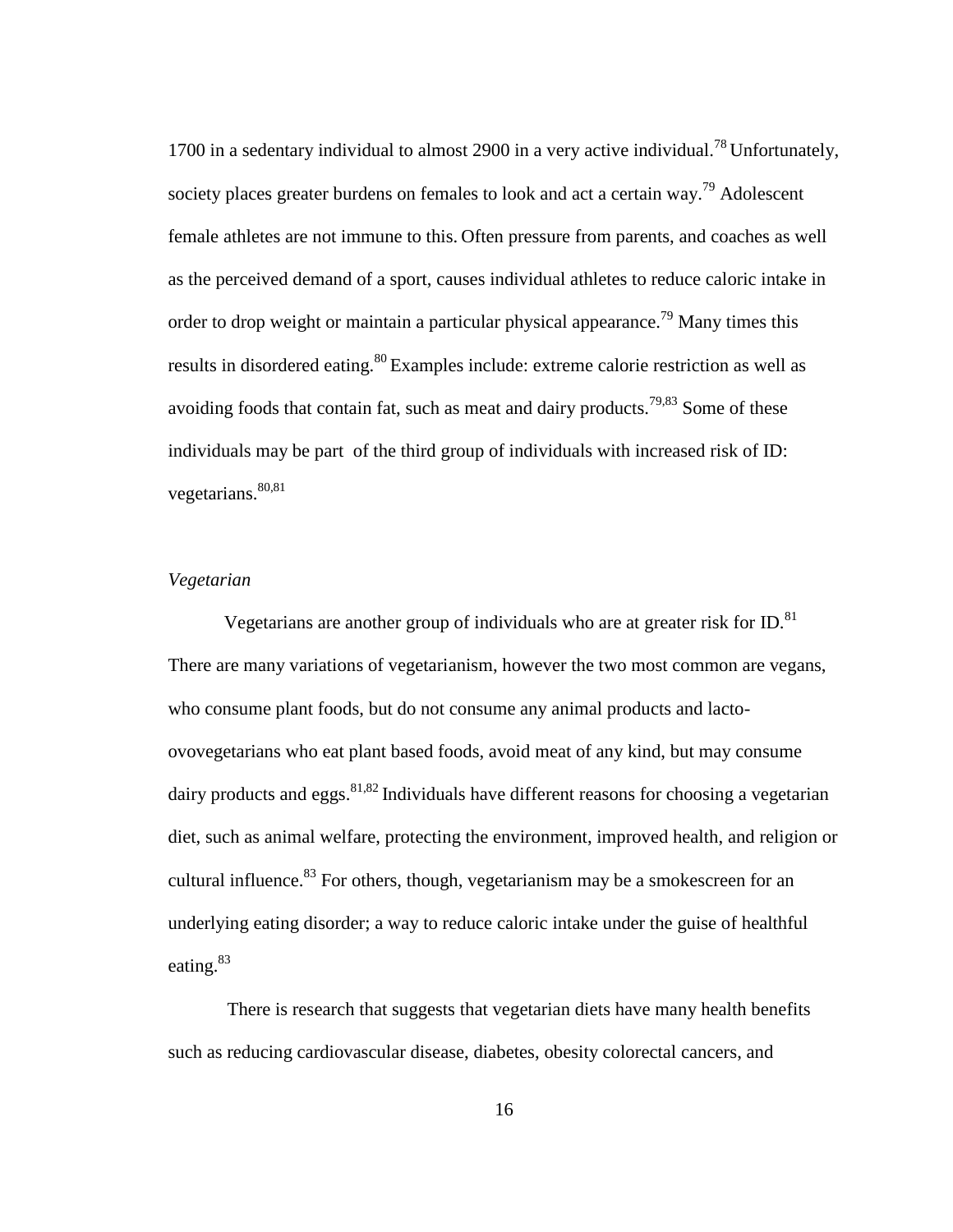hypertension.<sup>84,85</sup> These health benefits are related to the superior nutrient density content of a vegetarian/vegan diet. The diet provides large concentrations of most essential vitamins  $\&$  minerals, as well as phytochemicals, antioxidants, carotenoids, and fiber.  $84,85$ According to the Academy of Nutrition and Dietetics, a vegetarian diet that is balanced and nutritionally sound, is suitable for all ages and lifestyles, including athletes. $41$ However, there are a few potential pitfalls to a vegetarian/vegan diet, especially for the vegan athlete.<sup>83</sup> Because of the low caloric density and the amount of fiber in plant-based foods, obtaining the daily dietary requirement for energy becomes more difficult for vegan athletes.<sup>83</sup> Other pitfalls include; inadequate calcium intake for vegans, lack of  $B_{12}$ and vitamin D, and most importantly the problem with ID among vegetarian and vegan athletes.<sup>82,83</sup>

Deficiencies in iron status, caused by a vegetarian diet, are generally due to decreased bio-availability (rate or amount of absorption) of iron from plant sources and inadequate quantity of iron consumed.<sup>81,82</sup> To account for the decreased bio-availability of iron, from plant foods (non-heme), the IOM's Recommended Daily Allowance for iron is 1.8 times greater (~27mg/day) for vegetarian females aged 14-18 years, compared to same aged meat eating females  $(15mg/day)$ .<sup>8</sup> This increase in iron needs generally results in the need for increased frequency and portion sizes of plant-based, iron rich meals as well.<sup>81,82</sup> A study by Snyder et al.<sup>86</sup> demonstrated the importance of increased dietary iron consumption. This observational study consisted of two groups of female runners, aged 36-49 years. One group of nine incorporated red meat (RM) into their diet, while the other, modified vegetarian (MV) group of nine, allowed dairy, eggs, and some meat into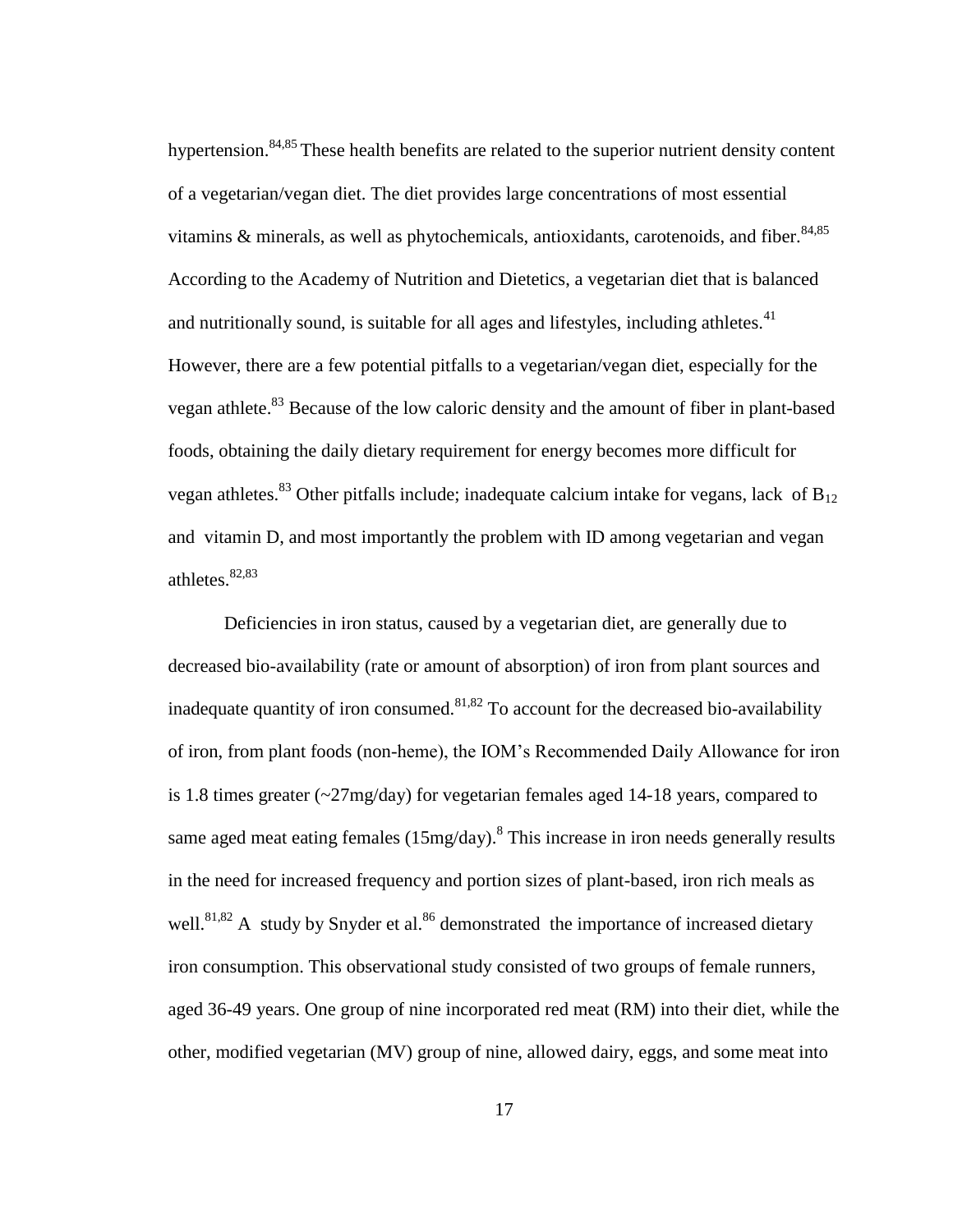their diets (primarily fish and poultry).<sup>86</sup> Three day diet records were recorded and analyzed, as well as serum markers of iron status. Results showed that the average caloric intake was less than 1800 cal/day for both groups. Hematological indices revealed that eight subjects from the MV group were iron deficient, whereas only 2 subjects from the RM group were iron deficient, with ferritin levels  $< 12$  ng/ml.<sup>86</sup>

Donovan and Gibson $^{87}$  looked at iron and zinc status in 122 adolescent females, aged 14-19 years, who were divided into groups based on their dietary intake. Two classifications of vegetarian and one omnivorous group were created. Three day diet records were recorded and a standard venipuncture was used to collect a blood sample from each subject. Upon analysis, 36% of vegetarians and 17% of omnivores had iron status that was indicative of ID. $^{87}$  A recent observational study by Hawk et al.<sup>45</sup> examined the iron status of 19 vegetarian and 20 non-vegetarian female college students. A three day diet recall and a 12-hour fasted blood sample were analyzed, to give similar results as other studies. Almost 90 percent of the vegetarians had some degree of ID and 75% of the non-vegetarian female college students were iron deficient.<sup>45</sup> Hawk et al<sup>45</sup> used different ferritin cut off values than the other two studies mentioned above, however the ratio between vegetarian and non-vegetarians was similar at each cut off. For example,47% of vegetarian subjects had ferritin levels < 20 ng/ml while 40% of vegetarian subjects had ferritin levels  $<$  20 ng/ml.  $^{45}$  Studies in each individual risk category discussed above, provide logical support that the risk for ID is multiplied when all of these three risk categories are considered together. The potential for decrements in athletic performance are increased if ID progresses to iron deficiency anemia  $(IDA)$ <sup>88</sup>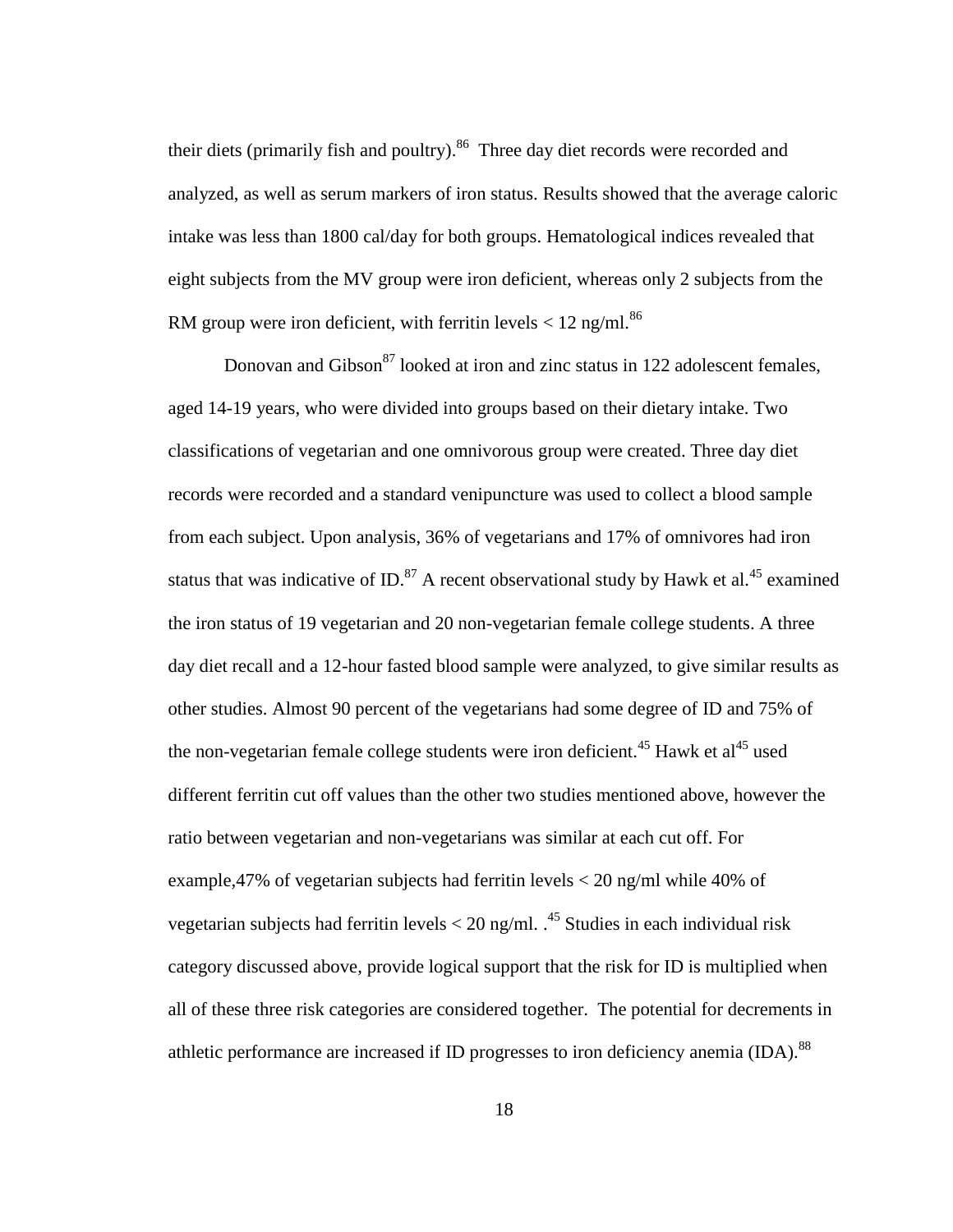# **Diagnosing Iron Deficiency**

ID and IDA, though similar, are not synonymous. There is a progression from one to the other, respectively.  $8,9,30,88$  In most research, this progression follows three stages, beginning with iron depletion (stage 1), moving through iron deficient erythropoiesis (stage 2), and ending with IDA (stage 3).  $8,9,30,88$  Symptoms vary depending on the stage and the severity of iron depletion.<sup>8,88</sup> Symptoms are generally the first indication that something is wrong.

IDNA however, may go unnoticed in most individuals, because there are few, if any symptoms.<sup>8,88</sup> As iron stores continue to drop, possible signs or symptoms of latter stage IDNA may be, decreased power and endurance.  $88,97$  But as ID progresses to stage 3 IDA, individuals will experience extreme fatigue and will have difficulty breathing during intense exercise. $88$  Other signs that may occur in some people are dizziness, impaired thermoregulation, brittle nails, swollen tongue, and enlarged spleen.<sup>46,48,49,88,89</sup> Another unexplained symptom that occurs in some anemic subjects is an unusual desire for non-food items, such as dirt, clay, or ice.<sup>46, 88,89</sup> Though signs and symptoms help in the initial analysis of the stages of ID and IDA, laboratory blood tests are the definitive means for diagnosis.<sup>88</sup>

In order to best understand each of the stages, it is important to be familiar with some of the indices used for the evaluation of ID. Unfortunately, no two studies agree. The indices used in various stages of iron status, and their respective cut-off values, differ proportionate to the number of researchers.  $8,38,45,49,62-64,90-93$  The most common controversy is with ferritin cutoffs used to indicate IDNA. Some researchers state that the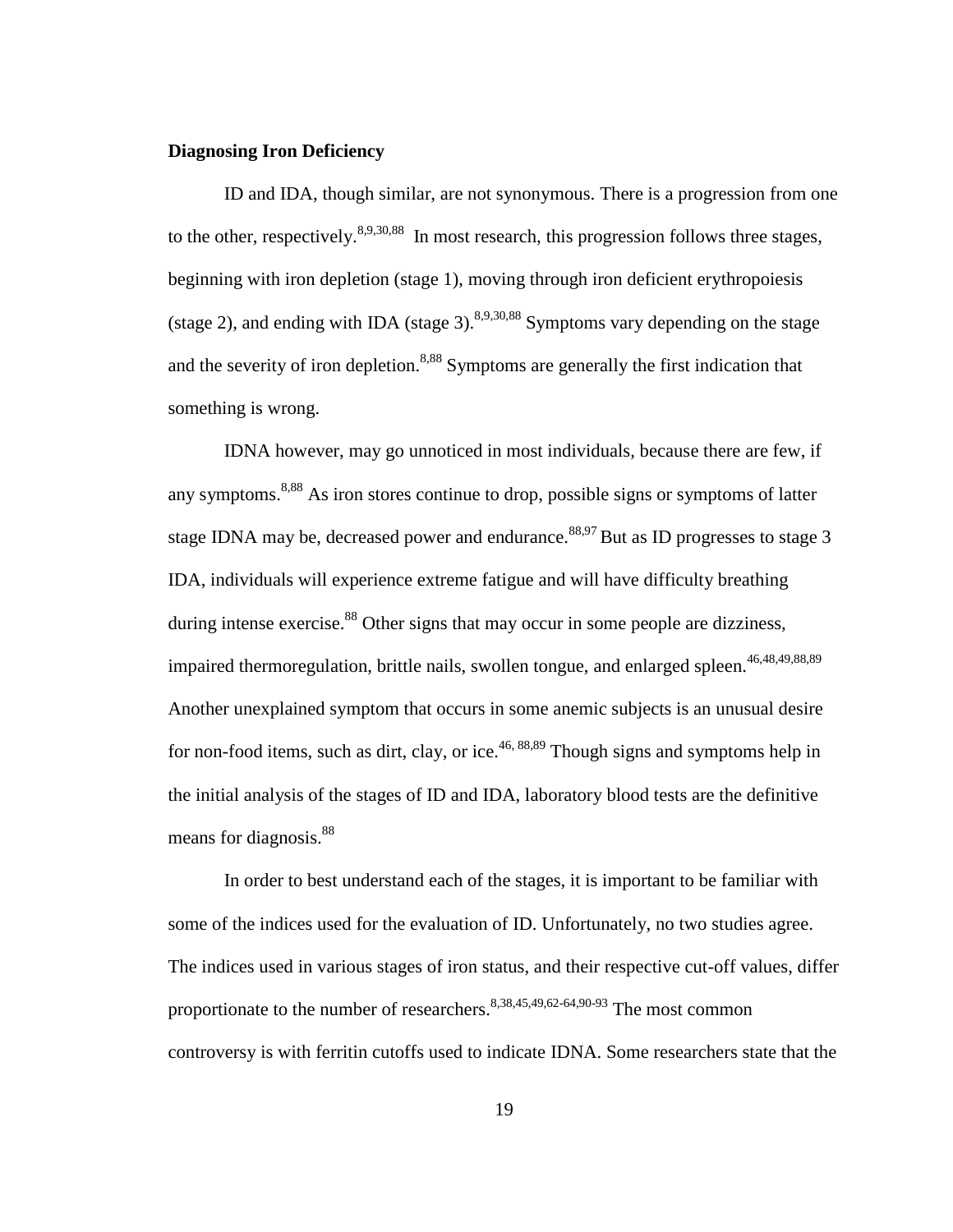cutoff should be  $\langle 12 \text{ ng/ml} \rangle$  while others state the cutoffs as 10 ng/ml,  $\langle 16 \text{ ng/ml} \rangle \langle 20 \rangle$ ng/ml, or even < 35 ng/ml. 8,38,45,49,62-64,90-93

The most commonly used indice for determining **depleted iron stores** (also called Stage 1 or prelatent stage), is serum ferritin.<sup>37</sup> Ferritin is an iron-binding storage protein that is a good indicator of total body iron stores.<sup>53</sup> The normal range for ferritin is 10-150 ng/ml in females and varies by lab.<sup>53</sup> However, the cutoff used by much of the literature, for stage 1 iron depletion, is  $< 20$  ng/ml<sup>38,62-64,90,91</sup> while other studies use  $< 12$ mg/ml for the cutoff. $8,92$  Ferritin is an acute phase protein, that increases with various infections and inflammatory states, which may mask an iron deficiency.<sup>53</sup> Sometimes transferrin saturation (Tsat) is tested along with ferritin, in stage  $1<sup>38</sup>$  Transferrin saturation, expressed as a percentage, is the amount of all iron-binding proteins saturated with iron.<sup>53</sup> Normal values for Tsat are 15-50% in females.<sup>53</sup> The Tsat cutoff value for stage 1 is  $< 16\%$ .<sup>8,38</sup>

In stage 2, **iron deficient erythropoiesis** (or latent stage), researchers may look at cutoffs for serum iron, ferritin, transferrin saturation, total iron binding capacity (TIBC), and sometimes hemoglobin to rule out anemia.<sup>8,38,45,62-64, 90-91</sup> Serum iron is an indicator of the quantity of iron bound to transferrin (the most abundant iron-binding protein in the blood).<sup>53</sup> Serum iron, located in the hemoglobin molecule, makes up 70% of all the iron found in the body, with normal values between 60-160  $\mu$ g/dl, in females.<sup>53</sup> TIBC measures the quantity of all serum proteins that can bind mobile iron. Normal ranges are from 250-460  $\mu$ g/dl, in females.<sup>53</sup> TIBC levels are increased in the face of iron depletion. $53$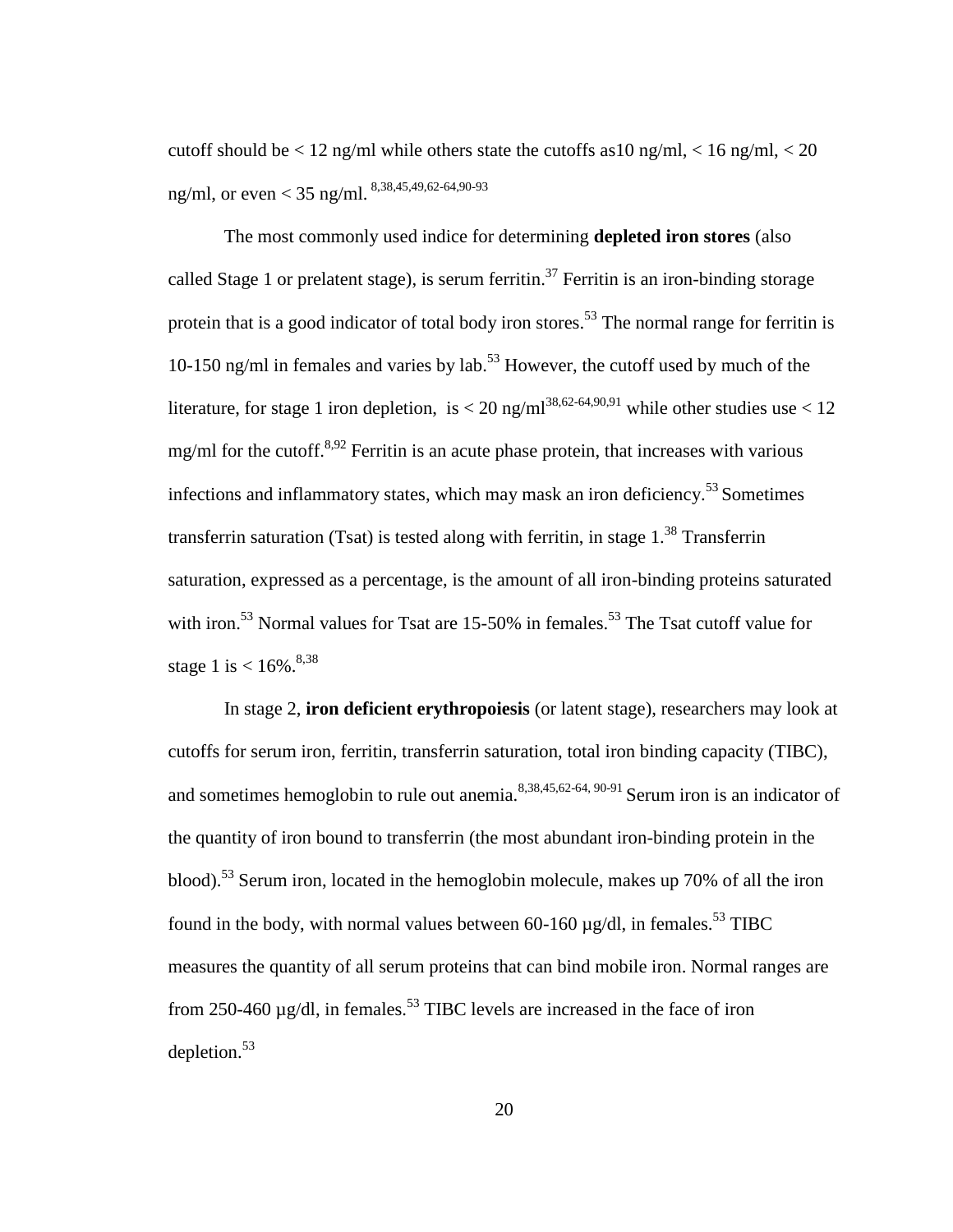In the final stage, **iron deficiency anemia** (or manifest deficiency), the primary indicator is decreased hemoglobin. 8,38,45,62-64, 90-91 Hemoglobin is a late stage ID indicator, and more specifically an indicator of anemia, which may or may not be caused by ID.<sup>96</sup> Ferritin levels will typically be less than 10-12 ng/ml at this stage; coupled with a hemoglobin of  $\langle 12 \text{ g/d} \rangle$  it is indicative of IDA.<sup>53,92</sup> Some authors say that decrements in health and athletic performance can occur with ferritin levels between 12-35 ng/ml (varies by source), which is considered IDNA. $37,94,95$ 

### **Conclusion**

The individual link between ID and each of the following: adolescent females, endurance running, and vegetarianism, has been studied in previous studies cited in the literature.34-40,42-45,58,75,76 However, the combination of adolescent females, endurance running, vegetarianism, and ID has not been specifically studied. This subset of female athletes has an increased vulnerability toward ID, and IDA which can have detrimental effects on overall health, as well as on the work capacity of these competitive athletes.37,88,94,95,97,98

The purpose of this study is to determine whether the circulating markers of iron status, including serum iron, ferritin, TIBC, and transferrin saturation, differ between vegetarian or non-vegetarian adolescent female high school cross-country runners. The hypothesis for this study is that a vegetarian diet may not provide adequate dietary iron for adolescent female cross country runners, resulting in ID and potentially progressing to IDA and decreased athletic performance. Furthermore, study results may help to target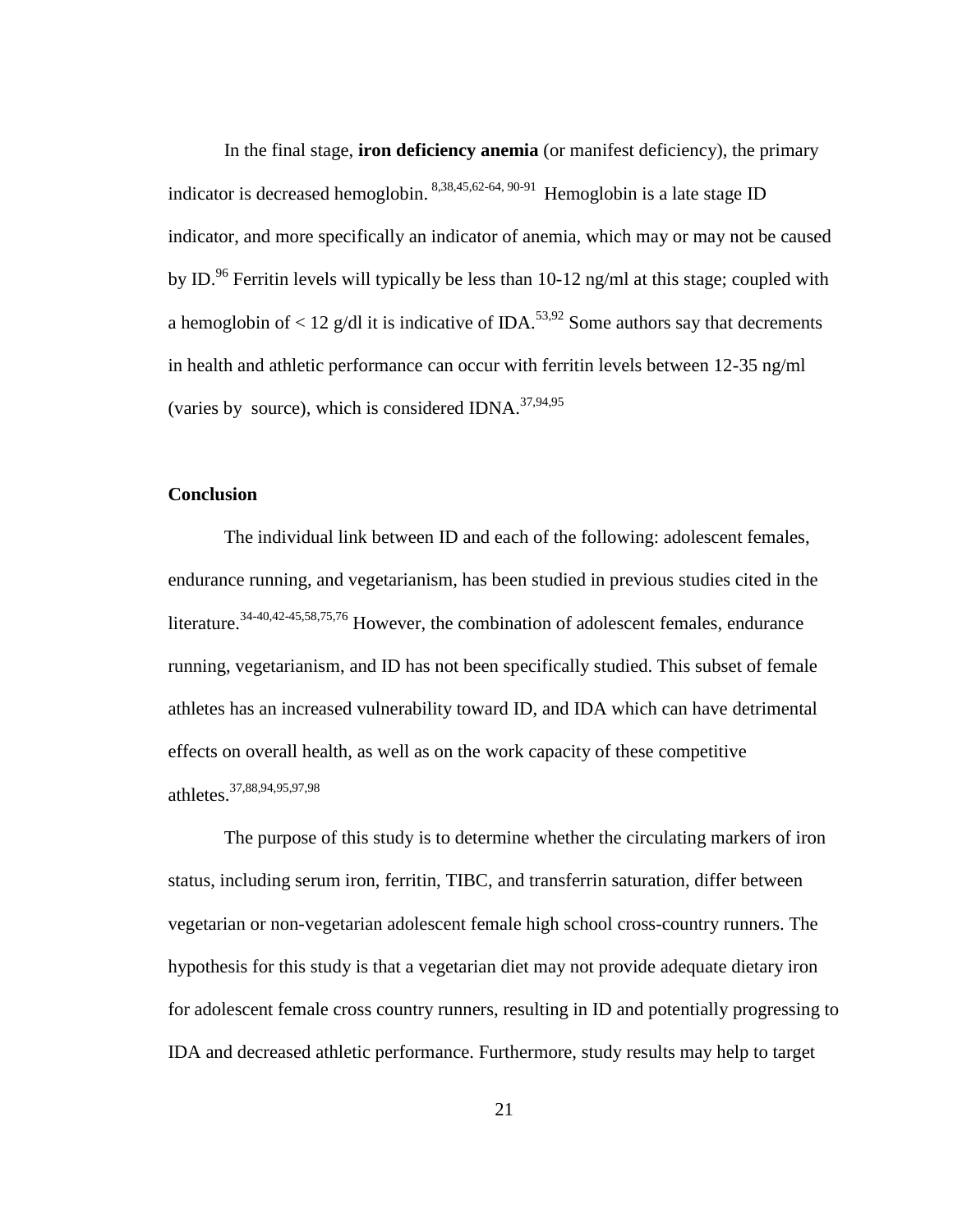nutrition education efforts as well as the need for routine pre-season iron screenings,

aimed at improving iron status for adolescent female endurance athletes.

#### **References**

- 1. World Health Organization. Worldwide prevalence of anaemia 1993-2005: WHO global database on anaemia. Geneva, Switzerland: World Health Organization. 2008.
- 2. Cusick SE, Mei ZG, Freedman DS, Looker AC, Ogden CL, Gunter E, et al. Unexplained decline in the prevalence of anemia among US children and women between 1988–1994 and 1999–2002. Am J Clin Nutr 88: 1611–1617, 2008.
- 3. Kassebaum NJ, Jasrasaria R, Naghavi M, et al. A systematic analysis of global anemia burden from 1990 to 2010. Blood 123(5): 615-624, 2014.
- 4. Porteous L, Wang C. Case Study: The Natural Abundance of Elements. Davis ChemWiki. University of California, Davis. http://chemwiki.ucdavis.edu/Inorganic\_Chemistry/Case\_Studies/Case\_Study%3A \_The\_Natural\_Abundance\_of\_Elements Accessed April 27, 2015.
- 5. SaskH2O. Iron (For Private Water and Health Regulated Public Water Supplies). Government of Saskatchewan, Canada. http://www.saskh20.ca/PDF-WaterCommittee/iron.pdf Dec 2007 Accessed April 27, 2015.
- 6. Baley A. http://www.gardeningknowhow.com/garden-how-to/soil-fertilizers/ironfor-plants.htm/print/ 2015 Accessed April 27, 2015.
- 7. Iron: Dietary Supplement Fact Sheet. National Institutes of Health, Office of Dietary Supplements. http://ods.od.nih.gov/factsheets/Iron-HealthProfessional/ Reviewed August 24, 2007. Accessed April 27, 2015.
- 8. Panel on Micronutrients, Subcommittees on Upper Reference Levels of Nutrients and of Interpretation and Use of Dietary Reference Intakes, and the Standing Committee on the Scientific Evaluation of Dietary Reference Intakes from the Food and Nutrition Board (FNB) and Institute of Medicine: Iron. In Dietary Reference Intakes for Vitamin A, Vitamin K, Arsenic, Boron, Chromium, Copper, Iodine, Iron, Manganese, Molybdenum, Nickel, Silicon, Vanadium, and Zinc. Washington, DC: National Academy Press; 290-393. 2001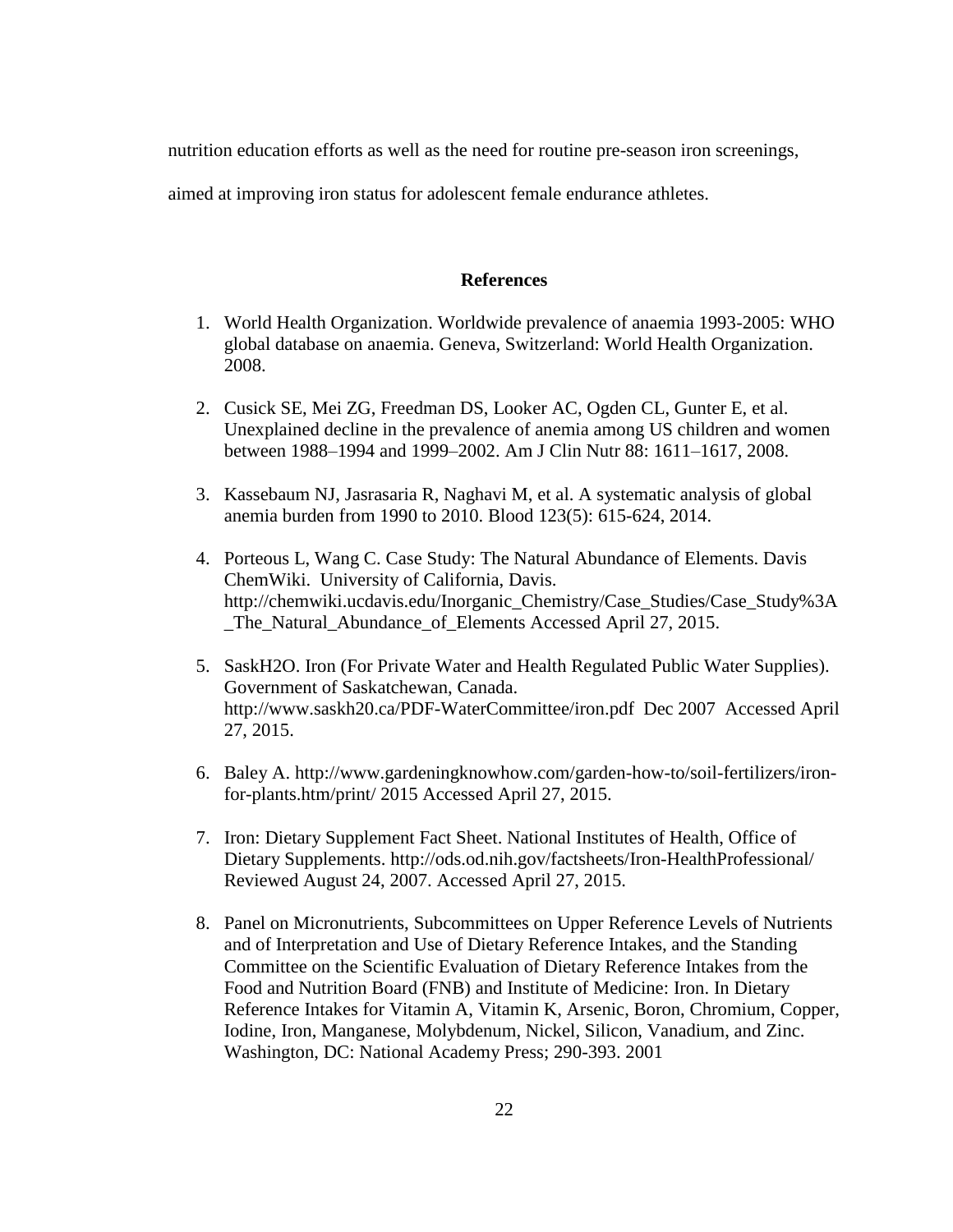- 9. Drake, VJ. Iron: Micronutrient Research for Optimum Health. Linus Pauling Institute. Oregon State University. http://lpi.oregonstate.edu/mic/minerals/iron Updated August 2009. Accessed April 27, 2015.
- 10. Food and Agriculture Organization of the United Nations/World Health Organization. Human Vitamin and Mineral Requirements: Report of a Joint FAO/WHO Expert Consultation. Bangkok, Thailand. Food and Nutrition Division FAO Rome (13). 195-222, 2001.
- 11. Hunt JR. Bioavailability of iron, zinc, and other trace minerals from vegetarian diets. Am J Clin Nutr. 78(suppl): 633S–9S, 2003.
- 12. Hurrell R, Egli I. Iron bioavailability and dietary reference values Am J Clin Nutr 91(suppl):1461S–7S, 2010.
- 13. Monsen ER, Hallberg L, Layrisse M, Hegsted DM, Cook JD, Mertz W, et al. Estimation of available dietary iron. Am. J. Clin. Nutr 31:134-141, 1978.
- 14. Roughead ZK, Hunt JR. Adaptation in iron absorption: iron supplementation reduces nonheme-iron but not heme-iron absorption from food. Am J Clin Nutr 72: 982–9, 2000.
- 15. Oliveira F, Rocha S, Fernandes R. Iron metabolism from health to disease. Journal of Clinical Laboratory Analysis 28(3): 210-218, 2014.
- 16. Craig WJ. Iron status of vegetarians. Am J Clin Nutr 59(suppl): 1233S-7S, 1994.
- 17. Ignatabicius DD, Workman ML. Medical Surgical Nursing 6th ed. St. Louis, MO; Elsevier: 2010.
- 18. Akil M, Celenk C. Iron Metabolism and importance of Iron in Exercise. International Journal of Academic Research 5(4), 222-229, 2013. doi: 10.7813/2075-4124.2013/5-4/A.31
- 19. Kohgo Y, Ikuta K, Ohtake T, Torimoto Y, Kato J. Body iron metabolism and pathophysiology of iron overload. Int J Hematol 88:7–15, 2008.
- 20. Von Drygalski A, Adamson JW. Iron Metabolism in Man. Journal of Parenteral And Enteral Nutrition 37(5): 599-606, 2013. doi: 10.1177/0148607112459648
- 21. Hallberg L, Brune M, Erlandsson M, Sandberg AS, Rossander-Hultén L. Calcium: effect of different amounts on nonheme and heme-iron absorption in humans. Am J Clin Nutr 53: 112-19, 1991.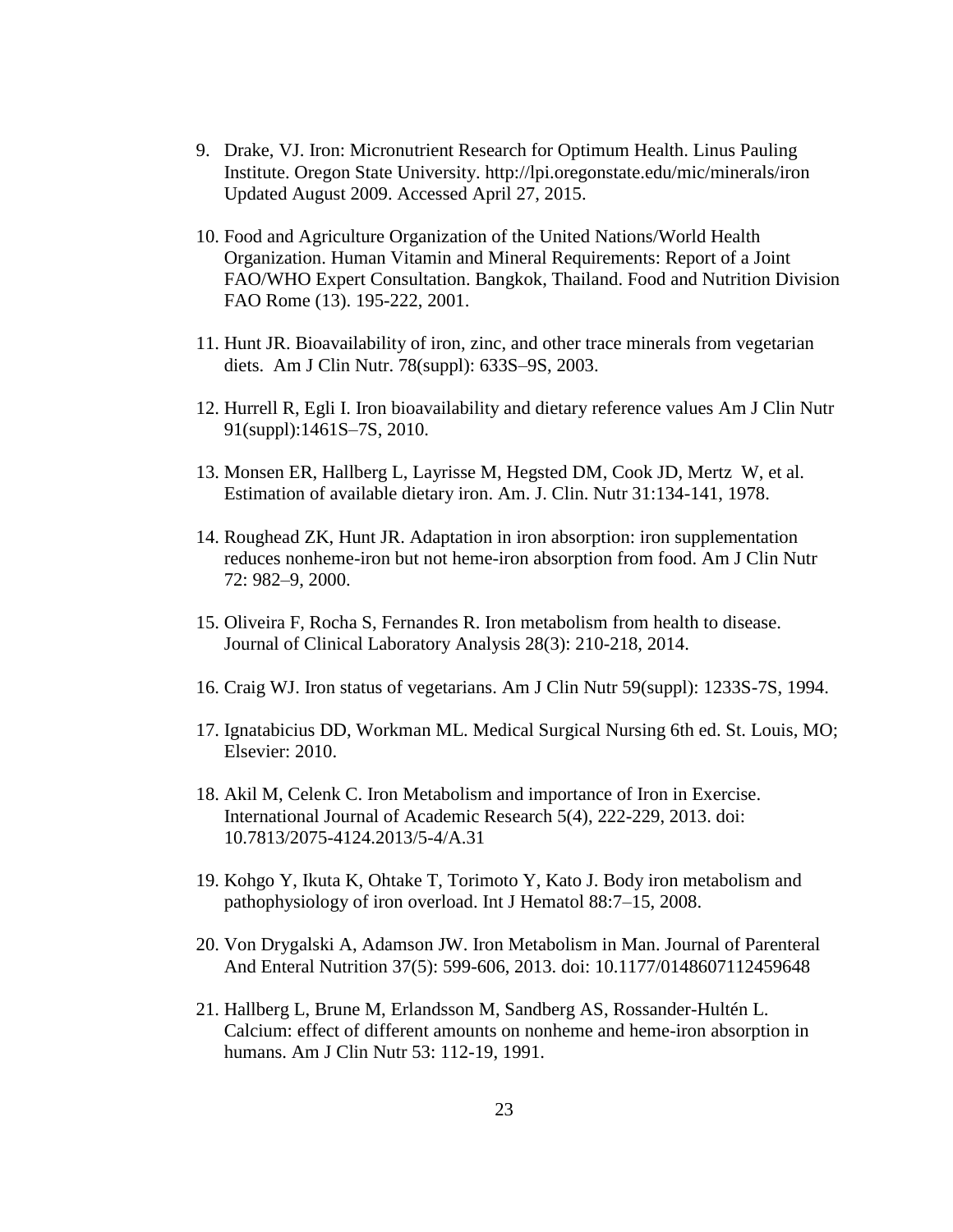- 22. Mølgaard C, Kaestel P, Michaelsen KF. Long-term calcium supplementation does not affect the iron status of 12–14-y-old girls. Am J Clin Nutr 82: 98-102, 2005.
- 23. Rios-Castillo I, Olivares M, Brito A, de Romana DL, Pizarro F. One month of calcium supplementation does not affect iron bioavailability: A randomized controlled trial. Nutrition 30(1): 44-48, 2014.
- 24. Mertz, W. Three Decades of Dietary Recommendations. Nutrition Reviews 58(10): 324-331, 2000.
- 25. Yates, AA. Process and Development of Dietary Reference Intakes: Basis, Need, and Application of Recommended Dietary Allowances. Nutrition Reviews 56(4): 5-9, 1998.
- 26. Institute of Medicine, Vitamins Food and Nutrition Board DRIs Recommended Intakes for Individuals. Washington, DC: National Academy Press. 2004.
- 27. de Almeida Santos CL, Akerman M, Faccenda O, Martins LC, de Fátima Nóbrega Reato L. Iron Deficiency During Pubertal Growth Spurt. Journal of Human Growth and Development 22(3): 341-347, 2012.
- 28. Eichner ER. Fatigue of anemia. Nutrition Reviews 59(1): S17-S19, 2001.
- 29. Anderson GJ. Mechanisms of iron loading and toxicity. American Journal of Hematology 82(S12): 1128-1131, 2007.
- 30. Iron: Dietary Supplement Fact Sheet. National Institutes of Health, Office of Dietary Supplements. http://ods.od.nih.gov/factsheets/Iron-HealthProfessional/ Reviewed: February 19, 2015. Accessed April 27, 2015.
- 31. Denic S, Agarwal, MM. Nutritional iron deficiency: an evolutionary perspective. Nutrition 23(7): 603-614, 2007.
- 32. Iron Deficiency-United States. 1999-2000. CDC, MMR Weekly 51(40): 897-89**9,**  2002.
- 33. Frith-Terhune AL, Cogswell ME, Khan LK, Will JC, Ramakrishnan U. Iron deficiency anemia: higher prevalence in Mexican American than in non-Hispanic white females in the third National Health and Nutrition Examination Survey, 1988-1994. Am J Clin Nutr 72: 963–8, 2000.
- 34. Constantini NW, Eliakim A, Zigel L, Yaaron M, Falk B. Iron status of highly active adolescents: evidence of depleted iron stores in gymnasts. International Journal of Sport Nutrition and Exercise Metabolism 10(1): 62-70, 2000.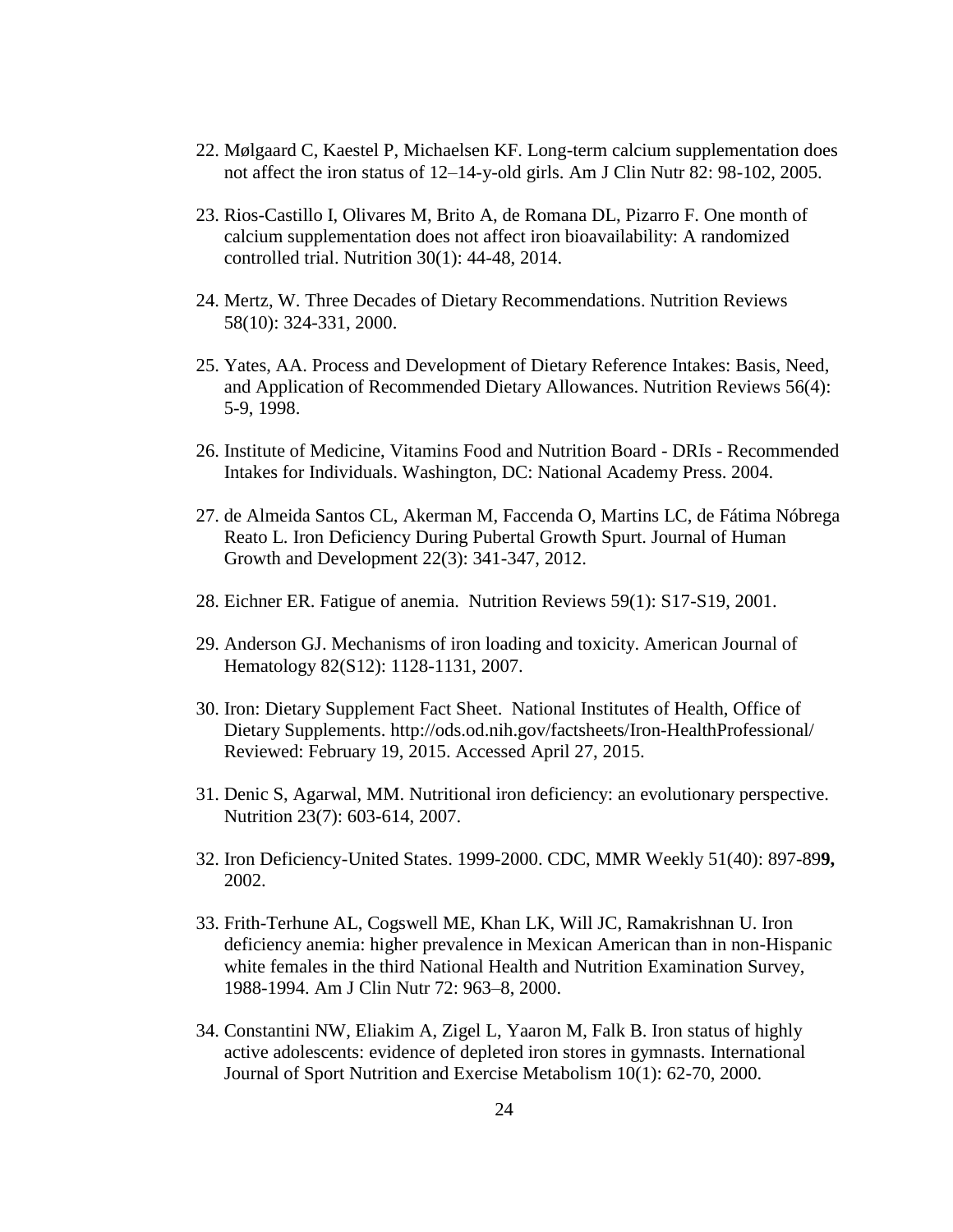- 35. Dubnov, G. and Constantini, M. Prevalence of Iron Depletion and Anemia in Top-level Basketball Players. International Journal of Sports Nutrition and Exercise Metabolism 14: 30-37, 2004.
- 36. Landahl, G ; Adolfsson, P ; Borjesson, M ; Mannheimer, C ; Rodjer, S Iron Deficiency and Anemia: A Common Problem in Female Elite Soccer Players. International Journal of Sport Nutrition and Exercise Metabolism 15: 689-694, 2005.
- 37. DellaValle DM, Haas, JD. Impact of Iron Depletion Without Anemia on Performance in Trained Endurance Athletes at the Beginning of a Training Season: A Study of Female Collegiate Rowers. International Journal of Sport Nutrition and Exercise Metabolism 21: 501 -506, 2011.
- 38. Nickerson HJ, Holubets M, Tripp AD, Pierce WE. Decreased iron stores in high school female runners. American Journal of Diseases of Children (1960) 139(11): 1115-9, 1985.
- 39. Nickerson HJ, Holubets MC, Weiler BR, Haas RG, Schwartz S, Ellefson ME. Causes of iron deficiency in adolescent athletes. The Journal of Pediatrics 114(4): 657-663, 1989.
- 40. Koehler K, Braun H, Achtzehn S, Hildebrand U, Predel HG, Mester J, Schanzer W. Iron status in elite young athletes: gender-dependent influences of diet and exercise. European Journal of Applied Physiology 112(2): 513-523, 2012.
- 41. Position of the American Dietetic Association: Vegetarian Diets. J Am Diet Assoc 109: 1266-1282, 2009.
- 42. Donovan UM, Gibson RS. Iron and zinc status of young women aged 14 to 19 years consuming vegetarian and omnivorous diets. Journal of the American College of Nutrition 14(5): 463-472, 1995.
- 43. Waldmann A, Koschizke JW, Leitzmann C, Hahn A. Dietary Iron Intake and Iron Status of German Female Vegans: Results of the German Vegan Study. Annals of Nutrition and Metabolism 48(2): 103-108, 2004.
- 44. Ball M J, Bartlett MA. Dietary intake and iron status of Australian vegetarian women. Am J Clin Nutr 70: 353–8, 1999.
- 45. Hawk SN, Englehardt KG, Small C. Risks of iron deficiency among vegetarian college women. Health 04(03): 113, 2012.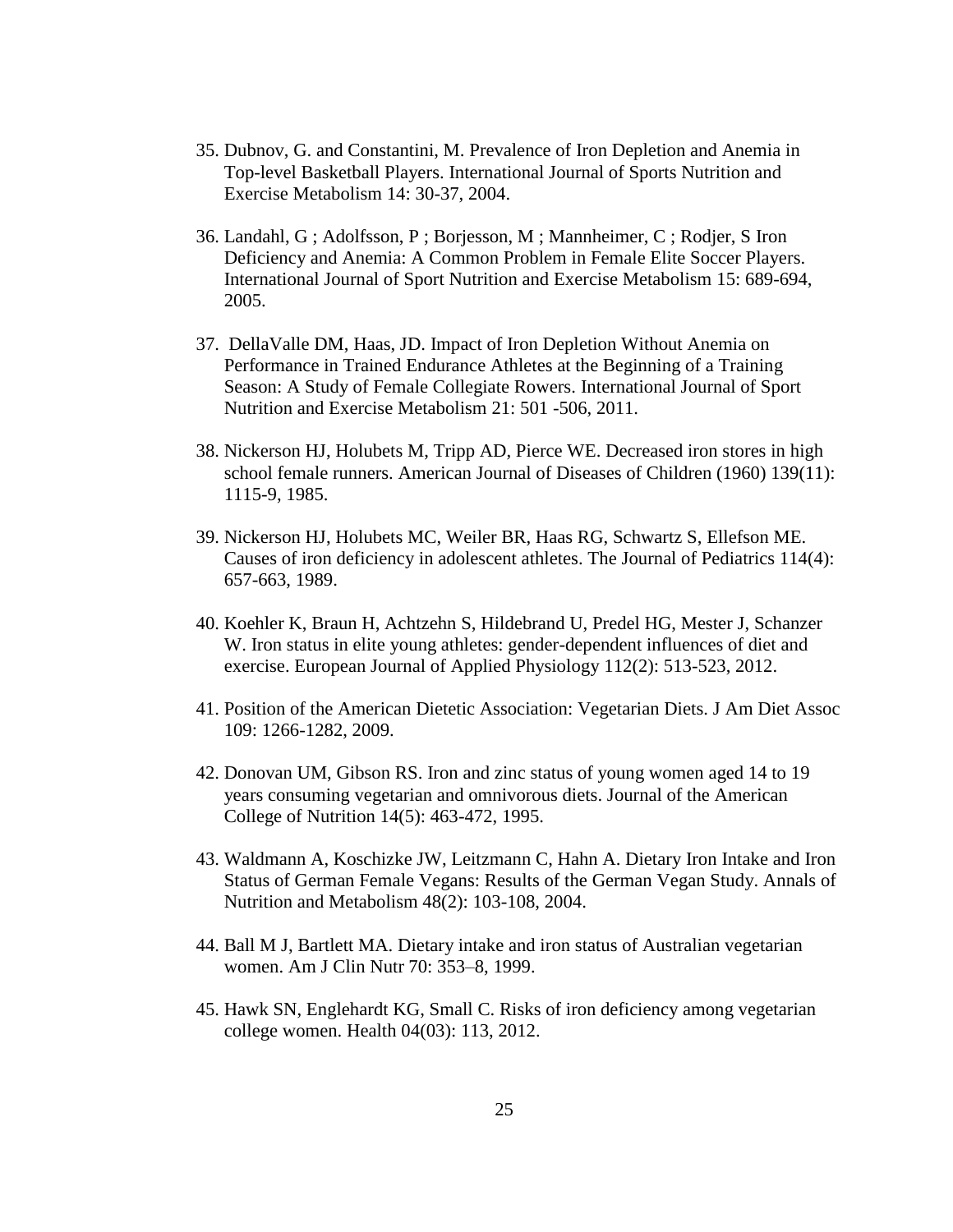- 46. What Is Iron-Deficiency Anemia. National Institutes of Health. National Heart, Lung, and Blood Institute. http://www.nhlbi.nih.gov/health/healthtopics/topics/ida/ Reviewed: March 26, 2014. Accessed April 27, 2015.
- 47. Ryan, M. Preventing and treating iron deficiency in athletes. Athletic Therapy Today 9(2): 56-57, 2004.
- 48. Iron and Iron Deficiency. Centers for Disease Control and Prevention. http://www.cdc.gov/nutrition/everyone/basics/vitamins/iron.html Updated Feb 23, 2011. Accessed April 27, 2015.
- 49. Chatard JC, Mujika I, Guy C, Lacour JR. Anaemia and Iron Deficiency in Athletes: Practical Recommendations for Treatment. Sports Medicine 27(4): 229- 40, 1999.
- 50. Klein JD, Barratt MS, Blythe M, Braverman PK, Diaz A, Rosen DS et al. Menstruation in girls and adolescents: using the menstrual cycle as a vital sign. Pediatrics 118(5): 2245-2250, 2006.
- 51. Blood Facts and Statistics. American Red Cross. http://www.redcrossblood.org/learn-about-blood/blood-facts-and-statistics 2015. Accessed April 27 2015.
- 52. Iron Info for Frequent Donors. American Red Cross. http://www.redcrossblood.org/learn-about-blood/iron-and-blood-donation/ironinfo-frequent-donors 2015. Accessed April 27 2015.
- 53. Pagana KD, Pagana TJ. Mosby's Diagnostic and Laboratory Test Reference 9th ed. St. Louis, MO: Mosby, Inc; 2009.
- 54. Clark SF. Iron Deficiency Anemia. Nutrition in Clinical Practice. 23(2): 128-41, 2008.
- 55. Lanier AB. Treating DOMS in sport with NSAIDs. International Sport Med Journal 5(2): 129-140, 2004.
- 56. Warner DC, Schnepf G, Barrett MS, Dian D, Swigonski NL. Prevalence, Attitudes, and Behaviors Related to the Use of Nonsteroidal Anti-Inflammatory Drugs (NSAIDs) in Student Athletes. Journal of Adolescent Health 30(3): 150- 153, 2002.
- 57. Brune M. Magnusson B, Persson H, Hallberg L. Iron Losses in Sweat. Am J Clin Nutr 43(3): 438-43, 1986.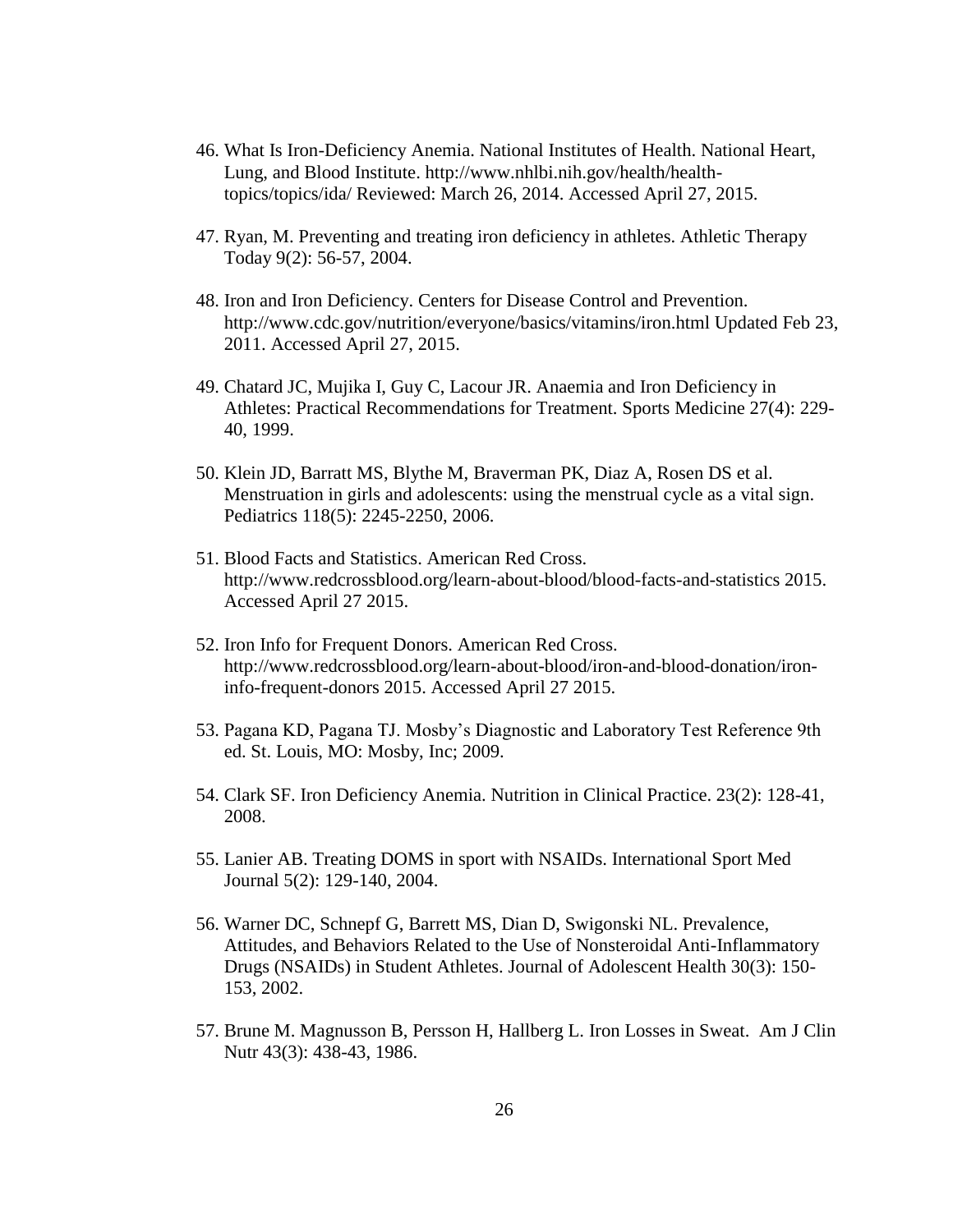- 58. Beard JL. Iron Requirements in Adolescent Females. J. Nutr 130: 440S–442S, 2000.
- 59. Ilich-Ernst JZ, Mckenna AA, Badenhop NE, Clairmont AC, Andon MB, Nahhas RW, et al. Iron status, menarche, and calcium supplementation in adolescent girls. Am J Clin Nutr 68(4): 880-7, 1998.
- 60. Park J, Brittin HC. Increased Iron Content of Food Due to Stainless Steel Cookware. J Am Diet Assoc 97(6): 659-661, 1997.
- 61. Cook JD, Reddy MB. Effect of ascorbic acid intake on nonheme-iron absorption from a complete diet. Am J Clin Nutr 73(1): 93-8, 2001.
- 62. Rowland T. Iron Deficiency in Athletes. Am J Lifestyle Med 6(4): 319-327, 2012.
- 63. Malczewska J, Raczynska B, Siwinska D, Szczepanska B. Ferritin-a diagnostic index of iron status in athletes. Biology of Sport 13(1): 21-30, 1996.
- 64. Klingshirn LA, Pate RR, Bourque SP, Davis J M, Sargent RG. Effect of iron supplementation on endurance capacity in iron-depleted female runners. Medicine and Science in Sports and Exercise 24(7): 819-24, 1992.
- 65. Wang Wt, Bourgeois T, Klima J, Berlan ED, Fischer AN, O'Brien SH. Iron deficiency and fatigue in adolescent females with heavy menstrual bleeding. Haemophilia 19: 225–230, 2013. doi: 10.1111/hae.12046
- 66. Rowland TW. Iron deficiency in the young athlete. Pediatric Clinics of North America 37(5): 1153-63, 1990.
- 67. Stewart JG, Ahlquist DA, Mcgill DB, Ilstrup DM, Schwartz S, Owen RA. Gastrointestinal Blood Loss and Anemia Runners. Annals of Internal Medicine 100(6): 843-5, 1984.
- 68. Deruisseau KC, Cheuvront SN, Haymes EM, Sharp, RG. Sweat Iron and Zinc Losses During Prolonged Exercise. International Journal of Sport Nutrition and Exercise Metabolism 12(4): 428-437, 2002.
- 69. Telford RD, Sly GJ, Hahn AG, Cunningham RB, Bryant C, Smith JA. Footstrike is the major cause of hemolysis during running. J Appl Physiol 94: 38–42, 2003.
- 70. Janakiraman K, Shenoy S, Sandhu JS. Firm insoles effectively reduce hemolysis in runners during long distance runners. Sports Medicine, Arthroscopy, Rehabilitation, Therapy & Technology 3(1): 12, 2011.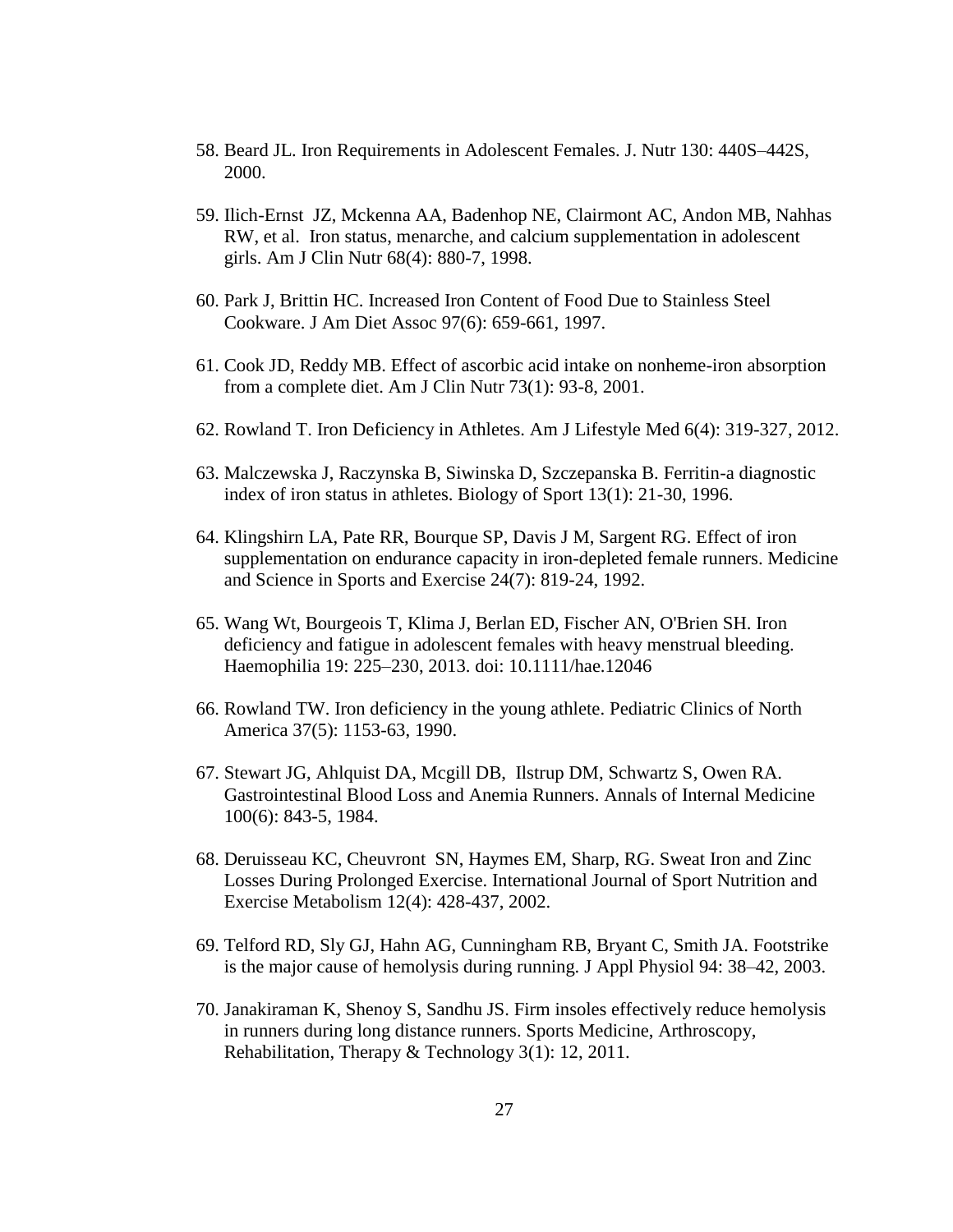- 71. Janakiraman K, Shenoy S, Sandhu JS. Intravascular haemolysis during prolonged running on asphalt and natural grass in long and middle distance runners. Journal of Sports Sciences 29(12): 1287-1292, 2011.
- 72. Robertson JD, Maughan RJ, Davidson RJ. Faecal blood loss in response to exercise. British Medical Journal 295(6593): 303-5, 1987.
- 73. Brune M. Magnusson B, Persson H, Hallberg L. Iron Losses in Sweat. Am J Clin Nutr 43(3): 438-43, 1986.
- 74. Rowland TW, Stagg L, Kelleher JF. Iron deficiency in adolescent girls Are athletes at increased risk? Journal of Adolescent Health 12(1): 22-25, 1991.
- 75. Sandstrom G, Boerjesson M, Roedjer S.Iron Deficiency in Adolescent Female Athletes; Is Iron Status Affected by Regular Sporting Activity? Clin J Sport Med 22(6): 495-500, 2012.
- 76. Rowland TW, Black SA, Kelleher JF.Iron Deficiency in Adolescent Endurance Athletes. Journal of Adolescent Health Care 8 (4): 322-326, 1987.
- 77. Gropper SS, Smith JL, Groff JL. Advanced Nutrition and Human Metabolism 5th ed. Belmont, CA: Wadsworth, Cengage Learning; 2009.
- 78. Institute of Medicine, Food and Nutrition Board. DRI: Dietary Reference Intakes for Energy, Carbohydrate, Fiber, Fat, Fatty Acids, Cholesterol, Protein, and Amino Acids. Washington, DC: National Academy Press. 2005.
- 79. Loosli AR, Ruud JS. Meatless Diets in Female Athletes: A Red Flag. Physician and Sports Medicine 26(11): 45-48, 1998.
- 80. Beard J, Tobin B. Iron status and exercise. Am J Clin Nutr 72(2 Suppl): 594S-7S, 2000.
- 81. Venderley AM, Campbell WW. Vegetarian Diets: Nutritional Considerations for Athletes. Sports Med 36 (4): 293-305, 2006.
- 82. Fuhrman J, Ferreri DM. Fueling the Vegetarian (Vegan) Athlete. Current Sports Medicine Reports 9(4): 233-41, 2010.
- 83. Cox G. The Vegetarian Athlete. Int Sport Med J 2(2), 2001.
- 84. Key TJ, Appleby PN, Rosell MS. Health effects of vegetarian and vegan diets. Proceedings of the Nutrition Society 65(1): 35-41, 2006.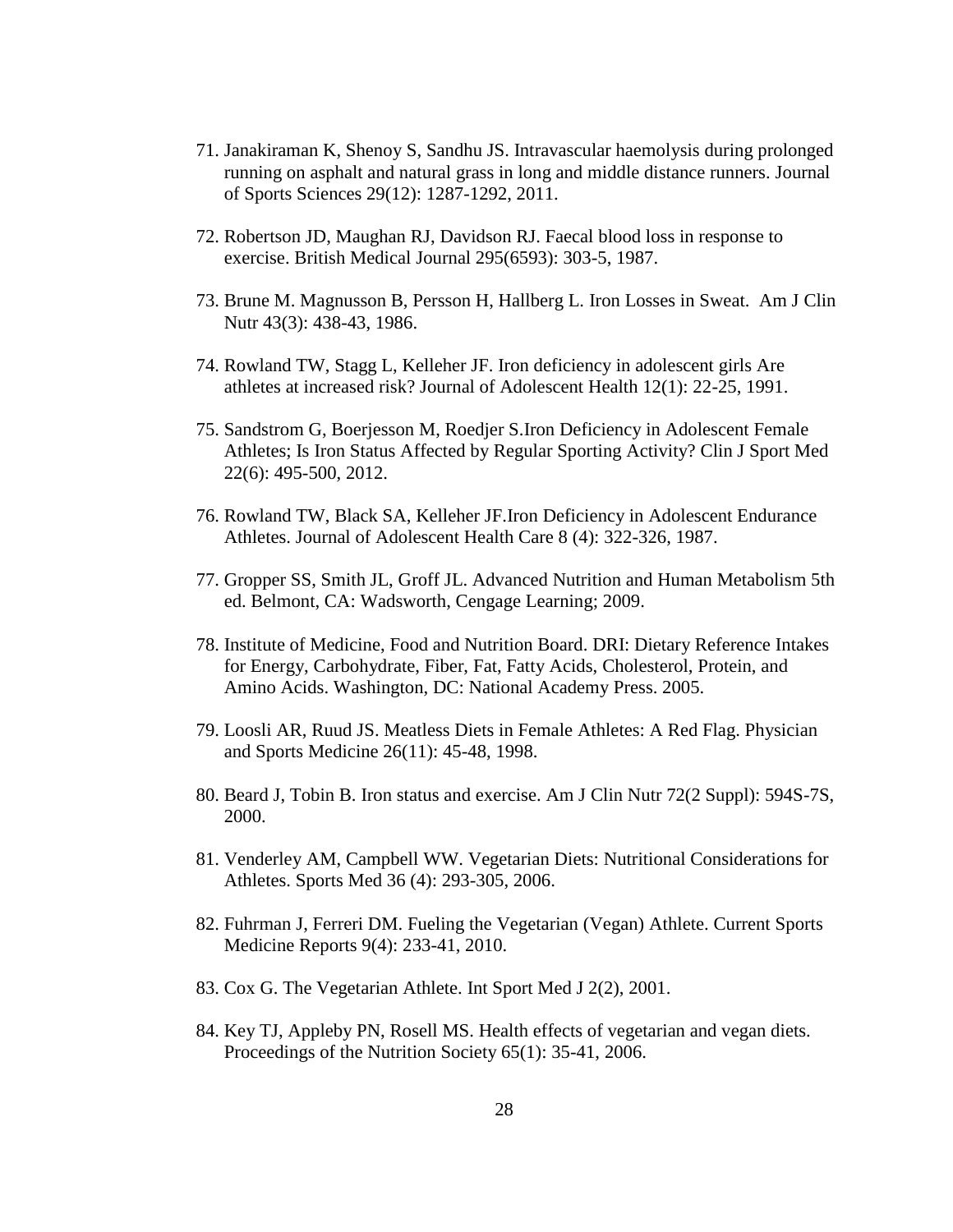- 85. Craig WJ. Health effects of vegan diets. Am J Clin Nutr 89(5): S1627-S1633, 2009.
- 86. Snyder AC, Dvorak LL, Roepke JB. Influence of dietary iron source on measures of iron status among female runners. Medicine and Science in Sports and Exercise 21(1): 7-10, 1989.
- 87. Donovan UM, Gibson RS. Iron and zinc status of young women aged 14 to 19 years consuming vegetarian and omnivorous diets. Journal of the American College of Nutrition 14(5): 463-472, 1995.
- 88. Hinton PS. Iron Deficiency in Physically Active Adults. ACSM's Health & Fitness Journal 10(5): 12-18, 2006.
- 89. Stang J, Story M. eds. Guidelines for adolescent nutrition services. Minneapolis, MN: Center for Leadership, Education and Training in Maternal and Child Nutrition, Division of Epidemiology and Community Health, School of Public Health, University of Minnesota. 2005; 9: 101-108. http://www.epi.umn.edu/let/pubs/adol\_book.shtm Accessed May 1, 2015.
- 90. Herbert V. Iron disorders can mimic anything, so always test for them. Blood Reviews. 6(3): 125-132, 1992.
- 91. Pate RR, Miller BJ, Davis JM, Slentz CA, Klingshirn LA. Iron status of female runners. International Journal of Sport Nutrition 3(2): 222-31, 1993.
- 92. Deegan H, Bates HM, McCargar LJ. Assessment of iron status in adolescents: Dietary, biochemical and lifestyle determinants. Journal of Adolescent Health 37(1): 75-75, 2005.
- 93. Peeling P, Blee T, Goodman C, Dawson B, Claydon G, Beilby J, et al. Effect of Iron Injections on Aerobic-Exercise Performance of Iron-Depleted Female Athletes. International Journal of Sport Nutrition and Exercise Metabolism 17(3): 221-231, 2007.
- 94. Brownlie T, Utermohlen V, Hinton PS, Giordano C, Haas JD. Marginal iron deficiency without anemia impairs aerobic adaptation among previously untrained women. Am J Clin Nutr 75: 734–42, 2002.
- 95. Zhu YI, Haas JD. Iron depletion without anemia and physical performance in young women. Am J Clin Nutr 66: 334-41, 1997.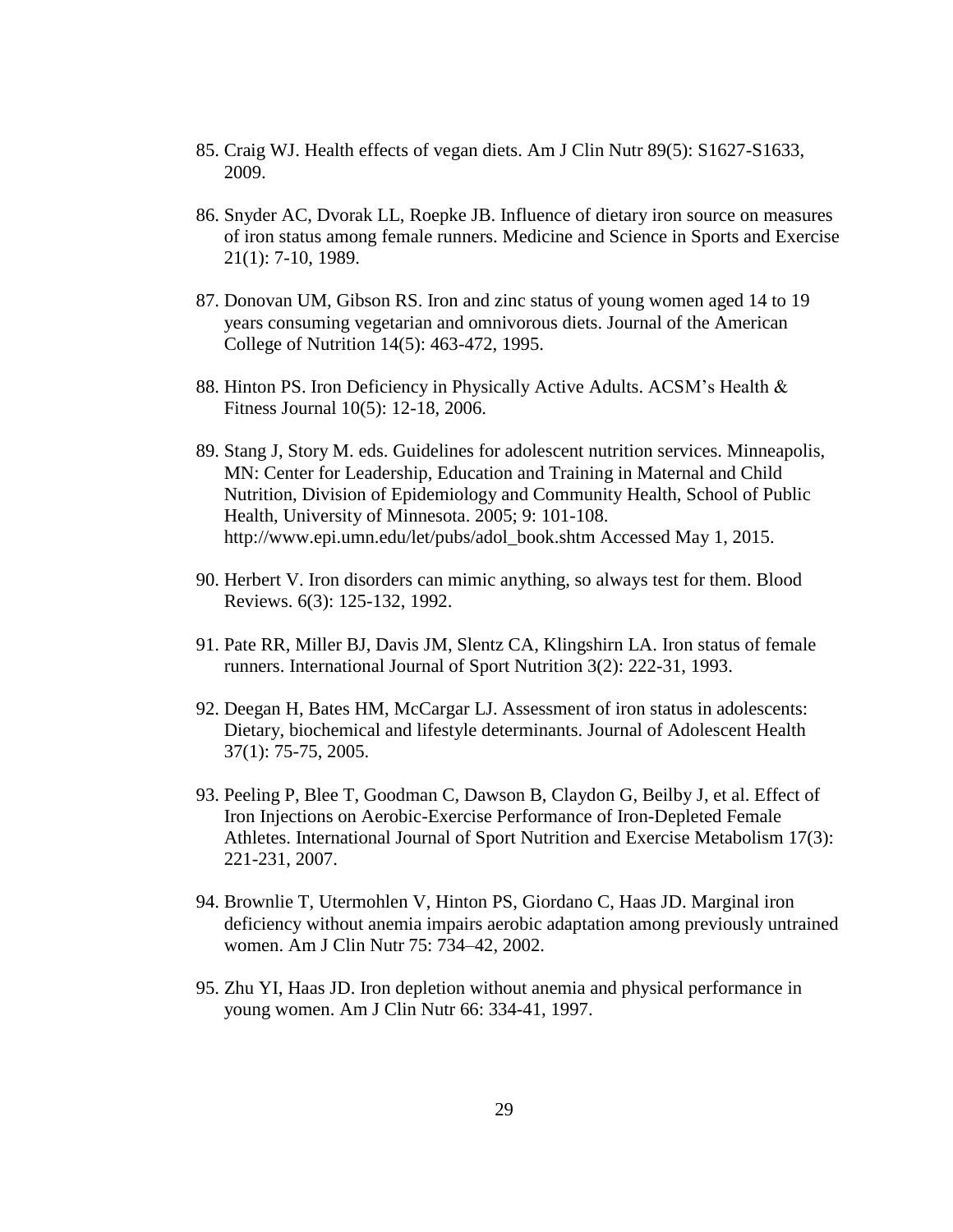- 96. Recommendations to Prevent and Control Iron Deficiency in the United States. Centers for Disease Control and Prevention. Recommendations and Reports: Morbidity and Mortality Weekly Report 47(RR-3): 1-29, 1998.
- 97. Lamanca JJ, Haymes EM. Effects of Low Ferritin Concentration on Endurance Performance. International Journal of Sport Nutrition 2(4): 376-85, 1992.
- 98. Dellavalle DM, Haas JD. Iron Status Is Associated with Endurance Performance and Training in Female Rowers. Medicine and Science in Sports and Exercise 44(8): 1552-1559, 2012.
- 99. Andersen CBF, Torvund-Jensen M, Nielsen MJ, de Oliveira CLP, Hersleth HP, Andersen NH, et al. Structure of the haptoglobin-haemoglobin complex. Nature 489(7416): 456-U150, 2012.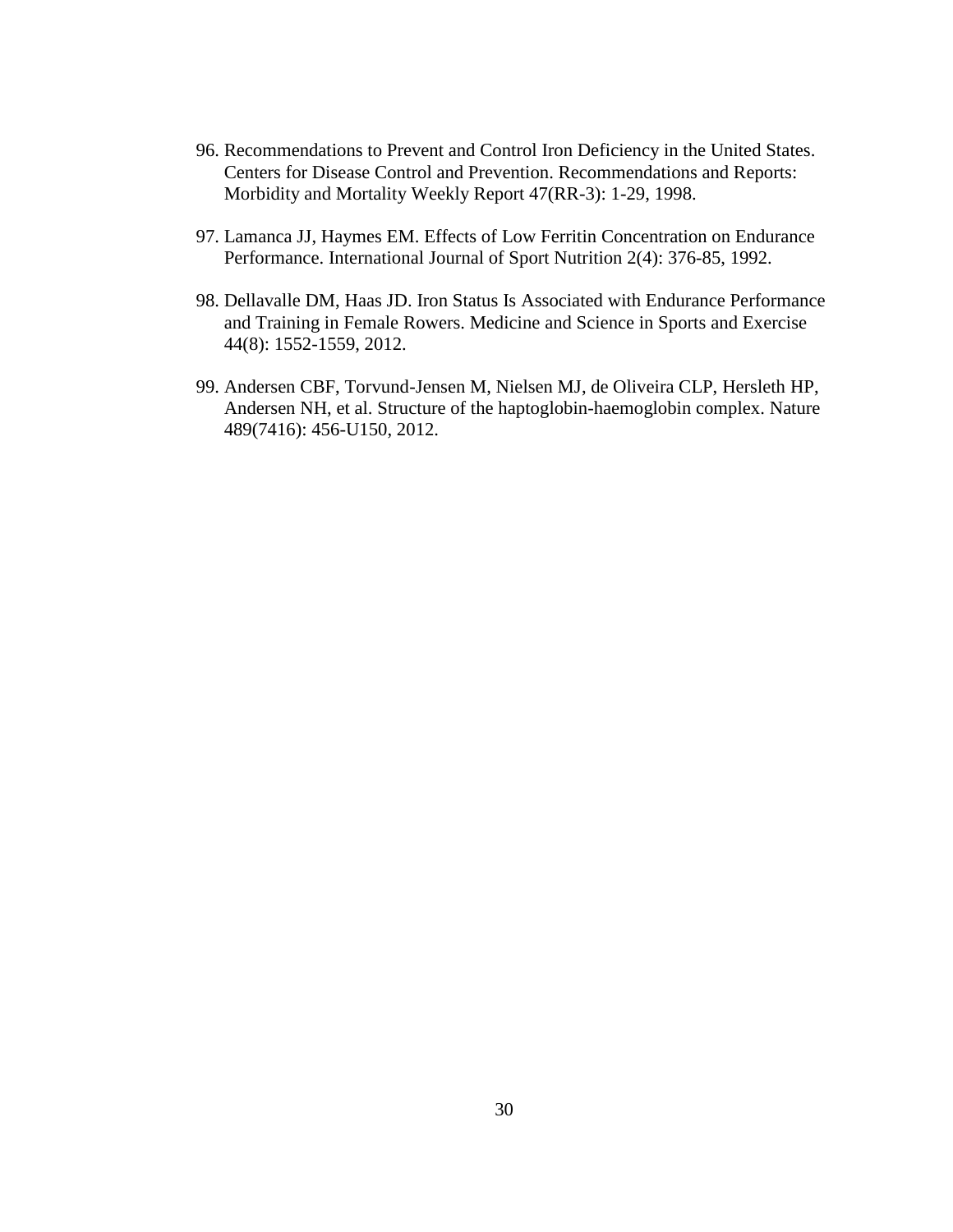# JOURNAL ARTICLE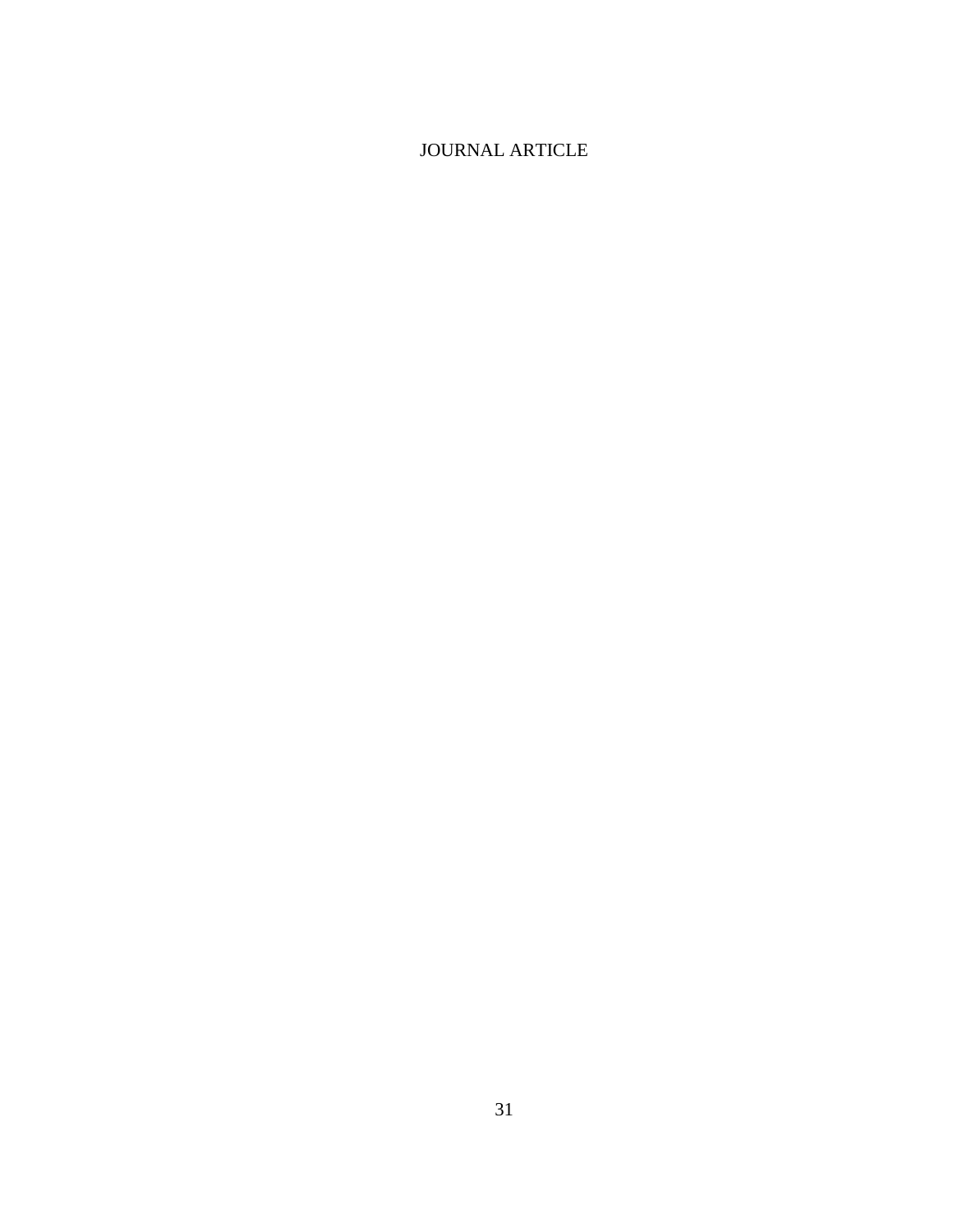A Comparison of Markers of Iron Status between Vegetarian and Non-Vegetarian Female High School Cross Country Runners. Is Routine, Pre-Season Screening Warranted?

### **BACKGROUND & INTRODUCTION**

As one of the most plentiful elements on the planet, iron plays a critical role in the existence of most living organisms. Iron is particularly essential to the day to day health and functioning of the human body, as it is a fundamental component of many proteins and enzymes throughout the body.<sup>1-4</sup> Iron is an integral part of myoglobin, which is a heme containing protein, found in muscles.<sup>3,4</sup> Of particular concern is the oxygen carrying protein, hemoglobin, the part of the red blood cell which houses two thirds of all iron.<sup>1-4</sup> Hemoglobin depends on iron, to carry out its function of transporting oxygen to tissues throughout the body.<sup>1-4</sup> Iron deficiency (ID) can negatively impact oxygen delivery to cells, resulting in fatigue and poor work performance.<sup>1-3</sup>

ID is one of the most widespread nutrient deficiencies, among both men and women with prevalences as high as 50% worldwide. ID is more common among adolescent and adult females than males, and there is a higher prevalence in certain ethnic subgroups.<sup>5,6</sup> In the United States, the prevalence of ID in women aged 12-49 ranges from 9-16%.

The causes or risk factors of ID are many and varied but can generally be classified into three key categories: dietary intake, absorption, and increased needs.<sup>7,8</sup> Adolescence is a time of great change within the female body. Ilich-Ernst et al. $<sup>9</sup>$  reported</sup>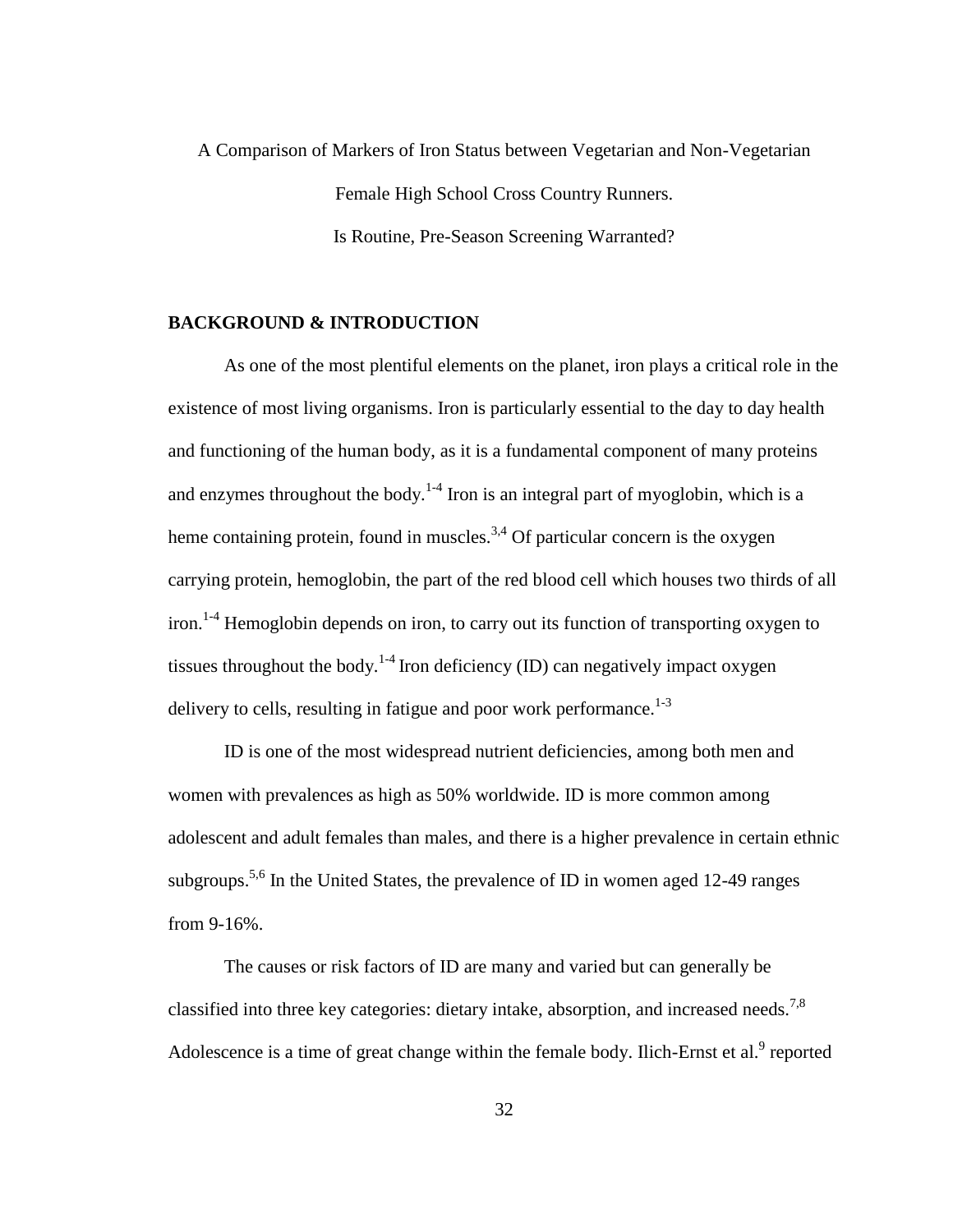that iron status is negatively affected by inadequate dietary iron intake, regular menses and increased growth and maturation, related to expansion of blood volume and increased lean muscle mass. According to the Institute of Medicine, the dietary reference intake (DRI) for non-vegetarian females, 14-18 years of age is 15 mg/day.<sup>10</sup> Endurance exercise poses a further ID risk for the adolescent female.<sup>11-16</sup> Some research estimates that 40-50% of adolescent athletes have varied levels of iron depletion.<sup>17</sup> Many studies that examine sweat loss, GI bleeding, or foot-strike hemolysis in athletes show iron loss due to these mechanisms is relatively small in most cases.<sup>14-16,18-22</sup> However, Woolf et al.<sup>23</sup> suggest that the sum of these losses coupled with menstrual blood loss, may produce a significant iron loss in adolescent female athletes.<sup>23</sup> Vegetarians are also at risk for ID for several reasons. The presence of inhibitors such as phytates and polyphenols inherent in plant foods decreases iron absorption resulting in decreased dietary iron intake.<sup>10</sup>

Decreased bio-availability (degree which iron can be absorbed and used by the body) of iron from plant sources also increases the risk for ID.<sup>24,25</sup> Meat "heme" sources are more readily absorbed.<sup>24</sup> Conversely, non-heme ferric iron ( $Fe<sup>3+</sup>$ ) that comes from plant, dairy and egg sources<sup>24,26</sup> must be reduced to heme ferrous iron (Fe<sup>2+</sup>) in order to be absorbed in the duodenum.<sup>27</sup> Because of this decreased bio-availability, the DRI recommendation for iron is 1.8 times greater for vegetarians, at 27 mg/day for females aged 14-18 years. $1,2$ 

ID can occur with or without anemia,  $2,3,28,29$  and is classified into three stages, as described by Chatard et al.,  $30$  based on signs, symptoms and a variety of hematologic parameters.<sup>2,29-39</sup> Stages 1 and 2 are considered in most literature as iron deficiency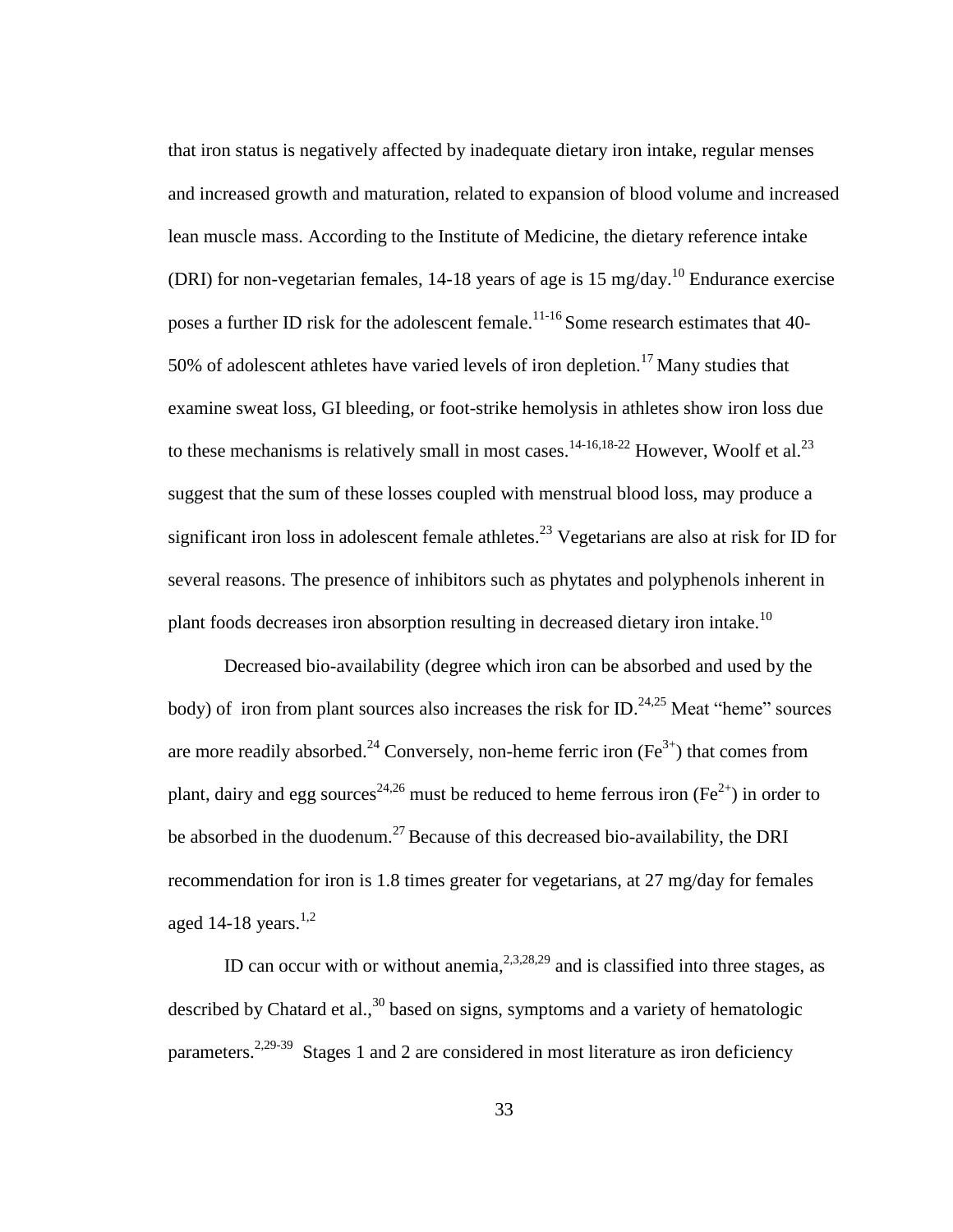without anemia (IDNA). Individuals at this stage may show no outward signs and symptoms.<sup>2,29</sup> However, some studies have reported decrements in health and athletic performance, power and endurance with stages 1 and  $2^{29,40-44}$  Serum ferritin between 12-20 ng/ml and decreased Tsat are indicators of iron depletion in stages 1 and  $2^{31,40,45}$  Stage 3 is called iron deficiency anemia (IDA). In this stage, ferritin values drop below 12 ng/ml and hemoglobin falls below  $12g/dl$ .<sup>34,38,46</sup> Because the oxygen carrying protein hemoglobin is negatively affected, symptoms in stage 3 include extreme fatigue due to tissue anoxia. Additionally, a stage 3 individual may experience difficulty breathing during intense exercise, dizziness, and impaired thermoregulation.<sup>7,8,29,30,47</sup>

ID in populations including: adolescent females, endurance athlete, or vegetarians, has been examined in previous studies.<sup>11,12,31,32,40,45,48-55</sup> However, the combination of adolescent female vegetarian endurance athlete, has not been specifically studied. This subset of female athletes has an increased vulnerability toward ID, and IDA which can have detrimental effects on overall health, as well as on the work capacity of these competitive athletes. $29,40-44$ 

The purpose of the present study is to determine whether the circulating markers of iron status differ between vegetarian or non-vegetarian adolescent female high school cross-country runners. The hypothesis for this study is that a vegetarian diet may not provide adequate dietary iron for adolescent female cross country runners, resulting in ID and potentially progressing to IDA and decreased athletic performance. Furthermore, study results may help to target nutrition education efforts as well as the need for routine pre-season iron screenings, aimed at improving iron status for vegetarian and non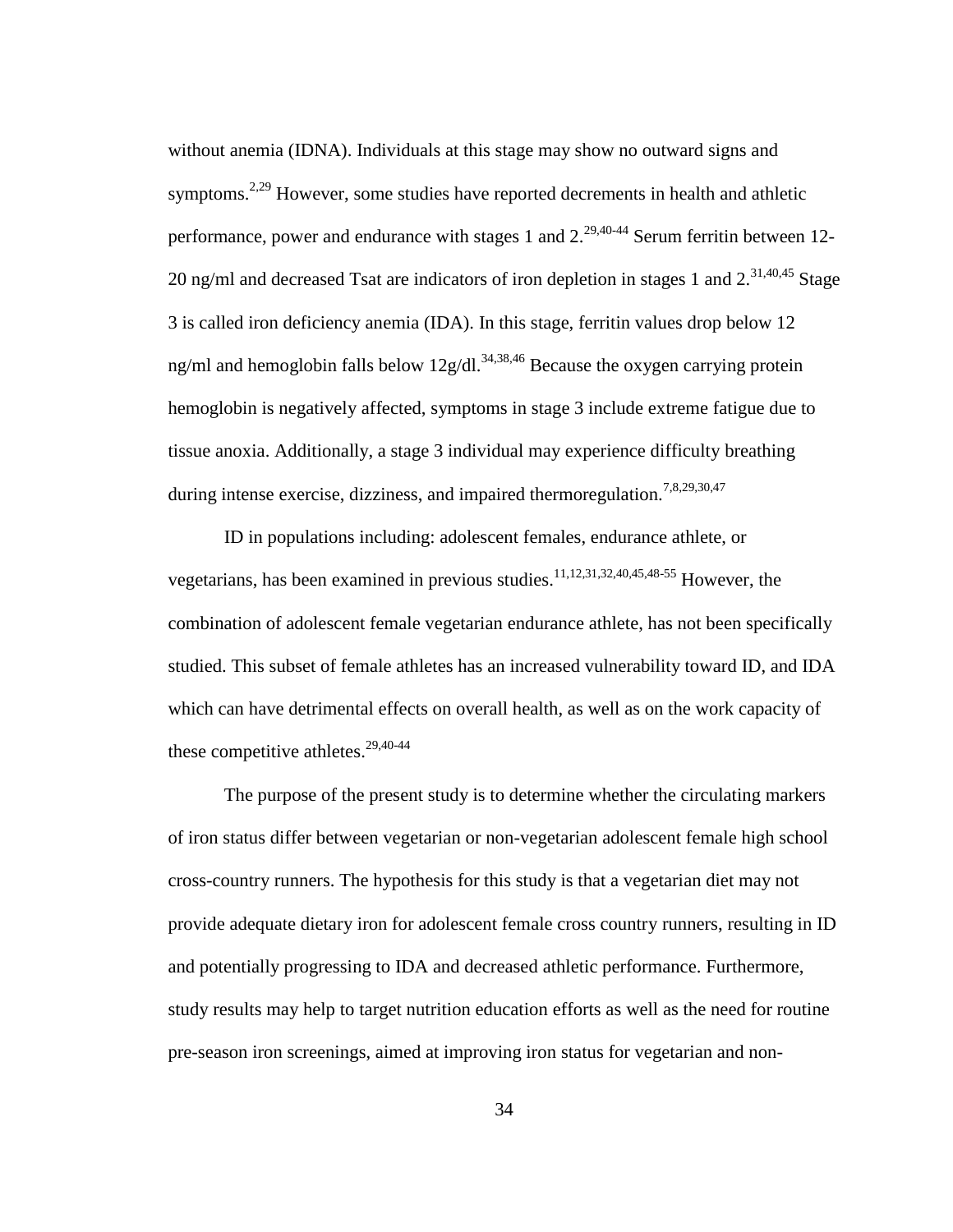vegetarian adolescent female endurance athletes.

### **METHODS:**

#### *Participant Selection Criteria*

Six vegetarian and fifteen non-vegetarian female high school cross-country runners, aged 14-18 years, were recruited from the rosters of three separate, summer cross country camps, as well as from a local high school cross country team. Over 200 female high school cross-country runners from Washington, Oregon, and Alaska were invited to participate in the study. Each participant was informed of the requirements, benefits, and potential risks of the study, and gave voluntary written assent to participate. Parents of participants, younger than 18 years of age, signed informed consent forms. Approval for this study was granted by the Human Subjects Review Committee at Central Washington University (CWU) prior to commencement of any study procedures.

Participants were classified as vegetarian if their dietary intake did not include meat, fish, and poultry. Non-vegetarians, by contrast, were defined as individuals whose dietary intake included meat, fish, and poultry. Of the six vegetarian participants, three self reported as vegan, two as lacto-ovo vegetarian (allows eggs and dairy), and one reported as a lacto-ovo/pescatarian (allows eggs, dairy, and fish). Participants were ineligible for inclusion in the study for any of the following circumstances (see Table 1).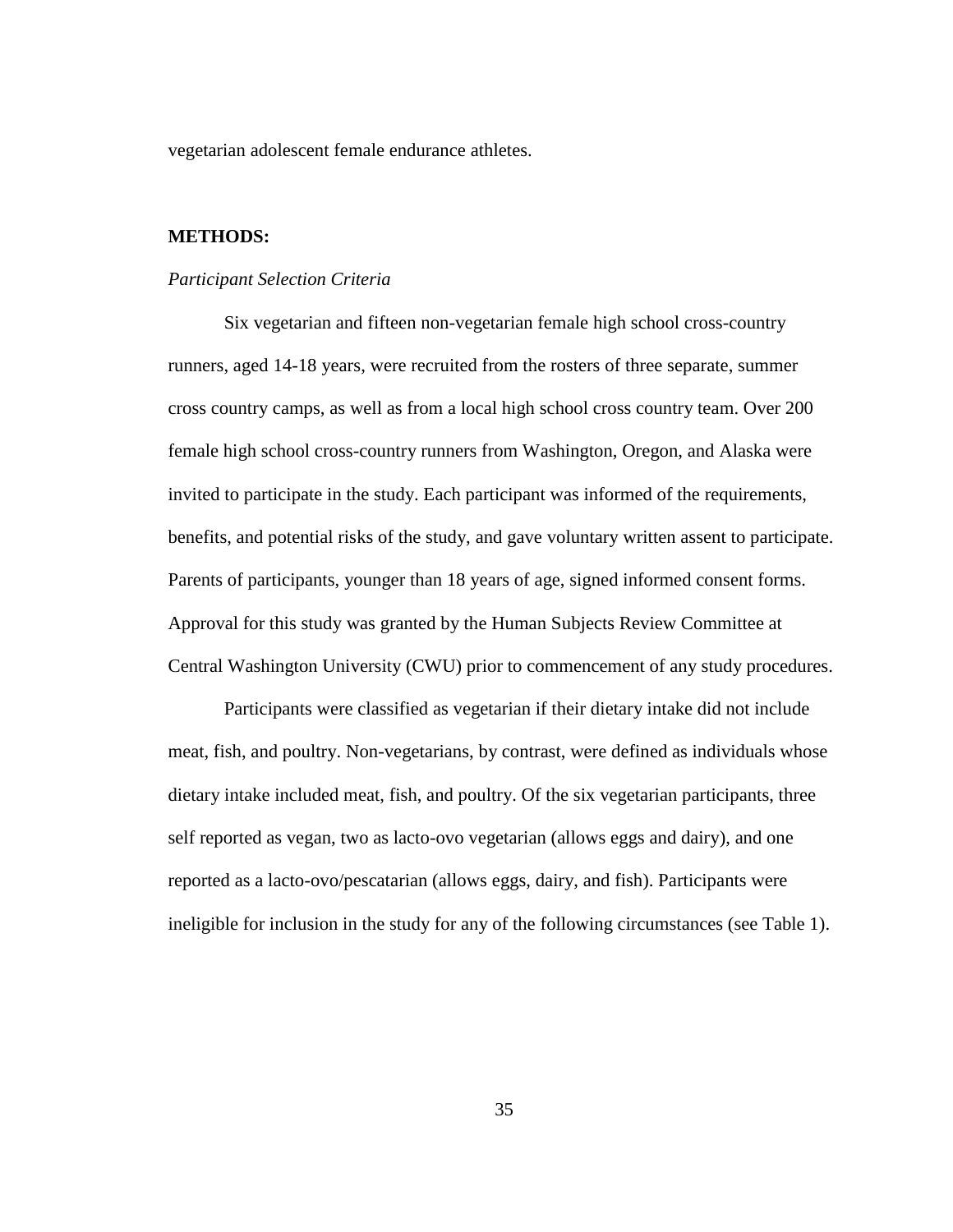**TABLE 1.** Exclusion criteria for vegetarian and non-vegetarian adolescent female cross country runners.

- Currently diagnosed with anemia (hemoglobin  $\langle 12 \text{ g/dl} \rangle$
- Serum ferritin of  $\langle 12ng/ml \rangle$
- Currently on prescribed iron supplement therapy\*
- Blood donation, blood transfusion, or receipt of blood products within last three months
- Active menstrual cycle at time of blood collection
- Regular heavy menstrual bleeding, (lasting  $8-10$  days with  $> 80$ ml blood loss)
- Chronic use of non-steroidal anti-inflammatory drugs (NSAIDS) (ie ibuprofen or aspirin)
- Inflammatory gastrointestinal diseases (such as inflammatory bowel disease, diverticulitis, or ulcerative colitis)
- Pregnant or lactating

\*A multivitamin/mineral that included iron, but iron did not exceed 18-27mg/day, was acceptable for this study

#### *Questionnaires*

Prior to the cross country running camps, participants completed a questionnaire

used to obtain anthropometric data, health history, menstrual status, diet history and

training history. A 3DR consisting of two weekdays and one weekend day, as well as a

FFQ were completed, before the running camps started, to assess dietary intake.

Participants were given instruction on how to accurately complete the 3DR and FFQ.

# *Study Procedures*

After fasting for 12 hours, blood draw procedures were reviewed with

participants. Questions about the study were answered, and the 3DR and other

questionnaires were reviewed for accuracy. Blood draws began at 7:30am.

Approximately 7-10 ml of blood was drawn into a single vacuum tube, from an

antecubital vein. Blood samples were centrifuged (Fischer Healthcare, Phillipsburg, PA.)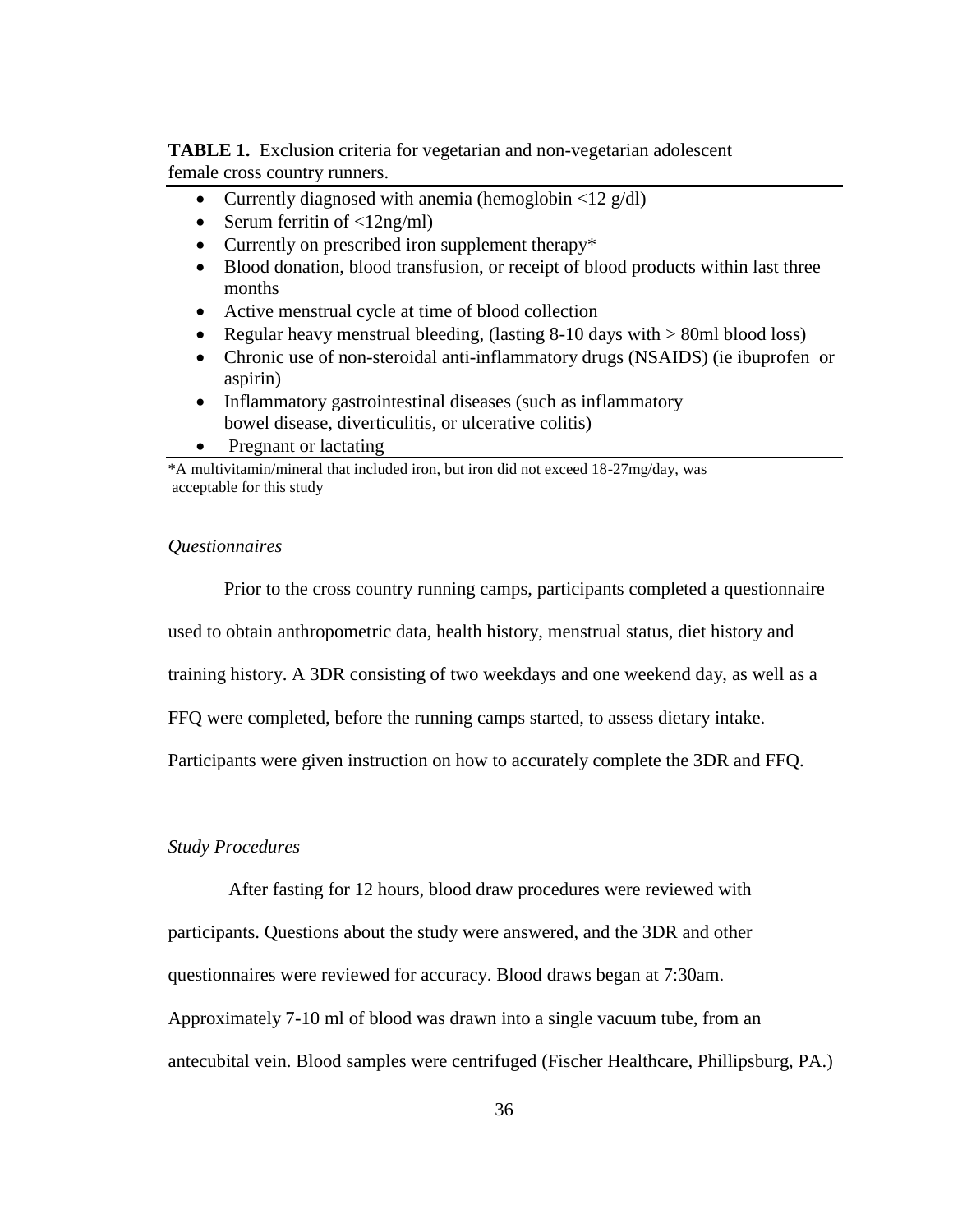within one hour of collection, and then stored in an ice chest for transportation back to a local clinic lab for analysis (Interpath Laboratory, Pendleton, OR.). Each sample was analyzed for serum iron, serum ferritin, TIBC, and TSat. TSat was calculated as a ratio of serum iron and TIBC, multiplied by 100.

#### *Dietary Intake Analysis*

A FFQ was used to assess daily, weekly, and/or monthly consumption of 25 portion specific food groups that have significance to iron status. Results of the FFQ were converted to estimated daily averages. The 3DR's were analyzed using ESHA Research Solutions Food Processor Diet Analysis software (Salem, OR, 2014). A complete nutrient assessment was performed, to include: caloric intake, macronutrients, micronutrients, fiber, caffeine, and water. Average daily intakes of iron, calcium, vitamin C, and total calories were particularly noted.

# *Statistical Analysis*

Statistical analysis was performed using R.3.13. (R Foundation for Statistical Computing, Vienna, Austria, 2015). Permutation tests were used to assess the mean differences in iron status between vegetarian and non-vegetarian female cross country runners. Results were expressed as means  $\pm$  standard deviation (SD) and significance set at  $\alpha = 0.05$ .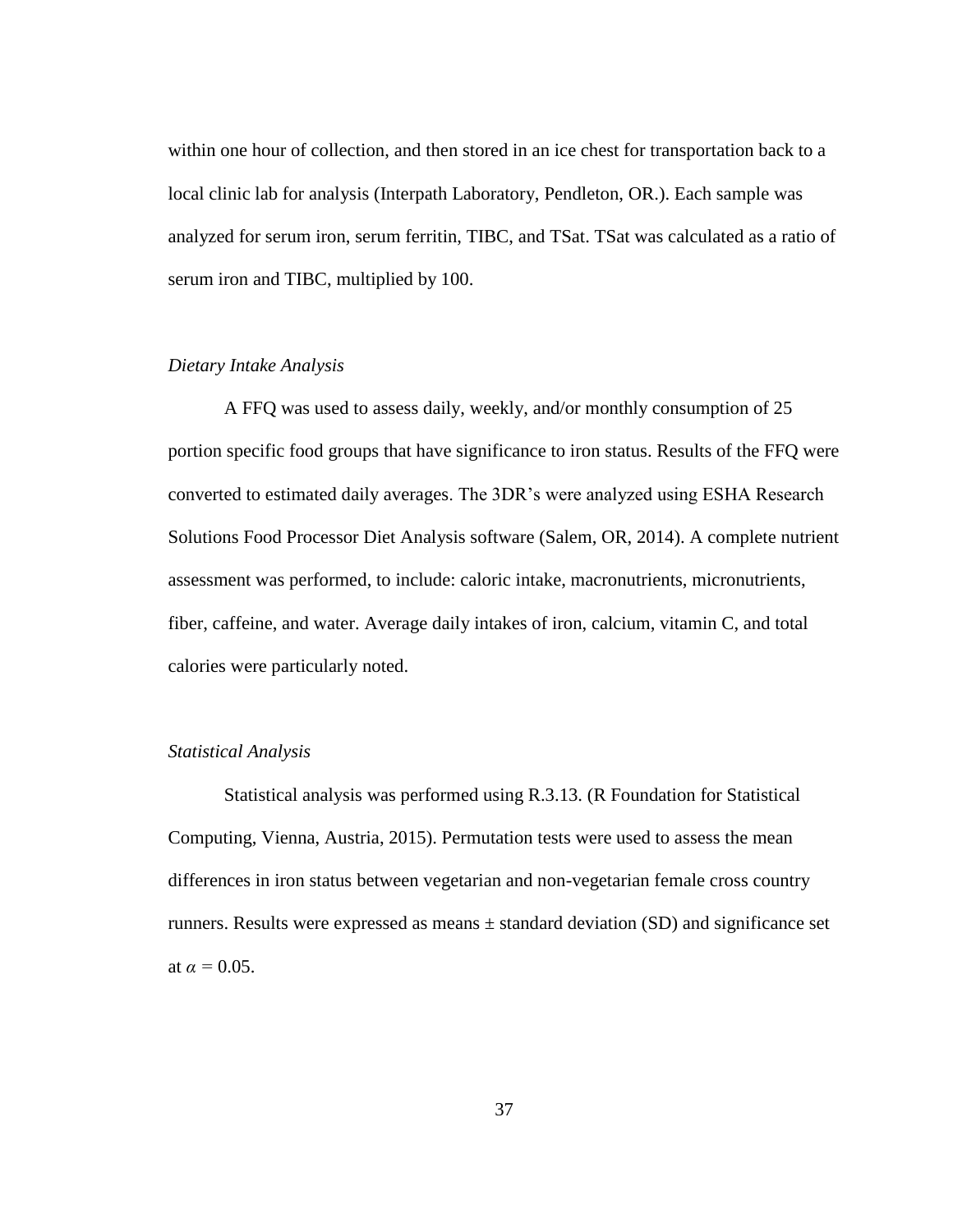# **RESULTS**

### *Physical Characteristics*

No significant differences were noted in the physical characteristic of non-

vegetarian and vegetarian participants for age, height or weight (Table 2).

|                 | Non-vegetarian ( $n = 15$ ) | Vegetarian ( $n = 6$ ) |  |
|-----------------|-----------------------------|------------------------|--|
|                 | Mean $\pm$ SD               | Mean $\pm$ SD          |  |
| Age (years)     | $15.8 \pm 1.2$              | $14.8 \pm 1.2$         |  |
| Height (inches) | $65.1 \pm 2.3$              | $63.5 \pm 2.3$         |  |
| Weight (pounds) | $121.5 \pm 19.4$            | $113.7 \pm 28.6$       |  |

**TABLE 2.** Participant characteristics for non-vegetarian and vegetarian adolescent female cross country runners.

# *Dietary intake*

Daily averages for total caloric intake and select nutrients for vegetarian and nonvegetarian participants are shown in Table 3. Based on statistical analysis of data collected from 3DR's, there was no significant difference in select nutrients related to iron status, or daily caloric intake between vegetarian or non-vegetarian adolescent female cross country runners.

| <b>TABLE 3.</b> 3DR results showing average daily intakes of selected nutrients for non- |
|------------------------------------------------------------------------------------------|
| vegetarian and vegetarian adolescent female cross country runners.                       |

|                  | Non-vegetarian ( $n = 15$ ) | Vegetarians ( $n = 6$ ) |  |
|------------------|-----------------------------|-------------------------|--|
| Variable*        | Mean $\pm$ SD               | Mean $\pm$ SD           |  |
| Calories (kcal)  | $2,437 \pm 673$             | $2,686 \pm 1297$        |  |
| Iron $(mg)$      | $17.6 \pm 7.8$              | $24.6 \pm 11.7$         |  |
| Calcium $(mg)$   | $941 \pm 386.2$             | $890.7 \pm 354$         |  |
| Vitamin $C$ (mg) | $89.7 \pm 71.5$             | $160.4 \pm 102.4$       |  |

**\***DRI reference values: Iron (15 mg/day, 27 mg/day), Calcium (1,300 mg/day), Vitamin C (65 mg/day)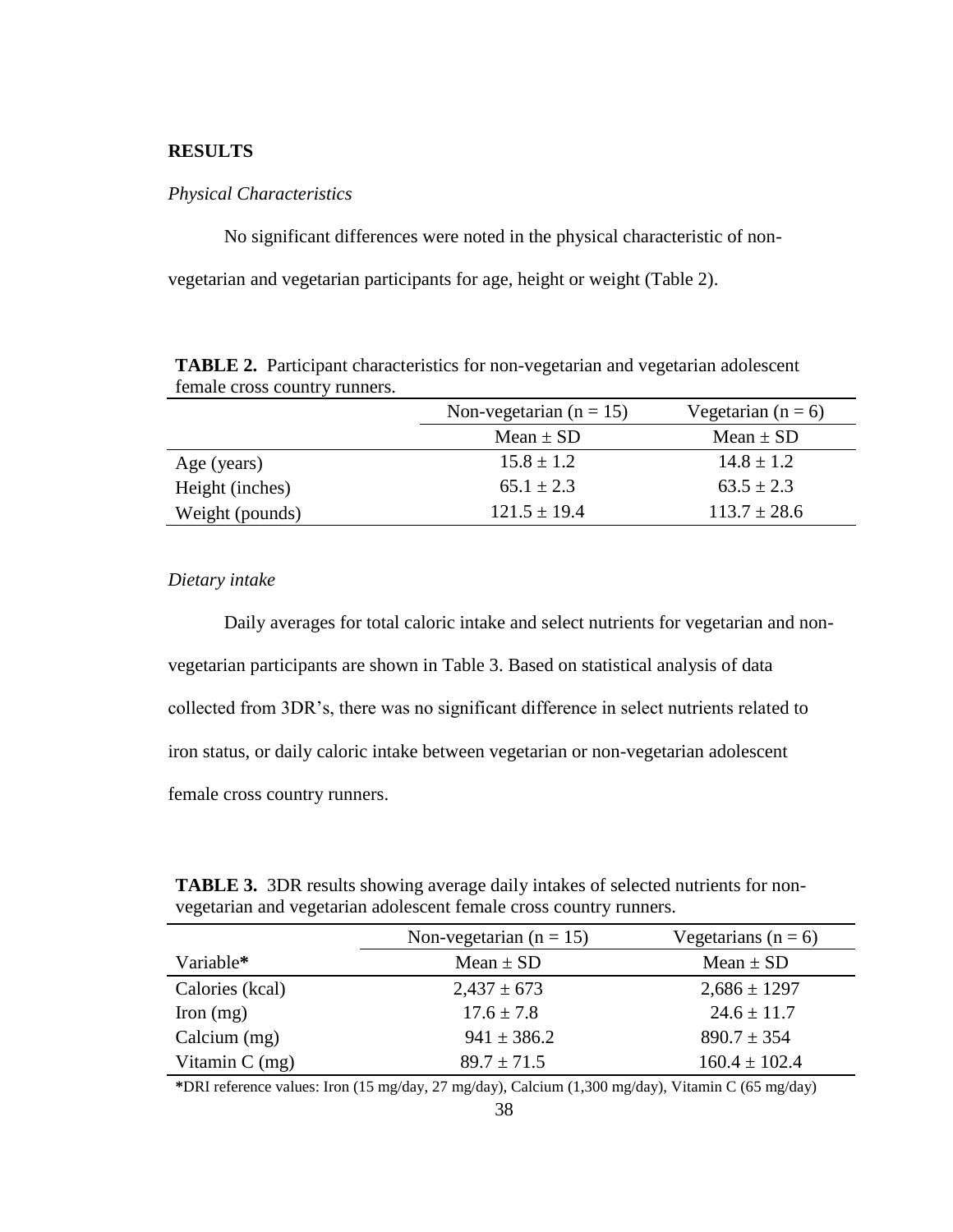#### *Laboratory Assessment*

The present study analyzed four markers of early, non-anemic, ID. Participant data for these four markers: serum iron, Tsat, TIBC, and serum ferritin are presented in Table 4. Although mean serum iron and transferrin saturation were lower among vegetarians, no significant differences were noted. TIBC levels were significantly higher in vegetarians, compared to non-vegetarians ( $p < 0.05$ ). On average, ferritin, the primary marker for iron storage,<sup>46</sup> was lower in vegetarians, compared to non-vegetarians, showing a trend toward significance,  $(p < 0.10)$ . (Table 4). Four of the six vegetarians had serum ferritin  $\leq 15$  ng/ml. Only one vegetarian participant had a normal ferritin level at 51.6 ng/ml. One of the iron deficient vegetarians had a serum ferritin  $< 12$  ng/ml which signifies IDA. Seven non-vegetarians reported ferritin levels below 30 ng/ml. Three of those seven non-vegetarian participants had ferritin levels below 20 ng/ml and two nonvegetarians had ferritin levels < 12 ng/ml which is considered stage 3 IDA.

|                                                                                            | Non-vegetarians ( $n = 15$ ) | Vegetarians ( $n = 6$ ) |  |  |  |
|--------------------------------------------------------------------------------------------|------------------------------|-------------------------|--|--|--|
|                                                                                            | Mean $\pm$ SD                | Mean $\pm$ SD           |  |  |  |
| Ferritin $(ng/ml)$                                                                         | $39.3 \pm 19.4$              | $20.2 \pm 16.5^*$       |  |  |  |
| Serum Iron $(\mu g/dl)$                                                                    | $95.1 \pm 33.8$              | $73.8 \pm 62.6$         |  |  |  |
| TIBC $(\mu g/dl)$                                                                          | $363.5 \pm 31.1$             | $410.5 \pm 46.7$ **     |  |  |  |
| Transferrin Saturation (%)                                                                 | $26.9 \pm 9.0$               | $25.2 \pm 16.9$         |  |  |  |
| $\mathbf{a}$ $\mathbf{a}$ $\mathbf{a}$ $\mathbf{a}$ $\mathbf{a}$ $\mathbf{a}$ $\mathbf{a}$ |                              |                         |  |  |  |

**TABLE 4.** Markers of iron status for non-vegetarian and vegetarian adolescent female cross country runners.

 $*<sub>p</sub> < 0.10, **<sub>p</sub> < 0.05$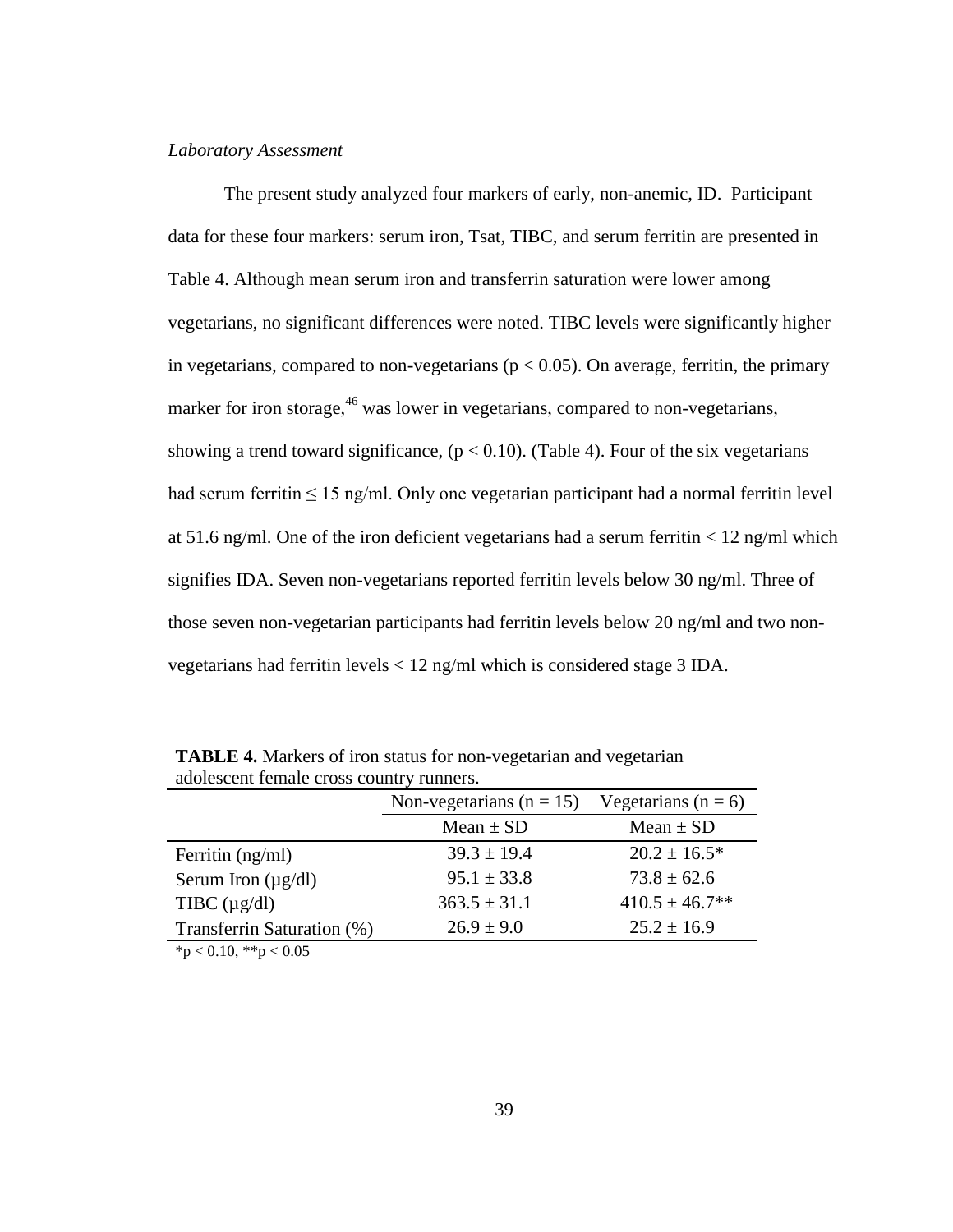#### **DISCUSSION**

Results of the present study were comparable to research that links ID with etiologies associated with adolescent females, endurance athletes, or vegetarians. 9,11,12,25,31,32,40,45,49-55 Snyder et al.<sup>25</sup> examined the iron status of women runners aged 36 to 49 years, who were either modified vegetarians or who regularly consumed red meat. Iron status was significantly lower in vegetarian subjects in this study.<sup>25</sup> In another study, Donovan and Gibson<sup>52</sup> compared the iron and zinc status of adolescent vegetarians and omnivores aged 14-19 years, who were not athletes. They reported a higher percentage of iron depletion in non-athletic adolescent vegetarians compared to non-athletic omnivorous adolescents.<sup>52</sup> However, research has yet to examine the exacerbating effect of a vegetarian diet on iron status in adolescent female endurance athletes.

The results of the present study suggest that inadequate intake of iron is directly correlated with total caloric intake. As caloric intake increases, iron intake increases. This is consistent with Snyder et al.<sup>25</sup> who reported decreased energy intake resulting in decreased dietary iron intake among female runners. The average American diet contains approximately 6 mg of iron per 1000 calories consumed.<sup>25</sup> To meet the DRI iron recommendation of 15 mg/day, non-vegetarian adolescent females, would need to consume about 2500 calories/day. Following the average American diet, vegetarian adolescent females would need to consume 4500 calories/day to meet the DRI iron recommendation of 27 mg/day. In the present study, 6 non-vegetarians and 2 vegetarians participants had an average caloric intake > 2500 kcals/day which is within the DRI recommendation for active individuals (Table 4). Each of these individuals who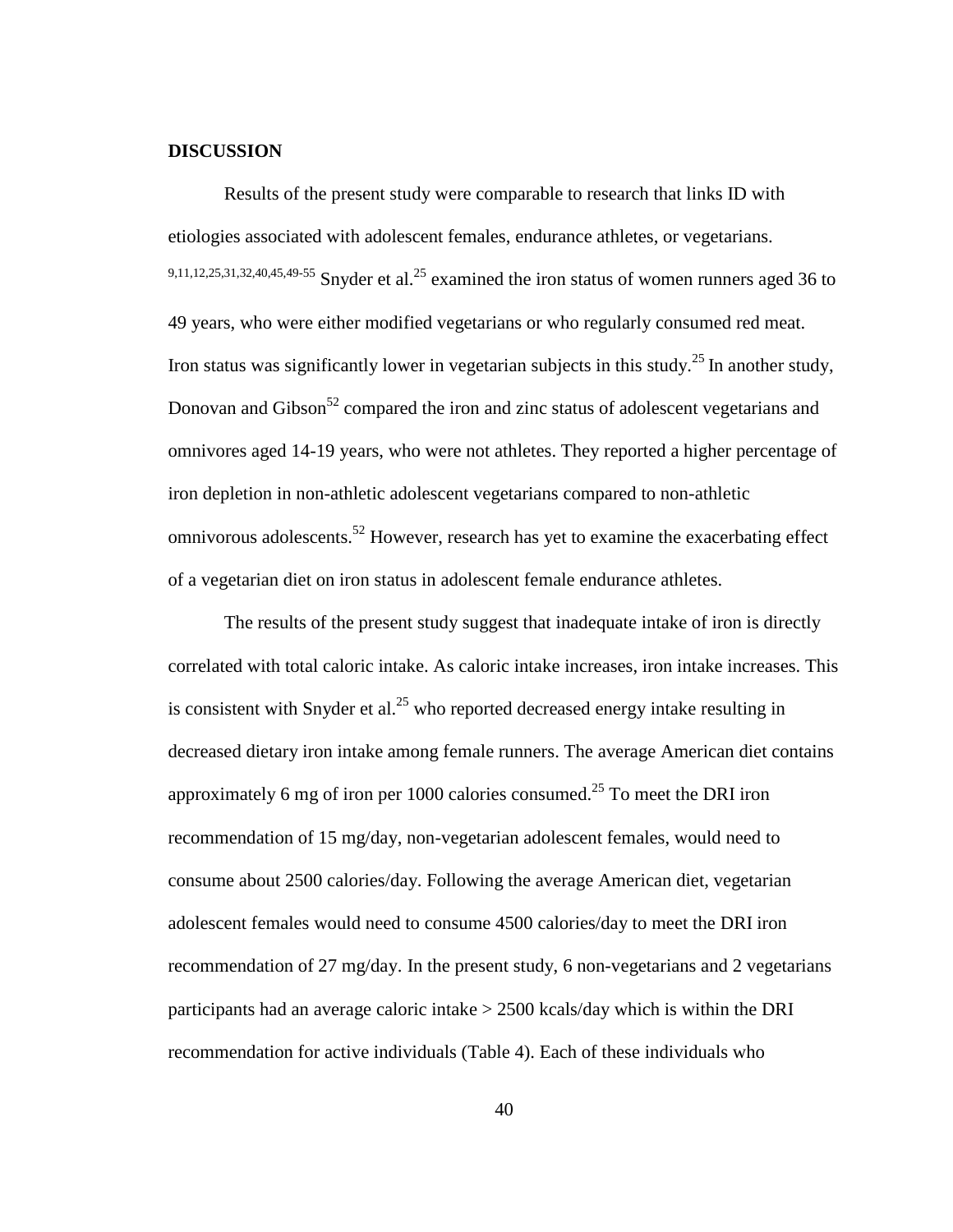consumed > 2500 kcals/day exceeded the DRI recommendation for dietary iron intake. Of the remaining 13 study participants who consumed < 2500 kcals/day, only 3 participants met the DRI for dietary iron intake.

Because of their added energy expenditure, due to physical activity, athletes need to consume even more calories than non-athletes. Energy expenditure is especially very high for competitive adolescent female runners compared to their non-athlete peer counterparts. Yet, on average, adolescent female distance runners do not meet the recommended energy intake proportionate to their total energy expenditure<sup>25,56,57</sup> which according to Eisenmann and Wickel<sup>57</sup> averages  $2467 \pm 426$  kcals/day. Only 40% of the non-vegetarians and 33% of the vegetarians exceeded 2500 kcals/day.<sup>57</sup> To keep up with energy expenditures, some adolescent female athletes will need to increase consumption of food to reach the required calorie needs. Unfortunately, many female athletes at this age may be more concerned about cutting calories rather than increasing calories.<sup>58</sup> Caloric restriction can lead to many nutritional deficiencies, including iron deficiency that may negatively affect an individual's health and athletic performance.<sup>58</sup>

Many variables affect iron status in individuals. Data in Table 5 demonstrates that it is possible to have above average caloric intake and dietary iron intake yet still have poor iron status, as evidenced by decreased ferritin levels. M11 and M12 from the nonvegetarian group and V4 from the vegetarian group each exceeded the DRIs in their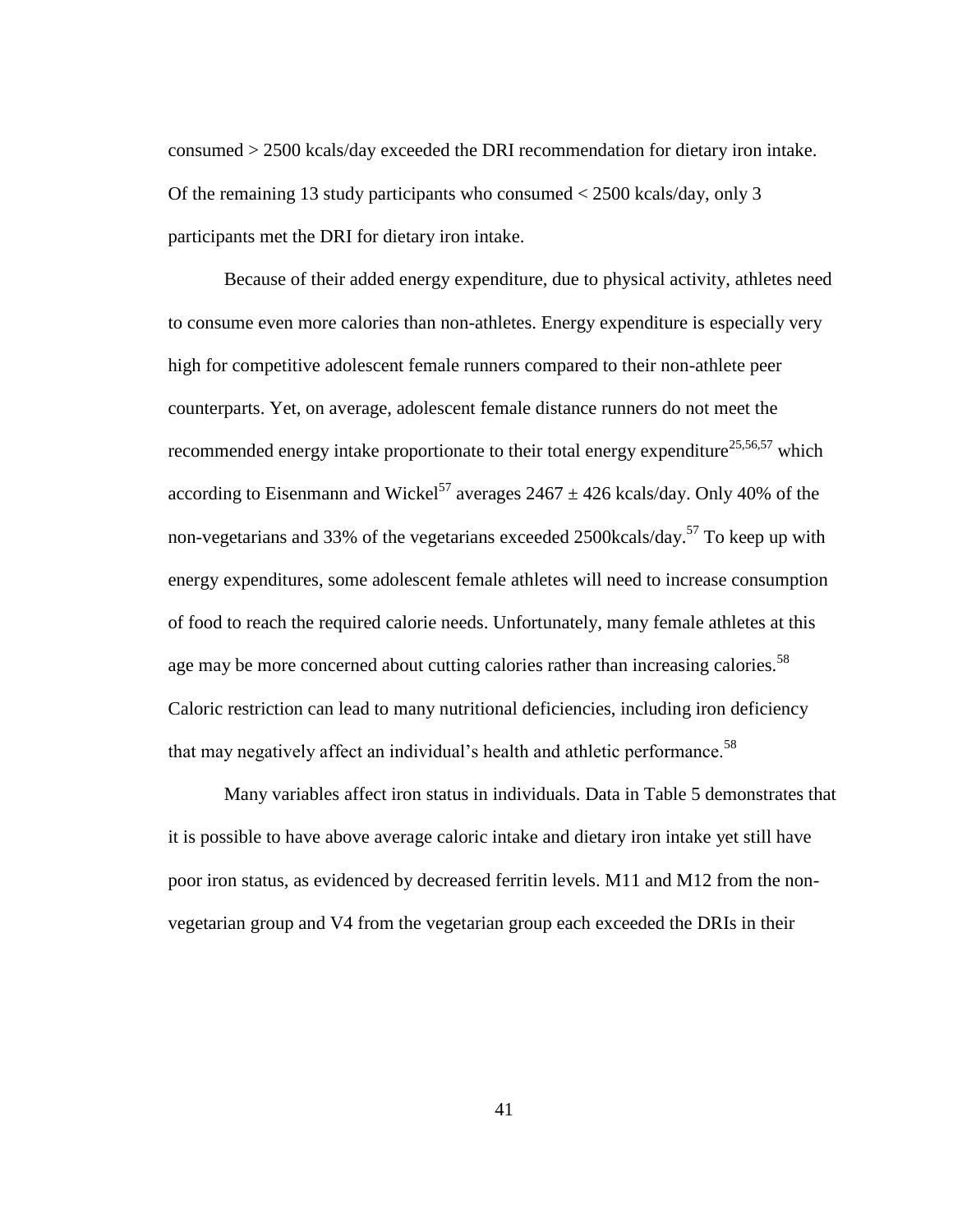|                | Energy <sup>a</sup><br>2300-2900<br>kcals/d | Iron <sup>b</sup><br>$M15$ mg/d<br>$V27$ mg/d | Vita $C^b$<br>65<br>mg/d | Calcium <sup>b</sup><br>1300<br>mg/d | Serum<br>Iron <sup>c</sup><br>60-160<br>$\mu$ g/dl | Serum<br>Ferritin <sup>d</sup><br>20-140<br>ng/ml |
|----------------|---------------------------------------------|-----------------------------------------------|--------------------------|--------------------------------------|----------------------------------------------------|---------------------------------------------------|
| M1             | 1917                                        | 19.1                                          | 65.6                     | 1110.9                               | 154                                                | 89.0                                              |
| M <sub>2</sub> | 2010                                        | 15.6                                          | 88.6                     | 500.9                                | 136                                                | 41.4                                              |
| M <sub>3</sub> | 3284                                        | 22.7                                          | 11.5                     | 861.1                                | 101                                                | 32.5                                              |
| M4             | 2406                                        | 10.6                                          | 56.6                     | 446.0                                | 150                                                | 33.8                                              |
| M <sub>5</sub> | 1997                                        | 15.0                                          | 47.1                     | 613.2                                | 65                                                 | 14.9                                              |
| M <sub>6</sub> | 1645                                        | 9.1                                           | 19.1                     | 479.3                                | 82                                                 | 28.3                                              |
| M <sub>7</sub> | 3856                                        | 23.0                                          | 64.7                     | 1322.3                               | 97                                                 | 28.3                                              |
| M8             | 3179                                        | 27.8                                          | 49.3                     | 1690.0                               | 78                                                 | 24.8                                              |
| M <sub>9</sub> | 2334                                        | 7.3                                           | 32.9                     | 875.3                                | 108                                                | 56.1                                              |
| M10            | 2241                                        | 12.5                                          | 102.3                    | 917.9                                | 45                                                 | 36.7                                              |
| M11            | 2896                                        | 23.5                                          | 12.7                     | 970.1                                | 66                                                 | 11.3                                              |
| M12            | 2836                                        | 26.2                                          | 96.0                     | 1101.8                               | 48                                                 | 11.7                                              |
| M13            | 1419                                        | 10.3                                          | 79.5                     | 524.9                                | 117                                                | 28.0                                              |
| M14            | 2642                                        | 32.1                                          | 90.0                     | 1503.1                               | 80                                                 | 61.6                                              |
| M15            | 1897                                        | 9.7                                           | 50.8                     | 1197.8                               | 100                                                | 35.9                                              |
| V <sub>1</sub> | 959                                         | 6.5                                           | 60.5                     | 388.2                                | 90                                                 | 14.9                                              |
| V <sub>2</sub> | 4902                                        | 43.4                                          | 56.3                     | 1057.3                               | 162                                                | 51.6                                              |
| V3             | 2259                                        | 18.0                                          | 65.5                     | 922.3                                | 38                                                 | 17.0                                              |
| V <sub>4</sub> | 2677                                        | 28.3                                          | 142.3                    | 1377.2                               | 53                                                 | 13.3                                              |
| V <sub>5</sub> | 1629                                        | 14.6                                          | 121.9                    | 525.1                                | 24                                                 | 3.9                                               |
| V <sub>6</sub> | 1965                                        | 18.8                                          | 106.8                    | 571.4                                | 180                                                | 15.4                                              |

**TABLE 5.** Energy, iron, vitamin C, and calcium intakes along with select markers of iron status for non-vegetarian and vegetarian adolescent female cross country runners.

<sup>a</sup>Based on DRI for active to very active females aged 14-18 years

**b**Based on DRI recommendations

 $\textdegree$ Based on Mosby's Diagnostic and Laboratory Test Reference 2014

<sup>d</sup>Malczewska J et al.<sup>59</sup>

respective diet group for caloric and iron intake, however, M11 and M12 had serum

ferritin levels  $< 12$  ng/ml, indicative of IDA. V4 had a serum ferritin level  $< 15$  ng/ml,

representing partial iron storage depletion. In contrast, V2 demonstrated that it is possible

to maintain exceptional iron status with a very high caloric intake. The variability seen in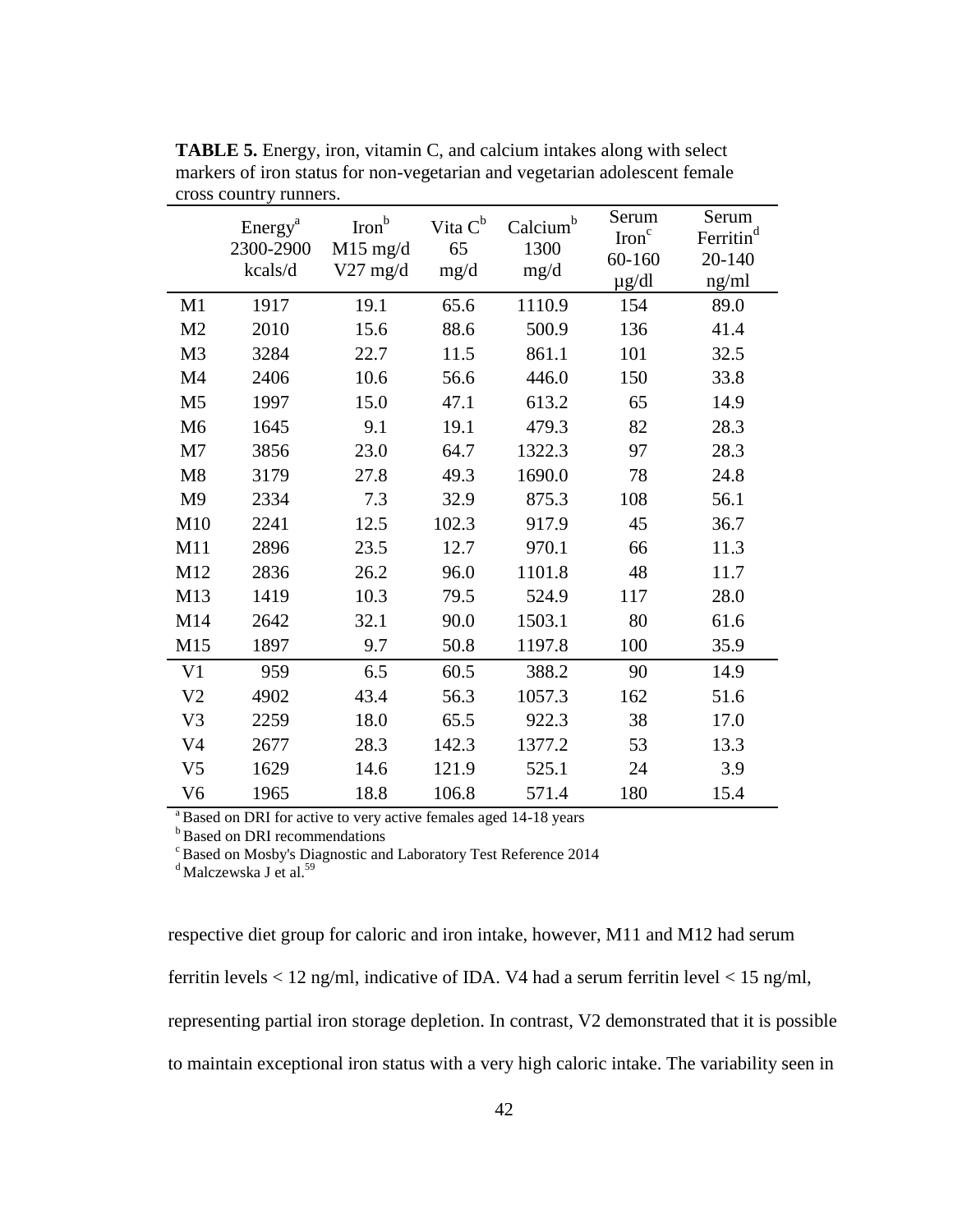the data in Table 5 may be related to enhancers and inhibitors. Inhibitors such as phytates and polyphenols decrease iron bioavailability. Beans, rice, and legumes, for example, contain phytates that can greatly reduce iron absorption to as little as  $2\%$ .<sup>3,24</sup> Coffee, teas, wines, fruits and vegetables contain polyphenols that also inhibit iron absorption.<sup>3,24</sup> Calcium is another potential inhibitor of iron absorption, although results are mixed. Hallberg et al.<sup>60</sup> found that 40 mg of calcium in bread rolls reduced iron absorption by 50%. Conversely, Mølgaard et al.<sup>61</sup> and Ríos-Castillo et al.<sup>62</sup> found that one year or one month of calcium supplementation respectively, resulted in no significant negative effects on iron status in any of the subject groups. $61,62$ 

Iron enhancers, such as vitamin C (ascorbic acid), can boost the absorption of iron four-fold.<sup>63,64</sup> Hurrell and Egli<sup>24</sup> concluded that the concurrent intake of vitamin C (such as citrus or tropical fruits) with phytates, polyphenols, or calcium rich foods or supplements, can have a cancelling effect on the inhibitory nature of these substances.

No direct correlation can be made between vitamin C and iron status. As Table 5 shows, intakes for vitamin C can be well above the DRI in an individual with an adequate caloric and iron intake, yet that individual can still have low serum iron and ferritin, as in M12. Also, an individual can have inadequate caloric intake, poor iron and vitamin C intake, and still present with normal serum iron and serum ferritin. Timing of enhancers and inhibitors plays a critical role in the absorption of dietary iron and the prevention of  $ID.<sup>3</sup>$ 

When screening for IDNA, serum ferritin is one of the most commonly used markers for apparently healthy individuals.<sup>59</sup> However, there is no definite consensus on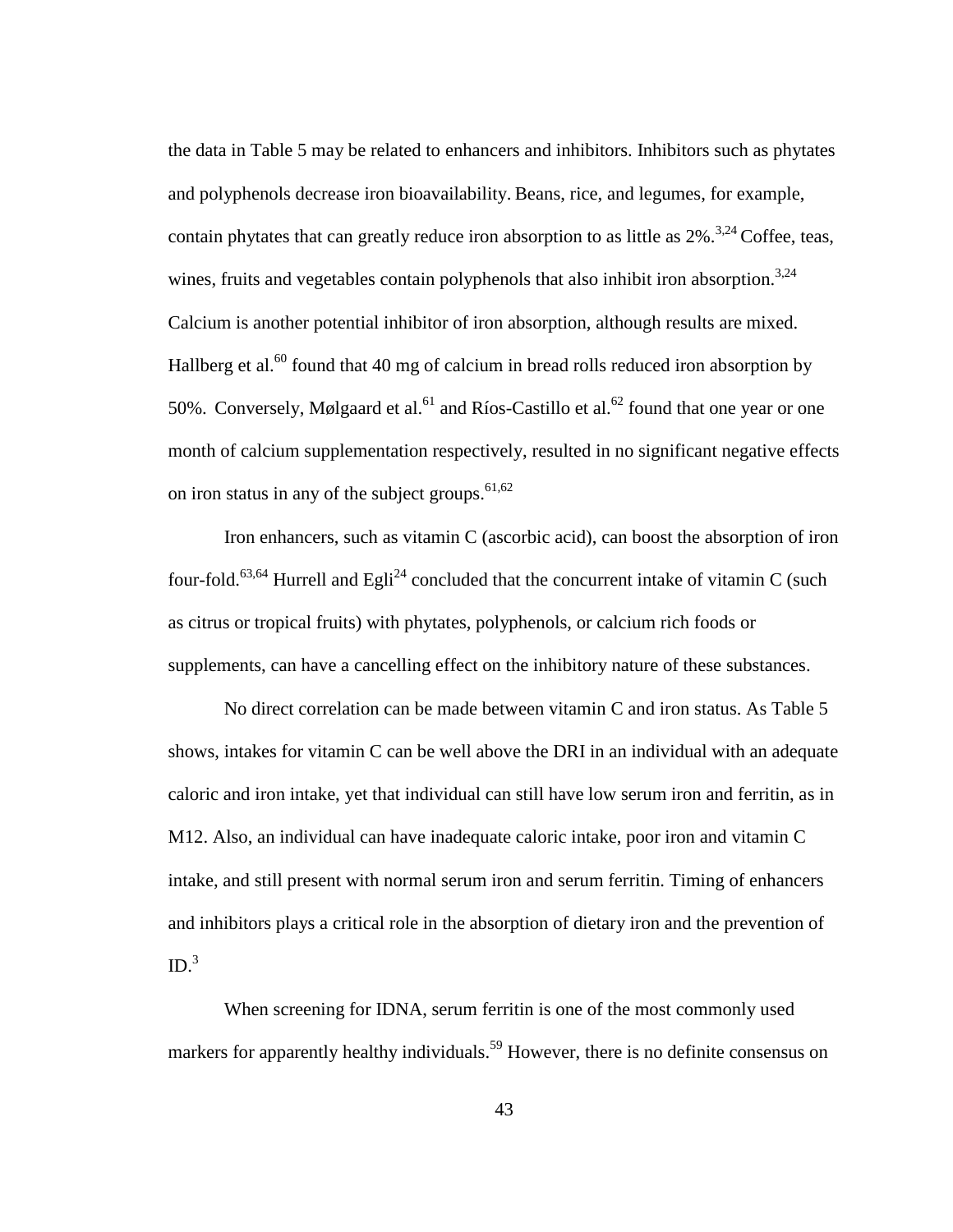which ferritin cutoff best indicates IDNA. Some researchers use 12 ng/ml while others use cutoffs ranging from 10-40 ng/ml to indicate stage 1 and 2 iron depletion.<sup>2,30-39</sup> Confounding matters, ferritin is an acute phase reactant protein that may be elevated in times of inflammation.<sup>46</sup> Due to strenuous training, many athletes have varied levels of inflammation, resulting in elevated ferritin levels. An elevated ferritin in an athletic population may hide an underlying deficiency. For this reason the ferritin cutoff for stage 1 and 2 iron depletion for the present study was set at < 20 ng/ml. This agrees with much of the literature, including protocols for several NCAA Division 1Institutions.<sup>31,34,35-37,65</sup>

In the present study, 83% of the vegetarians had a serum ferritin level  $\langle 20 \text{ ng/ml}}$ (Table 6), representative of Stage 1 and 2 IDNA.<sup>31,40,45</sup> Only 20% of the non-vegetarian had a serum ferritin < 20 ng/ml (Table 6). TIBC was significantly higher in vegetarians, compared to non-vegetarians (Table 4). Because TIBC is inversely proportional to ferritin, an increased TIBC in vegetarians is indicative of decreased iron stores.

The primary limitation of this study was the small sample size. Additional investigations, with a larger sample size of adolescent female vegetarians runners is needed to increase the power of the statistical analysis. A larger sample size may add to the present study and show a statistical difference in the iron status between vegetarian and non-vegetarian female adolescent endurance athletes.

In conclusion, results of the present study suggest that vegetarian adolescent female endurance athletes have a greater risk of developing IDNA or IDA than their non-vegetarian peers. Because of the prevalence and risk for ID in vegetarian and nonvegetarian female endurance athletes alike, the three stages of prevention should be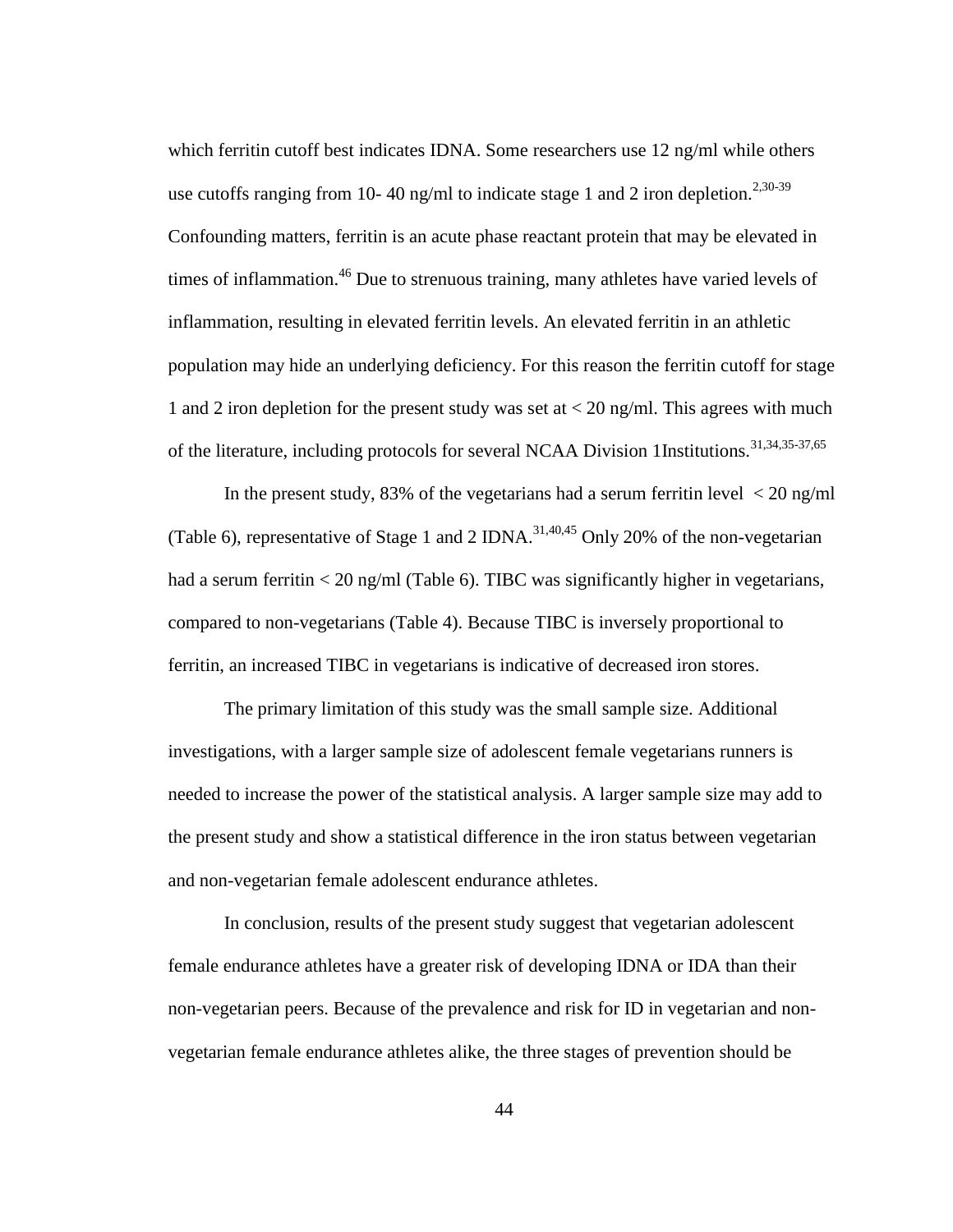implemented. The primary stage must consist of nutrition education focusing on a healthful dietary prophylaxis against IDNA and IDA. A vegetarian diet should not be discouraged, but coaches should be educated about vegetarian nutrition and encourage vegetarian athletes to consume greater quantities of iron rich foods as well as vitamin C rich foods which act as iron absorption enhancers. Secondarily, routine pre-season iron screening is warranted in all middle and high schools across the country. Adolescent female athletes in every sport, particularly endurance sports, should be tested for serum ferritin at least two months prior to the start of the competitive season. If IDA is suspected, based on ferritin  $\langle 12 \text{ ng/ml} \rangle$  then other iron markers can be tested to validate the findings. Repeat mid-season screening may be warranted for individuals who have ferritin levels between 20-30 ng/ml at the pre-season screening as declines in serum ferritin levels will generally be noticed over the course of an intense competitive season.<sup>50</sup> In the tertiary stage, individuals with ferritin levels between 12-20 ng/ml should seek the advice of a healthcare professional such as a Sports Registered Dietitian Nutritionist. Though dietary means is the preferred treatment, iron supplementation may be necessary. Recovery of iron stores may take up to 60 days or longer, depending on the severity of the ID. The goal of the three pre-season stages of prevention is to avoid IDA and have the energy to train and compete safely and successfully.

### **REFERENCES**

1. Iron: Dietary Supplement Fact Sheet. National Institutes of Health, Office of Dietary Supplements. http://ods.od.nih.gov/factsheets/Iron-HealthProfessional/ Reviewed August 24, 2007. Accessed April 27, 2015.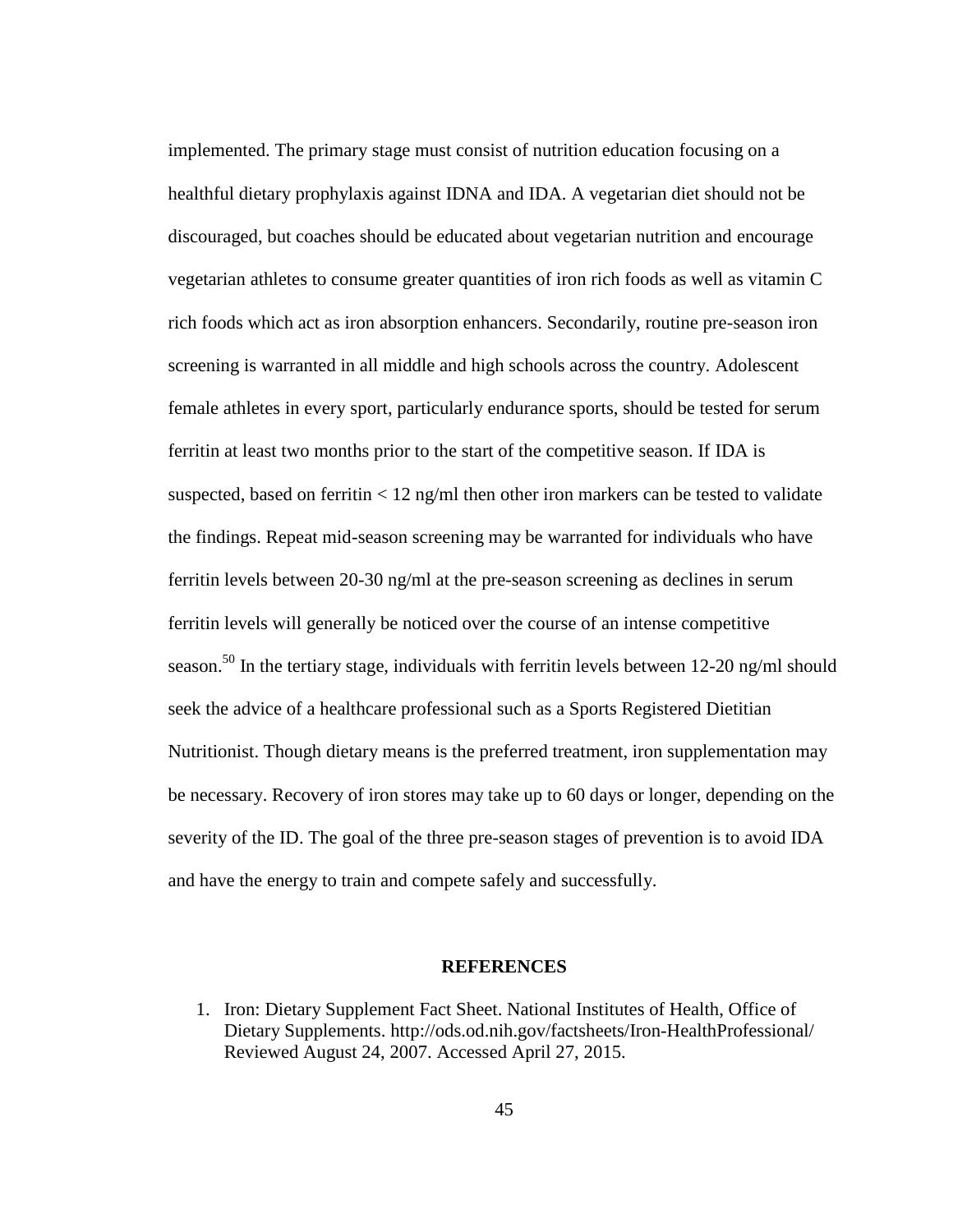- 2. Institute of Medicine. Food and Nutrition Board. Dietary Reference Intakes for Vitamin A, Vitamin K, Arsenic, Boron, Chromium, Copper, Iodine, Iron, Manganese, Molybdenum, Nickel, Silicon, Vanadium and Zinc. Washington, DC: National Academy Press, 2001.
- 3. Drake, VJ. Iron: Micronutrient Research for Optimum Health. Linus Pauling Institute. Oregon State University. http://lpi.oregonstate.edu/mic/minerals/iron Updated August 2009. Accessed April 27, 2015.
- 4. Food and Agriculture Organization of the United Nations/World Health Organization. Human Vitamin and Mineral Requirements: Report of a joint FAO/WHO Expert Consultation. Chapter 13. 195-222. Bangkok, Thailand. Food and Nutrition Division FAO Rome. 2001.
- 5. Iron Deficiency-United States. 1999-2000. CDC, MMR Weekly 51(40): 897-89**9,**  2002.
- 6. Frith-Terhune AL, Cogswell ME, Khan LK, Will JC, Ramakrishnan U. Iron deficiency anemia: higher prevalence in Mexican American than in non-Hispanic white females in the third National Health and Nutrition Examination Survey, 1988-1994. Am J Clin Nutr 72: 963–8, 2000.
- 7. What Is Iron-Deficiency Anemia. National Institutes of Health. National Heart, Lung, and Blood Institute. http://www.nhlbi.nih.gov/health/healthtopics/topics/ida/ Reviewed: March 26, 2014. Accessed April 27, 2015.
- 8. Iron and Iron Deficiency. Centers for Disease Control and Prevention. http://www.cdc.gov/nutrition/everyone/basics/vitamins/iron.html Updated Feb 23, 2011. Accessed April 27, 2015
- 9. Ilich-Ernst JZ, Mckenna AA, Badenhop NE, Clairmont AC, Andon MB, Nahhas RW, et al. Iron status, menarche, and calcium supplementation in adolescent girls. Am J Clin Nutr 68(4): 880-7, 1998.
- 10. Institute of Medicine, Vitamins Food and Nutrition Board DRIs Recommended Intakes for Individuals. Washington, DC: National Academy Press. 2004.
- 11. Nickerson HJ, Holubets MC, Weiler BR, Haas RG, Schwartz S, Ellefson ME. Causes of iron deficiency in adolescent athletes. The Journal of Pediatrics 114(4): 657-663, 1989.
- 12. Koehler K, Braun H, Achtzehn S, Hildebrand U, Predel HG, Mester J, Schanzer W. Iron status in elite young athletes: gender-dependent influences of diet and exercise. European Journal Of Applied Physiology 112(2): 513-523, 2012.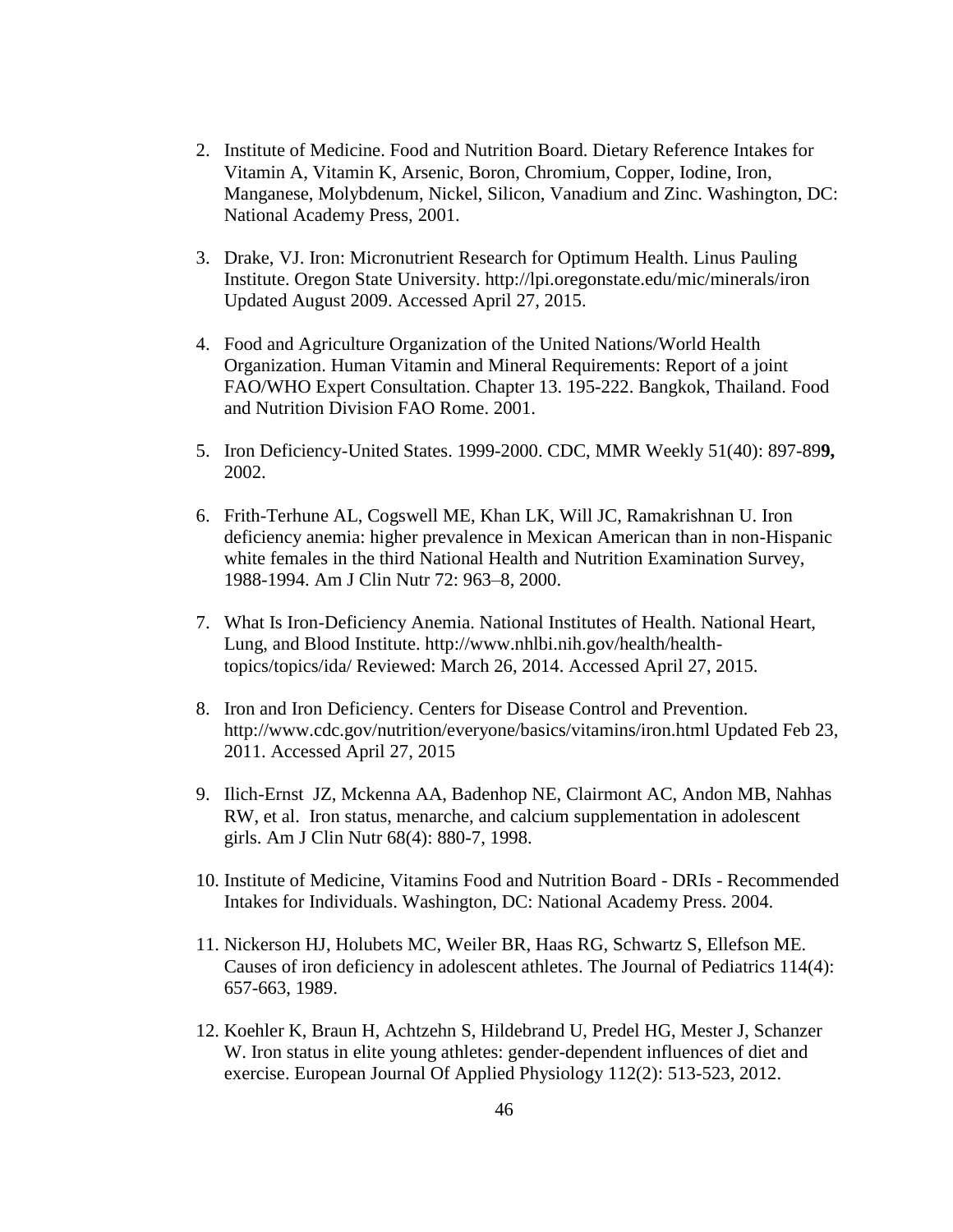- 13. Clark SF. Iron deficiency anemia. Nutrition in Clinical Practice 23(2): 128-41, 2008.
- 14. Brune M. Magnusson B, Persson H, Hallberg L. Iron losses in sweat. Am J Clin Nutr 43(3): 438-43, 1986.
- 15. Stewart JG, Ahlquist DA, Mcgill DB, Ilstrup DM, Schwartz S, Owen RA. Gastrointestinal blood loss and anemia runners. Annals of Internal Medicine 100(6): 843-5, 1984.
- 16. Deruisseau KC, Cheuvront SN, Haymes EM, Sharp, RG. Sweat iron and zinc losses during prolonged exercise. International Journal of Sport Nutrition and Exercise Metabolism 12(4): 428-437, 2002.
- 17. Rowland TW. Iron deficiency in the young athlete. Pediatric Clinics of North America 37(5): 1153-63, 1990.
- 18. Robertson JD, Maughan RJ, Davidson RJ. Faecal blood loss in response to exercise. British Medical Journal 295(6593): 303-5, 1987.
- 19. Brune M, Magnusson B, Persson H, Hallberg L. Iron losses in sweat. Am J Clin Nutr 43(3): 438-43, 1986.
- 20. Telford RD, Sly GJ, Hahn AG, Cunningham RB, Bryant C, Smith JA. Footstrike is the major cause of hemolysis during running. J Appl Physiol 94: 38–42, 2003.
- 21. Janakiraman K, Shenoy S, Sandhu JS. Firm insoles effectively reduce hemolysis in runners during long distance runners. Sports Medicine, Arthroscopy, Rehabilitation, Therapy & Technology 3(1): 12, 2011.
- 22. Janakiraman K, Shenoy S, Sandhu JS. Intravascular haemolysis during prolonged running on asphalt and natural grass in long and middle distance runners. Journal of Sports Sciences 29(12): 1287-1292, 2011.
- 23. Woolf K, St Thomas MM, Hahn N, Vaughan LA, Carlson AG, Hinton P. Iron Status in Highly Active and Sedentary Young Women. International Journal of Sport Nutrition & Exercise Metabolism 19 (5): 519-535, 2009.
- 24. Hurrell R, Egli I. Iron bioavailability and dietary reference values. Am J Clin Nutr 91 (suppl): 1461S–7S, 2010.
- 25. Snyder AC, Dvorak LL, Roepke JB. Influence of dietary iron source on measures of iron status among female runners. Medicine and Science in Sports and Exercise 21(1): 7-10, 1989.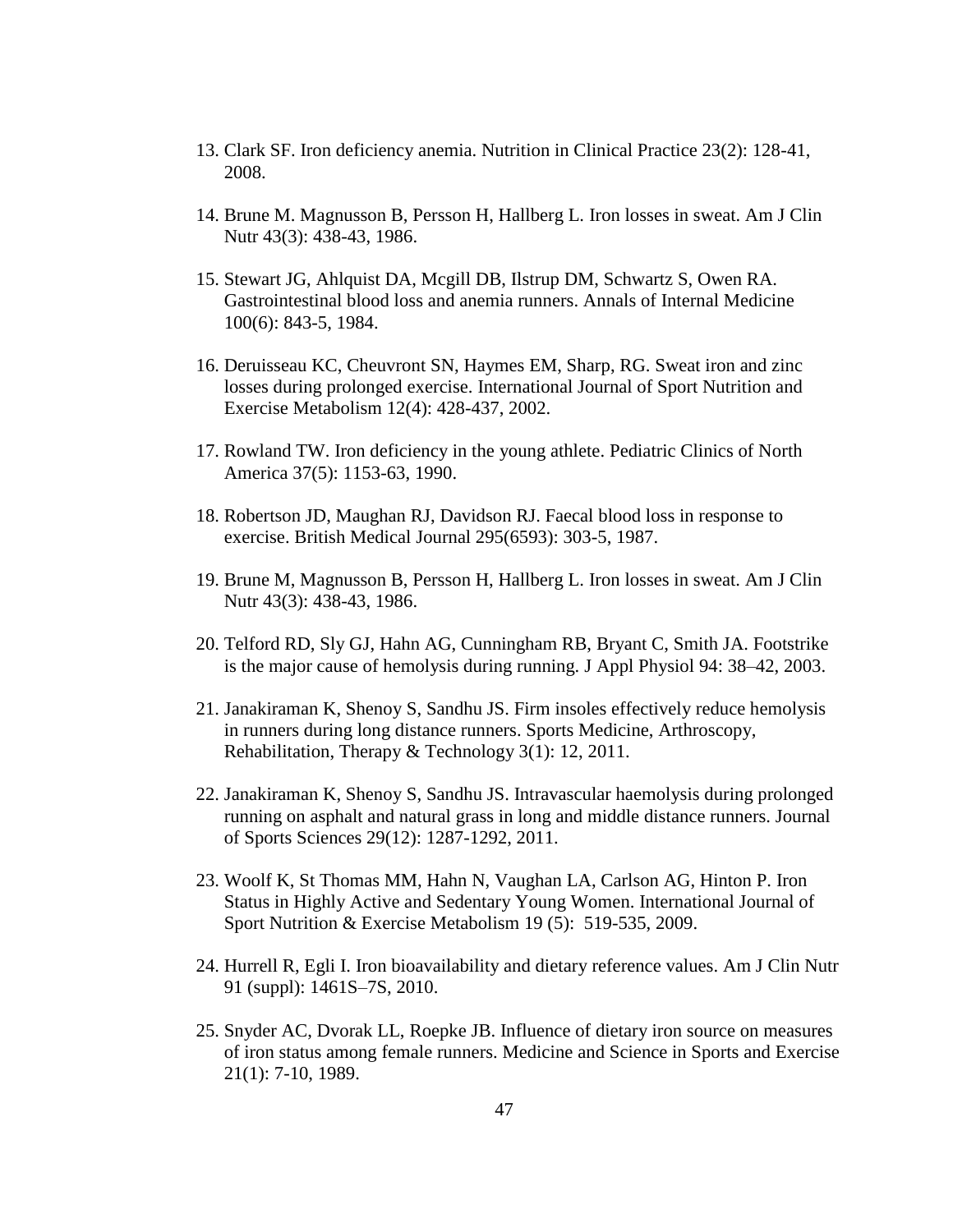- 26. Craig WJ. Iron status of vegetarians. Am J Clin Nutr 59 (suppl): 1233S-7S, 1994.
- 27. Oliveira F, Rocha S, Fernandes R. Iron metabolism from health to disease. Journal of Clinical Laboratory Analysis 28(3): 210-218, 2014.
- 28. Iron: Dietary Supplement Fact Sheet. National Institutes of Health, Office of Dietary Supplements. http://ods.od.nih.gov/factsheets/Iron-HealthProfessional/ Reviewed: February 19, 2015. Accessed April 27, 2015.
- 29. Hinton PS. Iron deficiency in physically active adults. ACSM's Health & Fitness Journal 10(5): 12-18, 2006.
- 30. Chatard JC, Mujika I, Guy C, Lacour JR. Anaemia and iron deficiency in athletes: practical recommendations for treatment. Sports Medicine 27(4): 229-40, 1999.
- 31. Nickerson HJ, Holubets M, Tripp AD, Pierce WE. Decreased iron stores in high school female runners. American Journal of Diseases of Children (1960) 139(11): 1115-9, 1985.
- 32. Hawk SN, Englehardt KG, Small C. Risks of iron deficiency among vegetarian college women. Health 04(03): 113, 2012.
- 33. Rowland T. Iron deficiency in athletes. Am J Lifestyle Med 6(4): 319-327, 2012.
- 34. Malczewska J, Raczynska B, Siwinska D, Szczepanska B. Ferritin-a diagnostic index of iron status in athletes. Biology of Sport 13(1): 21-30, 1996.
- 35. Klingshirn LA, Pate RR, Bourque SP, Davis J M, Sargent RG. Effect of iron supplementation on endurance capacity in iron-depleted female runners. Medicine and Science in Sports and Exercise 24(7): 819-24, 1992.
- 36. Herbert V. Iron disorders can mimic anything, so always test for them. Blood Reviews 6(3): 125-132, 1992.
- 37. Pate RR, Miller BJ, Davis JM, Slentz CA, Klingshirn LA. Iron status of female runners. International Journal of Sport Nutrition 3(2): 222-31, 1993.
- 38. Deegan H, Bates HM, McCargar LJ. Assessment of iron status in adolescents: Dietary, biochemical and lifestyle determinants. Journal of Adolescent Health 37(1): 75-75, 2005.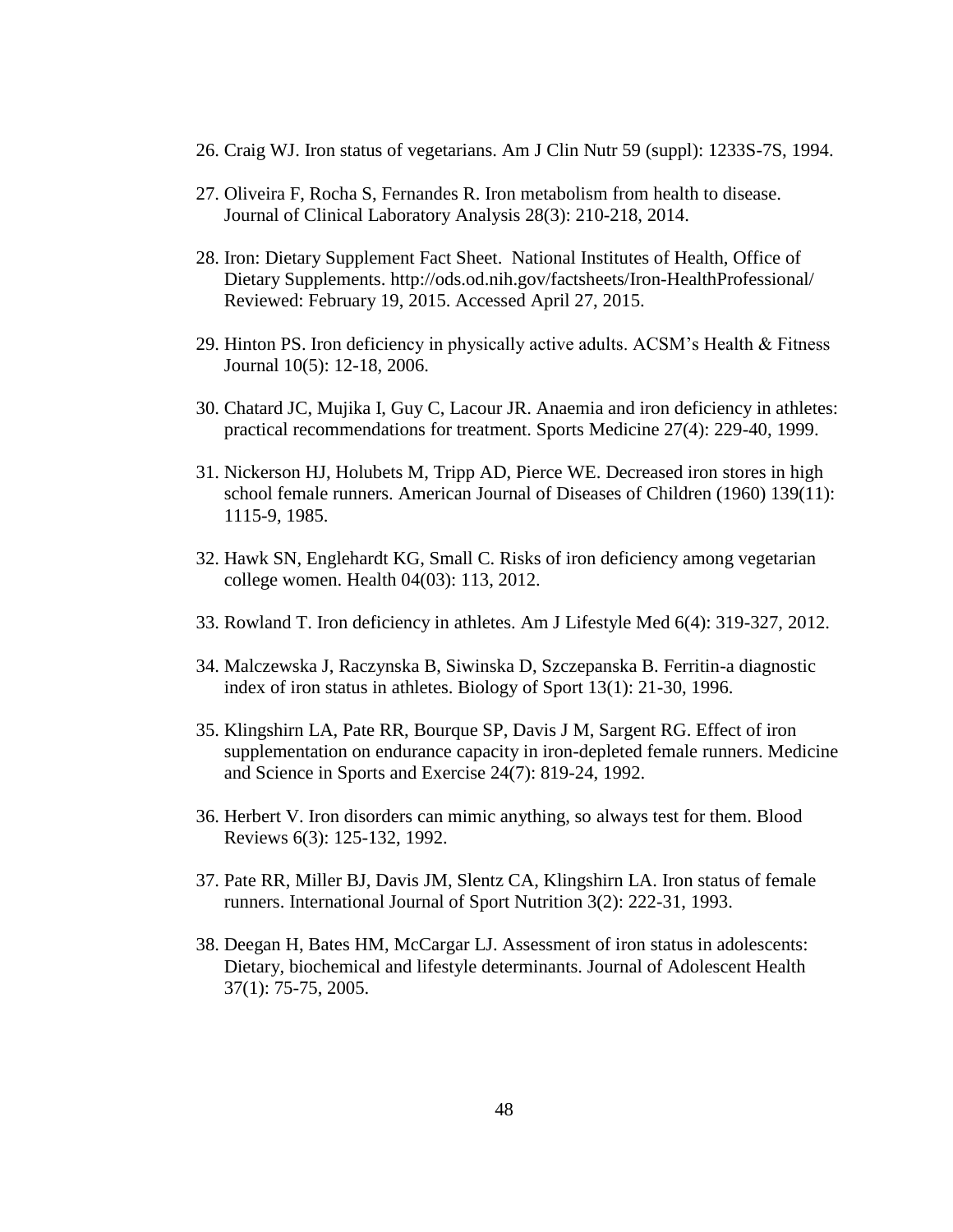- 39. Peeling P, Blee T, Goodman C, Dawson B, Claydon G, Beilby J, et al. Effect of iron injections on aerobic-exercise performance of iron-depleted female athletes. International Journal of Sport Nutrition and Exercise Metabolism 17(3): 221-231, 2007.
- 40. DellaValle DM, Haas, JD. Impact of iron depletion without anemia on performance in trained endurance athletes at the beginning of a training season: a study of female collegiate rowers. International Journal of Sport Nutrition and Exercise Metabolism 21: 501 -506, 2011.
- 41. Brownlie T, Utermohlen V, Hinton PS, Giordano C, Haas JD. Marginal iron deficiency without anemia impairs aerobic adaptation among previously untrained women. Am J Clin Nutr 75: 734–42, 2002.
- 42. Zhu YI, Haas JD. Iron depletion without anemia and physical performance in young women. Am J Clin Nutr 66: 334-41, 1997.
- 43. Lamanca JJ, Haymes EM. Effects of low ferritin concentration on endurance performance. International Journal of Sport Nutrition 2(4): 376-85, 1992.
- 44. Dellavalle DM, Haas JD. Iron status is associated with endurance performance and training in female rowers. Medicine and Science in Sports and Exercise 44(8): 1552-1559, 2012.
- 45. Dubnov, G. and Constantini, M. Prevalence of iron depletion and anemia in toplevel basketball players. International Journal of Sports Nutrition and Exercise Metabolism 14: 30-37, 2004.
- 46. Pagana KD, Pagana TJ. Mosby's Diagnostic and Laboratory Test Reference 12th ed. St. Louis, MO: Mosby, Inc; 2014.
- 47. Stang J, Story M. eds. Guidelines for adolescent nutrition services. Minneapolis, MN: Center for Leadership, Education and Training in Maternal and Child Nutrition, Division of Epidemiology and Community Health, School of Public Health, University of Minnesota. 2005; 9: 101-108. http://www.epi.umn.edu/let/pubs/adol\_book.shtm Accessed May 1, 2015.
- 48. Beard JL. Iron Requirements in Adolescent Females. J. Nutr 130: 440S–442S, 2000.
- 49. Landahl, G ; Adolfsson, P ; Borjesson, M ; Mannheimer, C ; Rodjer, S Iron deficiency and anemia: a common problem in female elite soccer players. International Journal of Sport Nutrition and Exercise Metabolism 15: 689-694, 2005.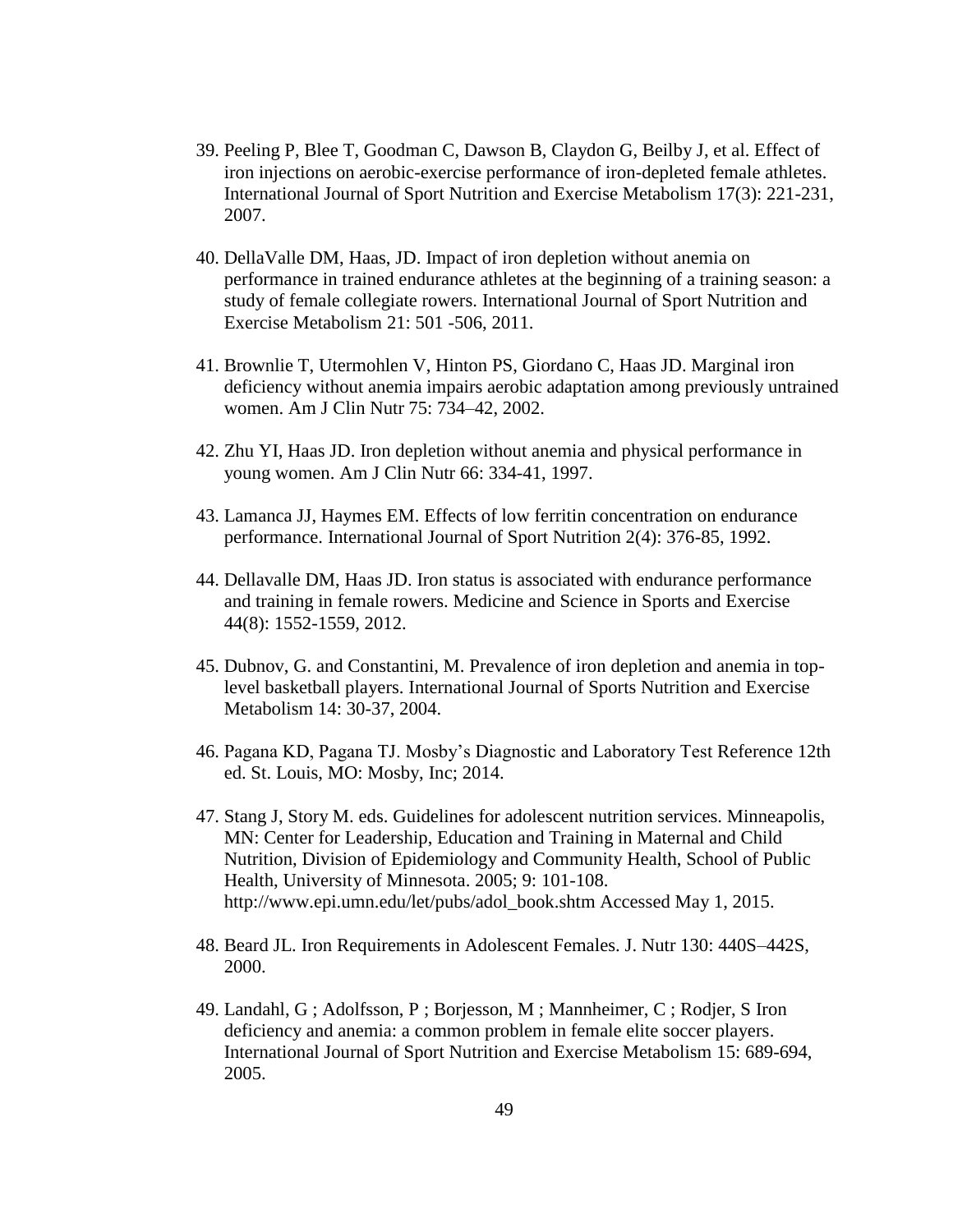- 50. Sandstrom G, Boerjesson M, Roedjer S. Iron deficiency in adolescent female athletes; is iron status affected by regular sporting activity? Clin J Sport Med 22(6): 495-500, 2012.
- 51. Constantini NW, Eliakim A, Zigel L, Yaaron M, Falk B. Iron status of highly active adolescents: evidence of depleted iron stores in gymnasts. International Journal of Sport Nutrition and Exercise Metabolism 10(1): 62-70, 2000.
- 52. Donovan UM, Gibson RS. Iron and zinc status of young women aged 14 to 19 years consuming vegetarian and omnivorous diets. Journal of the American College of Nutrition 14(5): 463-472, 1995.
- 53. Waldmann A, Koschizke JW, Leitzmann C, Hahn A. Dietary iron intake and iron status of German female vegans: results of the German vegan study. Annals of Nutrition and Metabolism 48(2): 103-108, 2004.
- 54. Ball M J, Bartlett MA. Dietary intake and iron status of Australian vegetarian women. Am J Clin Nutr 70: 353–8, 1999.
- 55. Rowland TW, Black SA, Kelleher JF. Iron deficiency in adolescent endurance athletes. Journal of Adolescent Health Care 8(4): 322-326, 1987.
- 56. Weight LM, Jacobs P, Noakes TD. Dietary iron deficiency and sports anaemia. British Journal of Nutrition 68(1): 253-260, 1992.
- 57. Eisenmann JC, and Wickel EE. Estimated energy expenditure and physical activity patterns of adolescent distance runners. International Journal of Sport Nutrition and Exercise Metabolism 17(2): 178-88, 2007.
- 58. Steen SN. Timely statement of the American Dietetic Association: nutrition guidance for adolescent athletes. Journal of the American Dietetic Association 96(6): 611-612, 1996.
- 59. Malczewska J, Raczynski G, Stupnicki R. Iron status in female endurance athletes and non-athletes. International Journal of Sport Nutrition and Exercise Metabolism 10(3): 260-276, 2000.
- 60. Hallberg L, Brune M, Erlandsson M, Sandberg AS, Rossander-Hultén L. Calcium: effect of different amounts on nonheme and heme-iron absorption in humans. Am J Clin Nutr 53: 112-19, 1991.
- 61. Mølgaard C, Kaestel P, Michaelsen KF. Long-term calcium supplementation does not affect the iron status of 12–14-y-old girls. Am J Clin Nutr 82: 98-102, 2005.